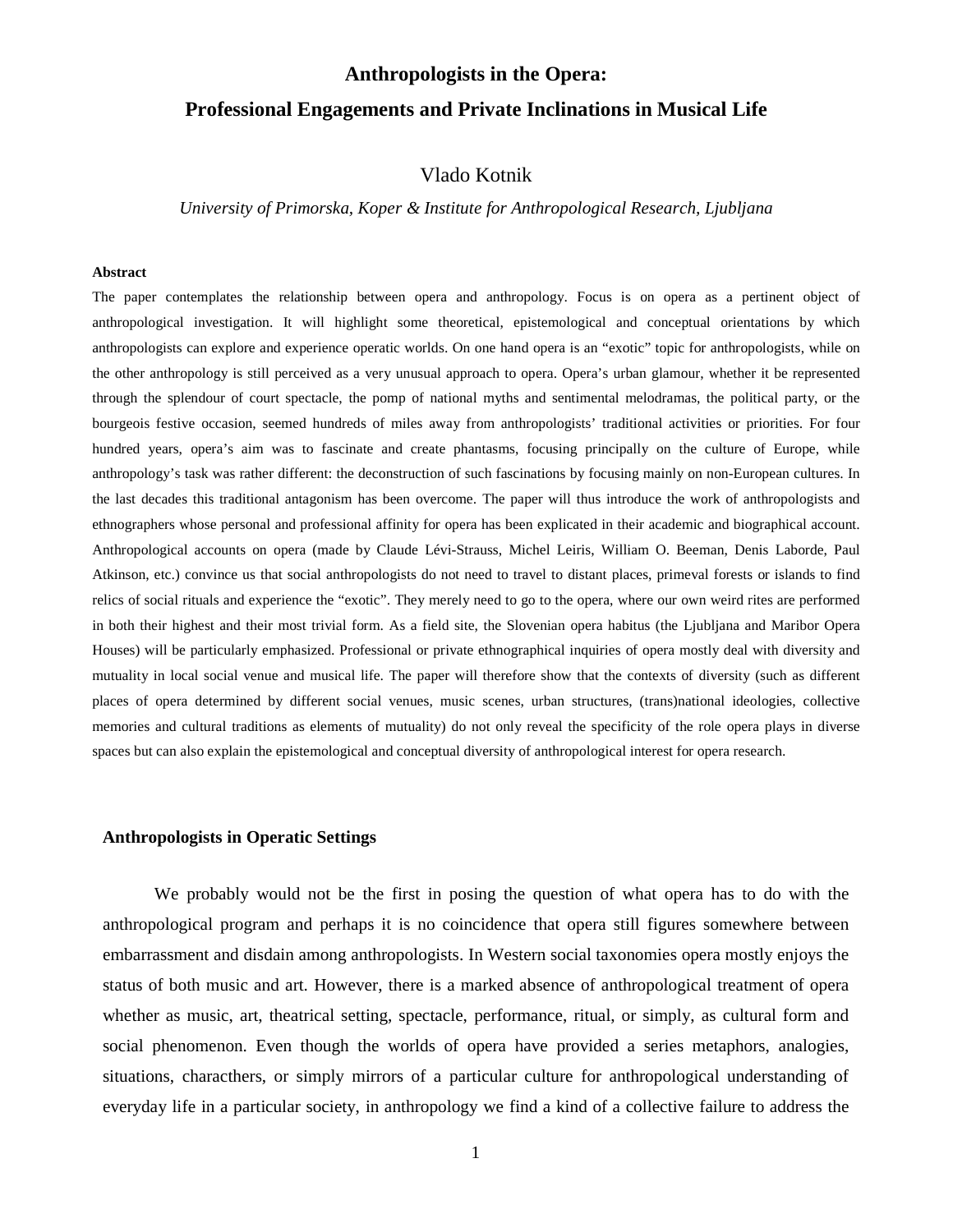accomplishment of opera in ethnographic and other settings. The noticeable lack of anthropological research of opera reflects, to paraphrase Paul Atkinson (2004: 94), a recurrent imbalance in the anthropological examination of culture. Despite the fact that the twentieth-century socio-cultural anthropology is saturated by probably the single most central concept in the discipline and by its remarkable surge of interest in culture, the treatment of 'culture' has been, considering Western urban cultural forms, doubly asymmetrical.

The first asymmetry is, of course, related to anthropology's traditional focus on non-Western cultures and societies. When we look how classical Western anthropology perceived art or music, it will be, I think, easier also to understand why opera is a quite new, unusual and "exotic" topic for anthropology, and further, why anthropology is still perceived as very strange, unusual and "exotic" approach to opera worlds. Although art and music are to be found in every culture, small-scale as well as complex, anthropological studies of art and music have not been often at the centre of theoretical developments within the discipline, although they frequently illustrated its changing intellectual fashions. The development of the anthropology of music (Merriam 1964; Suppan 1984; Lortat-Jacob & Rovsing Olsen 2004: 7-26; Nettl 2004: 333-52) and the anthropology of art (Morphy 1994; Layton 1991), which met in the past opposing observations and arguments, from disapproval to approval, can be seen in this direction. As a result, from this point on, the perception of cultural phenomena and practices in different societies all over the world became an important epistemological issue: how to read them, what kind of role they have in their own societies as specific practices, how what we know about them can change our conception of what constitutes art, music or theatrical practice. As Morphy says, the fact that the word "primitive" was applied to the arts of non-Western societies for so long tells us something about the European concept of art and the role it has played in the positioning of "other cultures" in European thought (Morphy 1994: 648).

Let me now move to the second asymmetry which will, hopefully, help to explain why anthropologists were reticent to study opera. While all anthropologists would insist, if I paraphrase Atkinson again (2004: 94), on an analytic relativism to the point of suspending common-sense values and assumptions concerning "high" culture or elitist art, and the self-evident importance of different cultural forms , in practice the discipline has displayed a collective inverse snobbery. Popular culture has received recently much more extensive attention than so-called serious or high culture. Popular music receives more anthropological attention than "classical" music. Films and musicals are more studied then opera or the "straight" theatre. I think that this anthropological snobbery is a reflection of a wider anthropological culture that treats the bourgeoisie and high-class groups of society as negative reference-points rather than subjects for empathetic research. This is probably the most reasonable explanation why social or cultural anthropologists did not go to the opera very often. Opera's urban glamour, whether it be represented through the splendour of court post-Renaissance and pre-revolutionary spectacle, the pomp of Romanticist national myths and sentimental melodramas, the modern political party and venue, or the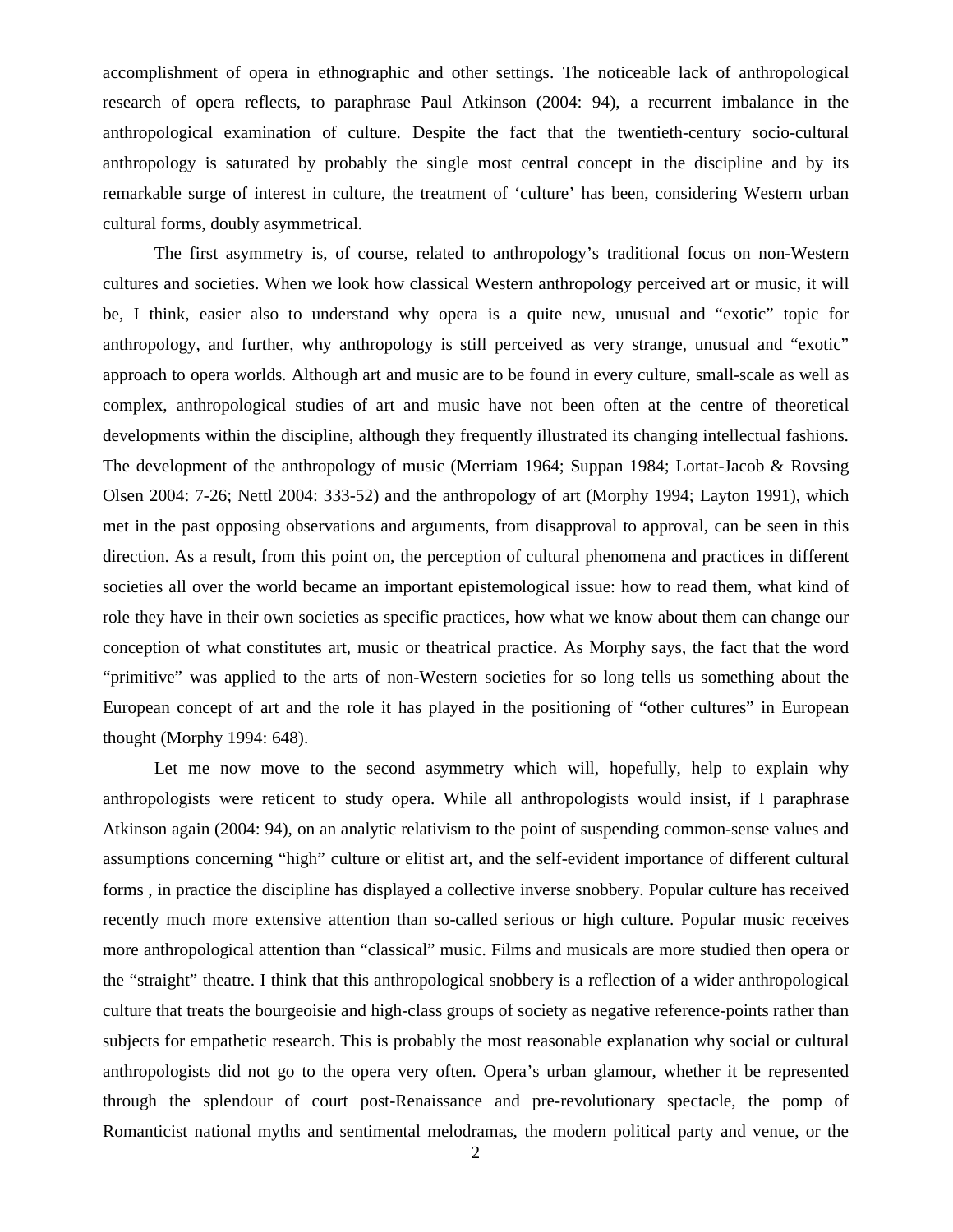bourgeois festive occasion, seemed hundreds of miles away from their traditional activities or priorities and well removed from their view of life or vantage point. For four hundred years, opera's aim was to fascinate and create phantasms, focusing principally on the culture of Europe, while anthropology's task was rather different: the deconstruction of such fascinations by focusing mainly on the non-European cultures. However, if during this long period the anthropologists perceived opera as something outside their domain, this dogmatic contradiction between the culture of opera and the culture of anthropologists has been, hopefully, overcome during the last three decades. In the last decades, we face the increasing prominence granted to the notion of "performance" in socio-cultural anthropology (Hughes-Freeland 1998; Royce 1977, 2004; Buckland 1999; Wulff 1998, 2000). Most of these performance studies are written on the conceptual background of Goffmanesque, Turnerian and Schechnerian analyses.

It was stereotypically proclaimed that social or cultural anthropologists did not go to the opera very often in the past. If this prejudice towards anthropologists was maybe true, then we can say that this antagonism between anthropology and opera has been noticeably overcome during the last three decades. As a result of this change and progress, we can today clearly explicate certain efforts in the opera sphere made by anthropologists and ethnographers. It seems that the French structuralist Lévi-Strauss was one of the first anthropologists who paved the road, implicitly if not entirely explicitly, for the relationship between anthropology and opera. If his "non-European" structural reading of Wagner's *Ring* showed how opera can be almost a mathematically structured musical system, rather like myth, another French anthropologists and writer, Michel Leiris revealed opera's more passionate, social and ceremonial sides. Further, the work and writing of William O. Beeman proves that an anthropologist can even have a dual career, being both an academic and a professional opera singer. Two further researchers, French musical anthropologist Denis Laborde and British social anthropologist Paul Atkinson, reveal the backstage life of the modern opera company by meticulously investigating how an opera is produced today, or what kind of musical, theatrical, cultural and economic lines cross in this complex process. Additionally, this paper argues that not only can opera be a relevant object of anthropological work, and that anthropology can offer a pertinent approach to opera, but also that anthropologists can manage very well in the opera. Opera and an anthropologist should no longer be an odd couple. In the following sections of the paper I will try therefore to introduce some operatic engagements and itineraries of anthropologists and ethnographers mentioned above.

True understanding and detailed documenting of the social processes of cultural production requires ethnographic fieldwork. Practicing fieldwork is not the only adequate tool to deal scientifically with arts, music and cultural worlds of course, and can be usually combined with other qualitative as well as quantitative methods, but it is still the best possible way for anthropologists, sociologists and ethnographers to approach social realities in their most various representations and transformations. If contemporary anthropology of culture wants to deal seriously with the social worlds and their realities in which cultural artefacts are enacted and produced, then they need, according to Paul Atkinson, field-based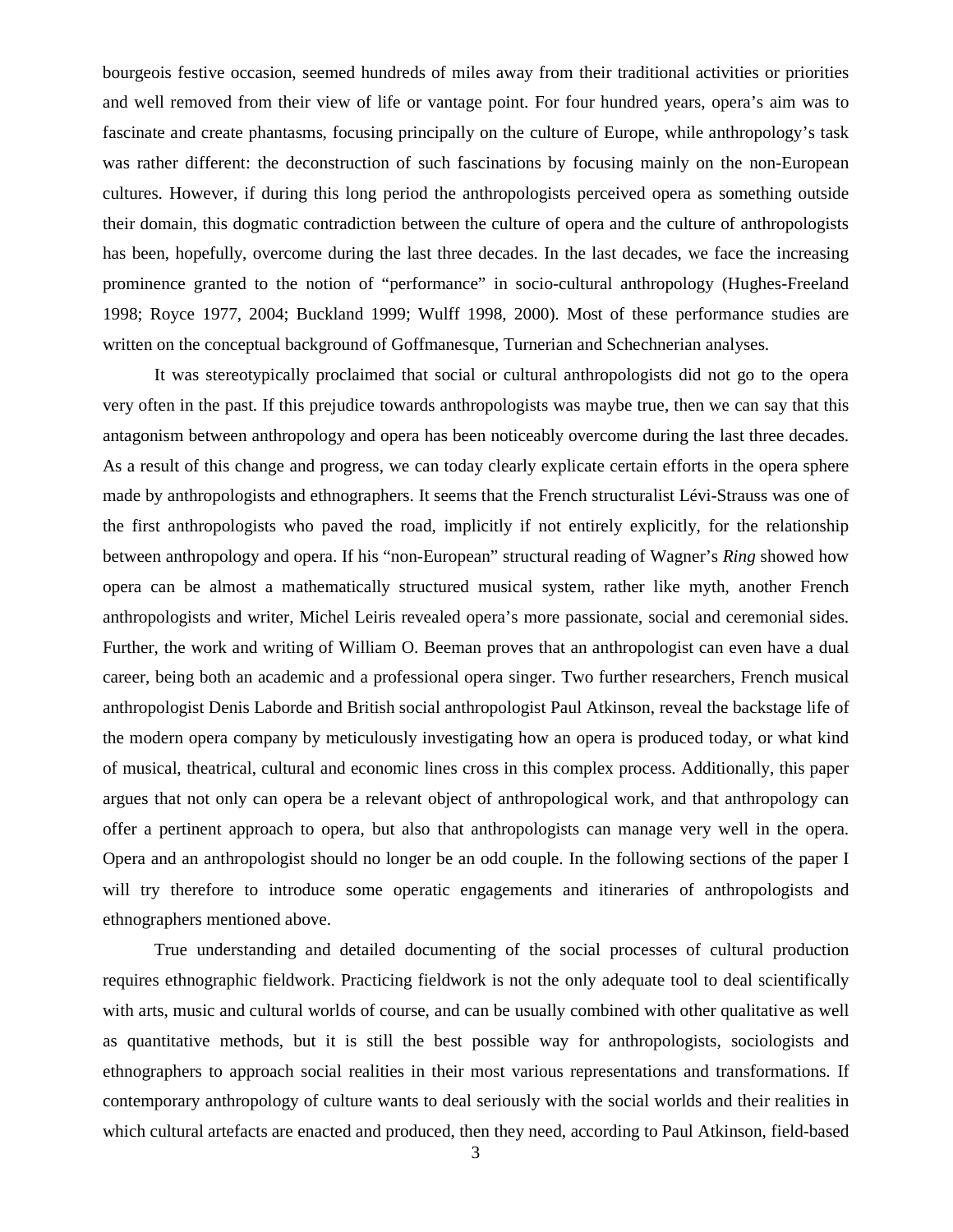research that documents the ordinary as well as extraordinary social activities that go into the making of culture. The theatre, the painter's studio, the concert hall or the opera house are in principle no different from any other setting of work. However, the anthropologist is still a very rare specialist in any major cultural setting, especially in organizations devoted to the production of "high" culture. To this very fact Atkinson adds: *"Despite the high profile of opera companies in recent years, and despite the prominence of opera performers among the 'superstars' of global culture, there has been very little work on the everyday life and work of opera companies and their members."* (2004: 97). The reasons for the relatively small number of detailed ethnographic studies of operatic settings are probably multilayered, and some of them, I believe, related also to the very constitution of traditional anthropological paradigm which has been predominantly oriented to the investigation of so-called rural cultures, while urban phenomena were perceived among anthropologists as part of their "domestic" settings. Opera has been always perceived as elitist cultural form, supported whether by state, aristocracy, nobility or some other kind of governing instance and as such it challenged some anthropologists' hesitation or even neglect. This was because opera was in the past always negotiated in terms of enchanting world belonging to high society or well established social class, and never as product of certain labour and real social practice which could be observed. When we start thinking of opera as serious work and social practice and not only as a phenomenon of mundane ecstasy, or of highly "sacred" mission in society, then it can become also treated as a pertinent object of an ethnographic investigation.

Let us now have a quick look into some examples of ethnographic or semi-ethnographic practice in the field of opera. All semi-ethnographic or ethnographically based experiences roughly sketched in the following chapters tell that ethnographic inquiries of opera are mostly about diversity and mutuality in local social venue and musical life. Through ethnographies of opera it is shown that the contexts of diversity (such as different places of opera determined by different social venues, music scenes, urban structures, (trans)national ideologies, collective memories and cultural traditions as elements of mutuality) do not only reveal the specificity of role opera plays in diverse spaces but can also explain the epistemological and conceptual diversity of anthropological interest for opera research. These ethnographies of opera reveal that there is no single operatic setting but many of them that need to be explored: for example, Lévi-Strauss's structural reading of opera is more about his metaphorical "composing" of an anthropological grand opera, materialized in the four-volume study of *Mythologiques*  which reminds us to Wagner's tetralogy of *The Ring;* Michel Leiris's ethnographical value in the field is more related to his diary-like documenting of his private operatic itineraries, attendances and trips to different opera houses and locations all over the world; William O. Beeman's ethnographic approach is mostly from on-stage perspective in terms of how singers and performers in general should deal with principles and demands that take place in the opera houses today; both Denis Laborde and Paul Atkinson reveal the great complexity of different social processes which define an opera company and make its production possible; my ethnographic focus is on how social representations of opera are produced or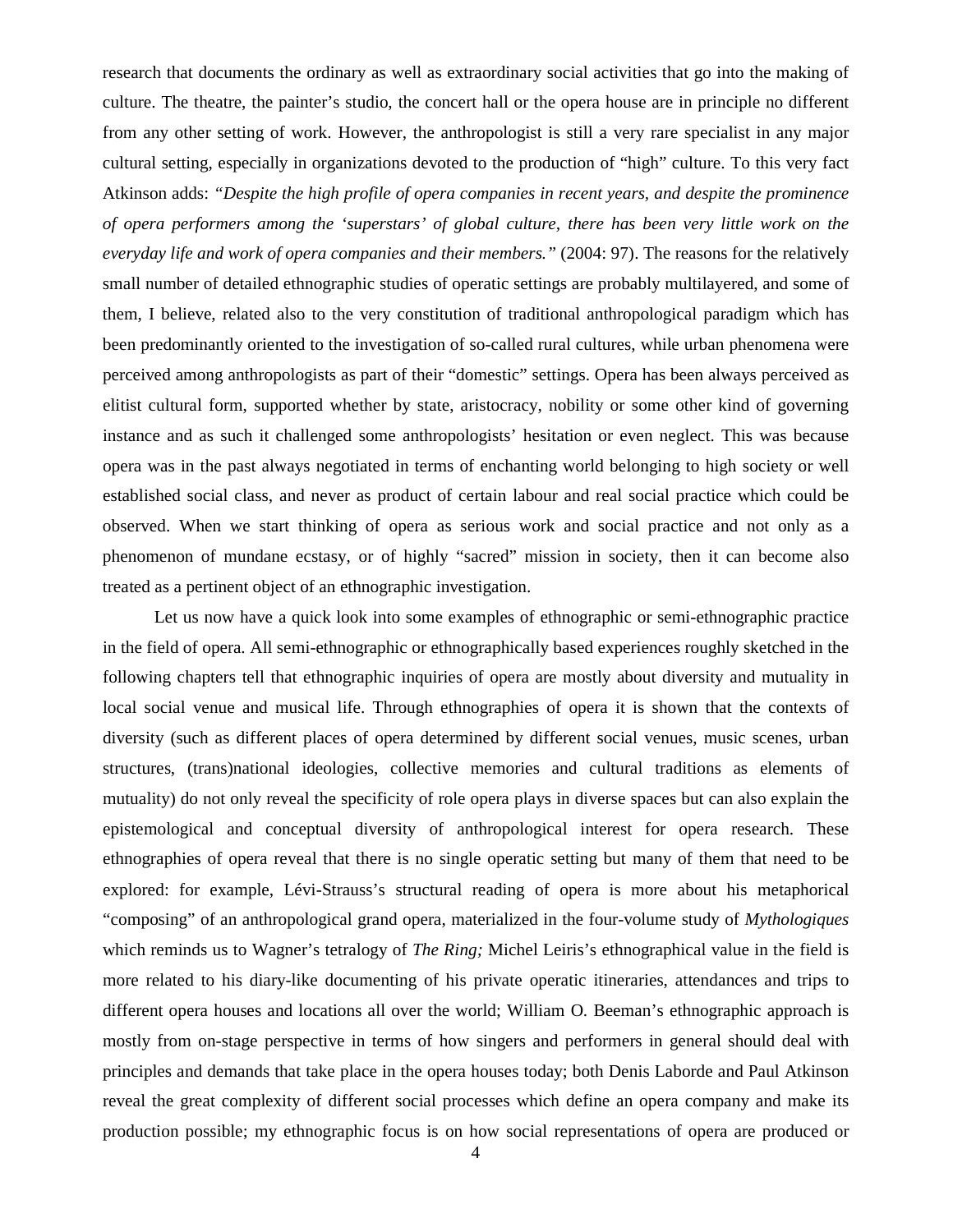reproduced and at the same time imagined by different social agents and actors involved within a particular national operatic habitus: for instance, my ethnographic work has had to compete in the field sites of both Slovenian opera houses with the dominant Slovenian musicological canon.

Each of these otherwise differently oriented doings reveals different aspects of operatic phenomenon as well: for instance, Lévi-Strauss's contribution can lead us to the understanding of opera as myth and metaphor, Leris's to opera as ritual and spectacle, Beeman's to opera as singing and artistry, Laborde's to opera as social process, Atkinson's to opera as performance of complex cultural machinery of a particular kind, etc. Yet, what all contributions seem to have in common is that they demystify, in different ways, the image of opera as the phantasmagorical phenomenon, as the mundane excess or even as the monstrous. Indeed, opera as performing art as well as music-theatre is able to offer phantasms, fictions, enchanting performance sites, spectacles, in which people create and experience imagined worlds, but behind this picture we find a real social organization embraced by reality, which makes opera's modalities of experience accessible for ethnographic enquiry. It is true that the opera house produce the contexts where music emerges as a vital force, but it is also true, that different operatic settings produce some other effects beside purely musical, artistic or aesthetical ones that are socially and culturally conditioned.

# **Claude Lévi-Strauss and His "Composing" of an Anthropological "Grand Opera"**

In the work of Claude Lévi-Strauss, art and music, especially opera, play a manifold, compelling role. The leading proponent of structuralism, which took him from linguistics to structural reading of art, music and architecture as systems of signs, he analyzed, in his fundamental four-volume work *Mythologiques,* the complex multitude and diversity of Amerindian myths through "deep-structured" logical and linguistic rules. But the most interesting thing is that he literally "composed" this comprehensive scientific work in the manner of a musical work. Through this, a theoretical "overture" leads him to a vast set of chapters organized in musical terms, as narrative variations, fugues, arias, recitatives, cantatas, toccatas, sonatas, harmonies and scherzos. At the end of the four-volume symphonic edifice, a reprise and coda crown the argument. Like almost every thinker in the contemporary French pantheon, Lévi-Strauss has been influenced by Wagnerian music. He does not repudiate the analogies often proposed between his own "tetralogy" of *mythologiques* and that of the *Ring,* and tried to establish the relationship between myth and music as two principal enactments of consciousness. The mechanism of European fantasy in the opera is, according to him, greatly enhanced by music as "a machine to suppress time", just like myths among American Indian tribes (1964: 24). Due to this, he described the relationship between mythology and music, on which he insisted so much, in the initial section of *The Raw and the Cooked [Le cru et le cuit]* (1964) and also in the final section of *The Naked Men [L'Homme nu]* (1971), as logical, due to similarity and contiguity, and not as arbitrary. Lévi-Strauss in the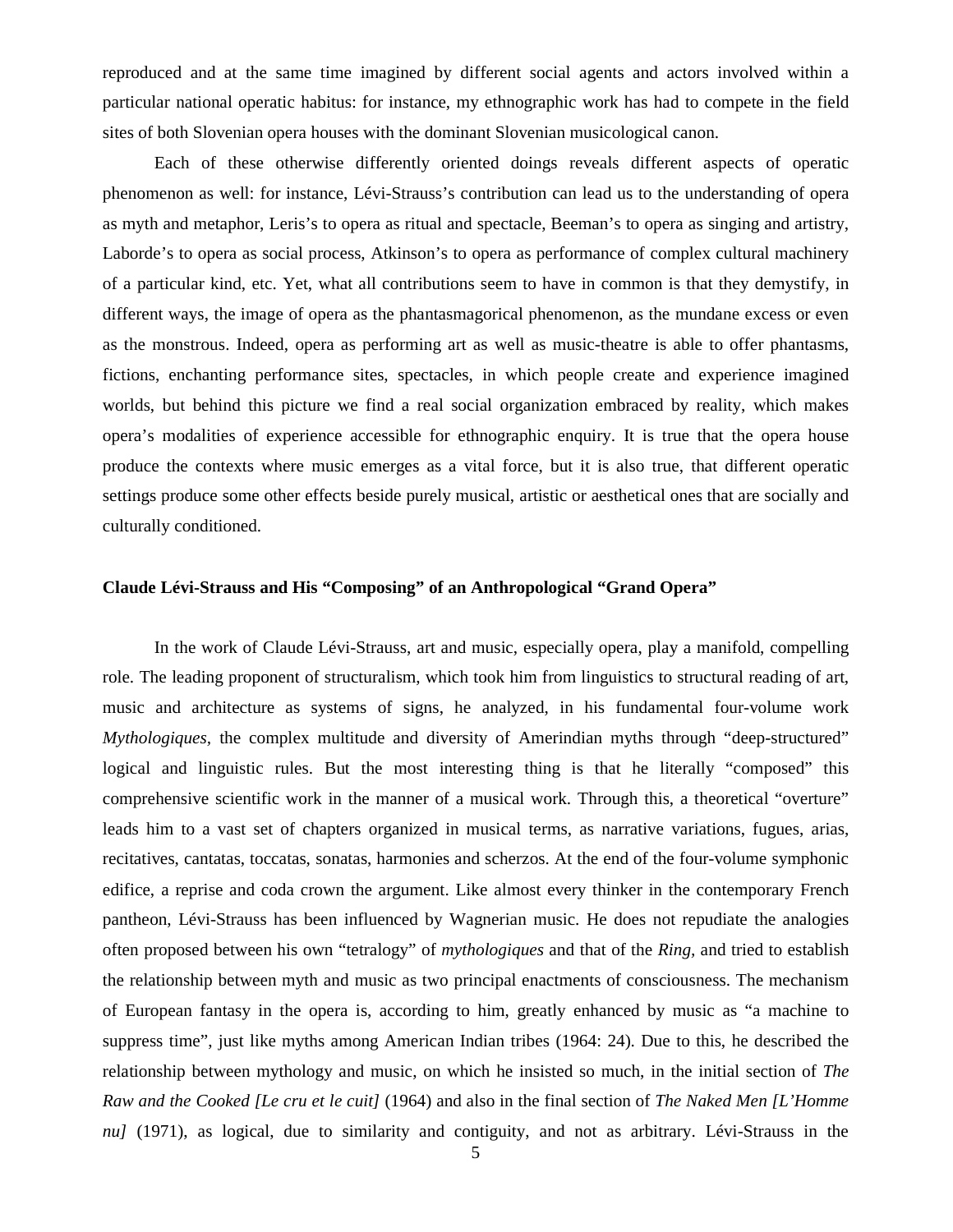*Mythologiques* showed that myth, which has articulate language as its vehicle, remains bound to language, while only instrumental music, defined as a system of sounds, breaks completely free. Vocal music and opera as the most extravagant art of singing are more comparable in this respect to myth. Namely, opera also has articulate language as its vehicle. From this point of view, opera and myth can intersect, while the affinity between myth and music disappears in the case of pure instrumental music, which is outside language (Lévi-Strauss 1990: 670-671). Les us see some parallels between mythical schema and opera score, if put into the Lévi-Straussian perspective.

| <b>Mythical Schema</b>                                                                 | <b>Opera Score</b>                            |
|----------------------------------------------------------------------------------------|-----------------------------------------------|
|                                                                                        |                                               |
| myth contains "the universalities of human music as a model for "what is the most      |                                               |
| mind"                                                                                  | universal and human at the same time"         |
| myths represent a coherent and organized orchestral score is a coherent                | and                                           |
| system of meanings                                                                     | organized system of sounds and staves         |
| myths function as a kind of machine for the opera (in its musical formation) points to |                                               |
| suspension of time                                                                     | a supra-temporal structure which is able      |
|                                                                                        | to suspend or suppress time                   |
| myths are auto-referential: they can                                                   | be opera score is auto-referential: it can be |
| translated only into themselves                                                        | translated only into itself                   |

**Scheme 1: Structural Mutuality within Cultural Diversity** 

Obviously, Lévi-Strauss was the man of music, as it seems that he constantly prefers musical element in the opera work over other constitutive elements. He approaches opera as he would be an inheritor of the dominant 18<sup>th</sup> century operatic tradition known under the slogan *prima la musica e poi le parole.* In the Lévi-Straussian perspective, both opera, as essential representation of Western music, and myth are able to suspend or suppress time. They both have the power to represent a kind of temporal snare. This means that both phenomena play, in a social context, a supra-temporal structure, which is able to stop time or to ensnare it. When Lévi-Strauss compared orchestral scores of Wagner's *Ring* and myth schemes of Amerindians, he assumed that if we try to understand myth, we have to read it as *"we would read an orchestral score, not stave after stave, but understanding that we should apprehend the whole page and understand that something which was written on the first stave at the top of the page acquires meaning only if one considers that it is part and parcel of what is written below on the second stave, the third stave, and so on. […] And it is only by treating the myth as if it were an orchestral score, written stave after stave, that we can understand it as a totality, that we can extract the meaning out of it."* (Lévi-Strauss 2001: 40, also see 1955b: 428-44). So Lévi-Strauss implicitly signalized that both systems, European music and non-European myth, traditionally perceived as totally different and alien to each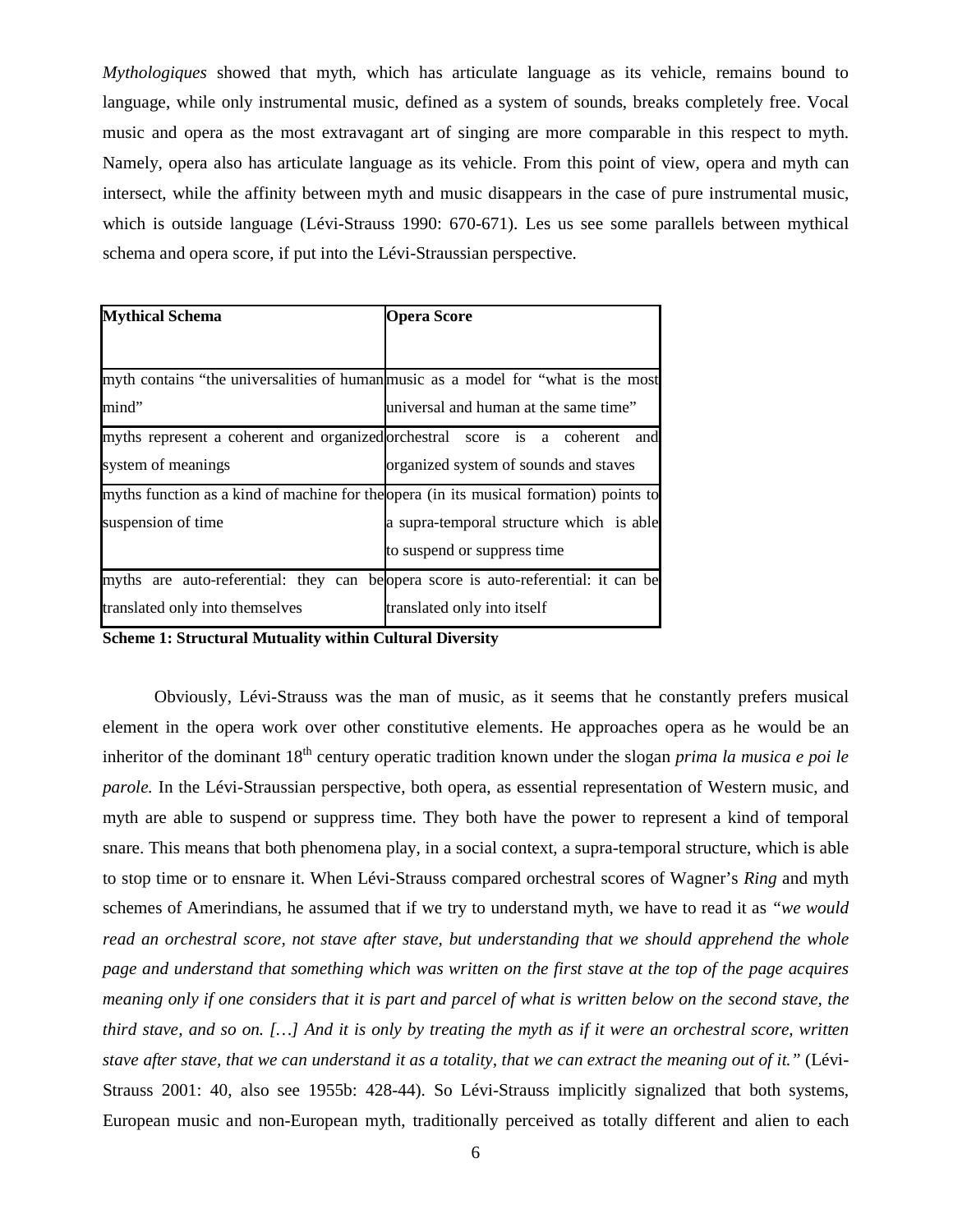other, actually exploit otherwise-different cultural machinery – opera by musical instruments and voice, myth by mythic schemata and patterns – to attain similar social effects in parallel (Lévi-Strauss 1964). According to him, music, like opera, can be read contextually, that means through the synchronic perspective. When Lévi-Strauss creates a kind of comparative view on the function and structure of myth schemes in Amerindians and musical scores of Wagner's operas he actually builds the symbolic bridge where the cultural diversity meets structural mutuality.

For Lévi-Strauss, both music and myth are basic human universalities. But what kind of element connects these two phenomena that were once, according to him, united but had been drawn apart, each going in a different direction? Lévi-Strauss' answer is that language is the correct point of departure, as both music on the one hand and mythology on the other stem from languages *"but grow apart in different directions, that music emphasizes the sound aspect already embedded in language, while mythology emphasizes the sense aspect, the meaning aspect, which is also embedded in language"* (2001: 46-47).

According to the structuralist dichotomy between nature and culture, he argued that if music reminds the man of his physiological rootedness, mythology makes him aware of his roots in society (Lévi-Strauss 1983: 28). If we try to paraphrase this logic, then opera could be seen as an eminent cultural extension of nature. Even more, music is able not only to unify both, nature and culture, but can transgress this dichotomy. To simplify the argument, let us restrict ourselves to opera. We can say that opera operates according to two grids. One is physiological – that is, natural: its existence arises from the fact that opera exploits organic rhythms through a singing voice which gives constitutive relevance to the phenomenon. The other grid is cultural: it consists of a set of musical notes and sounds, of which the number, hierarchy and style vary from one opera to another, from one composer to another, from one national tradition to another, in the last instance, from one culture to another.

By inserting opera as an eminent representation of European musical tradition into the structural distinction *natura vs cultura,* opera can be seen as an irreducible cultural mirror of Western human nature and life which is maybe not entirely compatible to the nature and life of "primitive" thought but are not as alien and distant from each other as classical colonial anthropology would have it. When comparing eminent European musical phenomenon and non-European mythical phenomenon, Lévi-Strauss actually established a specific reading which I would call "civilisational reading". It seems Lévi-Strauss wanted to tell us that European music, with its eminent representation – opera – had the same value or similar position in the mind and life of a contemporary European that myth had in "wild thought". Why is that? Maybe here is one of his implicit answers: *"With the death of myth, music becomes mythical in the same way as works of art, with the death of religion, are no longer merely beautiful but become sacred."* (Lévi-Strauss 1990: 653)

It is obvious that we cannot reflect opera appropriately without adopting a symbolically external point of view. As Claude Lévi-Strauss showed, European cultural phenomena cannot be considered only from inside, that is from the viewpoint of Western culture. If we read opera from a "non-European"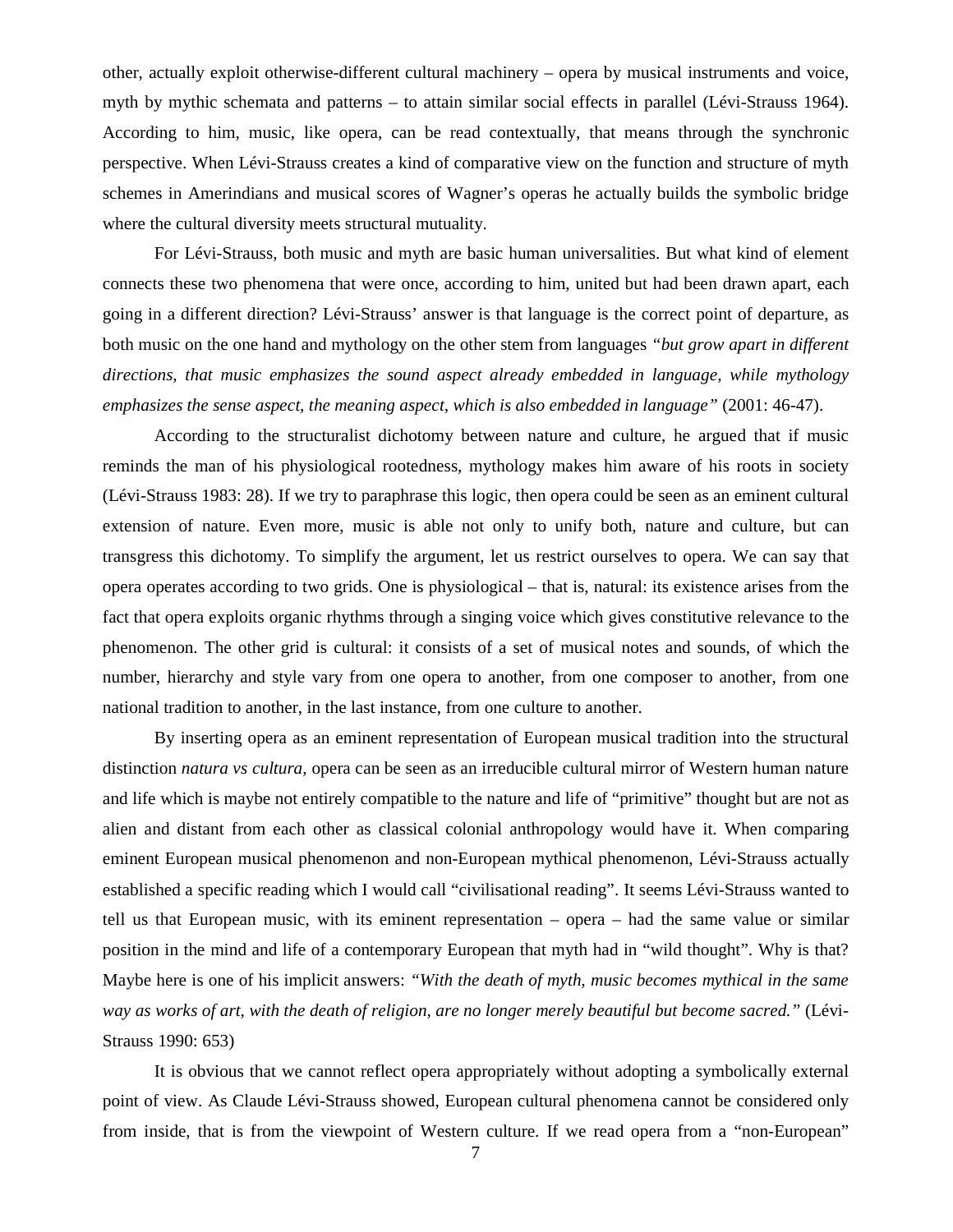perspective, as he did, then we see that opera is not only *a part of society*, as many Western academic traditions debated previously, but it actually *constitutes society*. In other words, it constitutes, using Lévi-Straussian dichotomy, the very nature of European culture. Metaphorically and symbolically, opera literally *performs the constitution of society* (Kotnik 2004: 334)*.* When I speak here of society, I think of course of European society, as only this society can be strictly described as *operatic society,* where opera is an "autochthonous" phenomenon. Opera that took over the traditional function of mythology was not just any kind of music or just any kind of art, but a type of cultural machinery that appeared in the late 16<sup>th</sup> century within the literary and musical circle of the Florentine *camerata*, continued in the early seventeenth century with Monteverdi, and later with Lully, Handel and Gluck; music which reached its full development with Mozart in the eighteenth century, and with Verdi, Wagner and Puccini in the nineteenth and twentieth centuries. As Slovenian sociologist Rastko Močnik provocatively pointed out, opera may be a phantasmagoric way that European societies tried to retrieve the problem which all societies usually try to resolve with incest taboo, namely the problem of the relationship between nature and culture. The societies which "failed" to separate nature and culture, entertain opera (Močnik 1992: 22). An interesting coincidence which may prove this thesis is that Lévi-Strauss' classical scientific book *Tristes Tropiques* (1955a) needed to be transformed into an opera (Steiner 1996: 50-1).

Thus opera might be the only mythology that still remains at the disposal of the contemporaries of the "civilized thought". Opera was and remains, paraphrasing Lévi-Strauss, a mythical dimension of European society and probably the most eminent mythology of Europeans that has survived till today. Lévi-Strauss's ambition to compose his major scientific project as a musical work has, of course, the roots in his personal history. His admiration of Richard Wagner, almost as god, and as "the" criterion of music not only powerfully influenced Lévi-Strauss' recognition of opera in general but reminds of something what anthropologists describe as ancestor worship. Moreover, among contemporary Wagnerites and followers of his ideas, the "worship" of Wagner is marked by almost confessional manners. It is reasonable to speak of Wagnerism in terms of a cult which provided an attachment, sometimes fanatical, to Wagner's ideals and mythisized figure. Lévi-Strauss remained so much indebted to Wagner's aesthetical and theoretical conception of music that was ready, for instance, in his *The Raw and the Cooked*, to qualify him as *"père irrécusable de l'analyse structurale des mythes"* (Lévi-Strauss 1964: 23).

French social anthropologist Jean Jamin wrote that Lévi-Strauss was always particularly fond of music (Jamin 1999: 34). In the interviews with Didier Éribon, Lévi-Strauss confessed that he "en écoute tout le temps" (Lévi-Strauss & Éribon 1988: 246). According to Jamin, he acted in music like melomane transforming himself into a kind of musicologist, as this can be seen in the "Finale" of *The Naked Man*  where he proposes a structural analysis of Maurice Ravel's *Boléro* (Lévi-Strauss 1990: 660-667). In his work *Tristes Tropiques* he comes back to his passion for music revealing his personal inclination to conducting and musical composition. His phantasm being a composer or conductor was no doubt an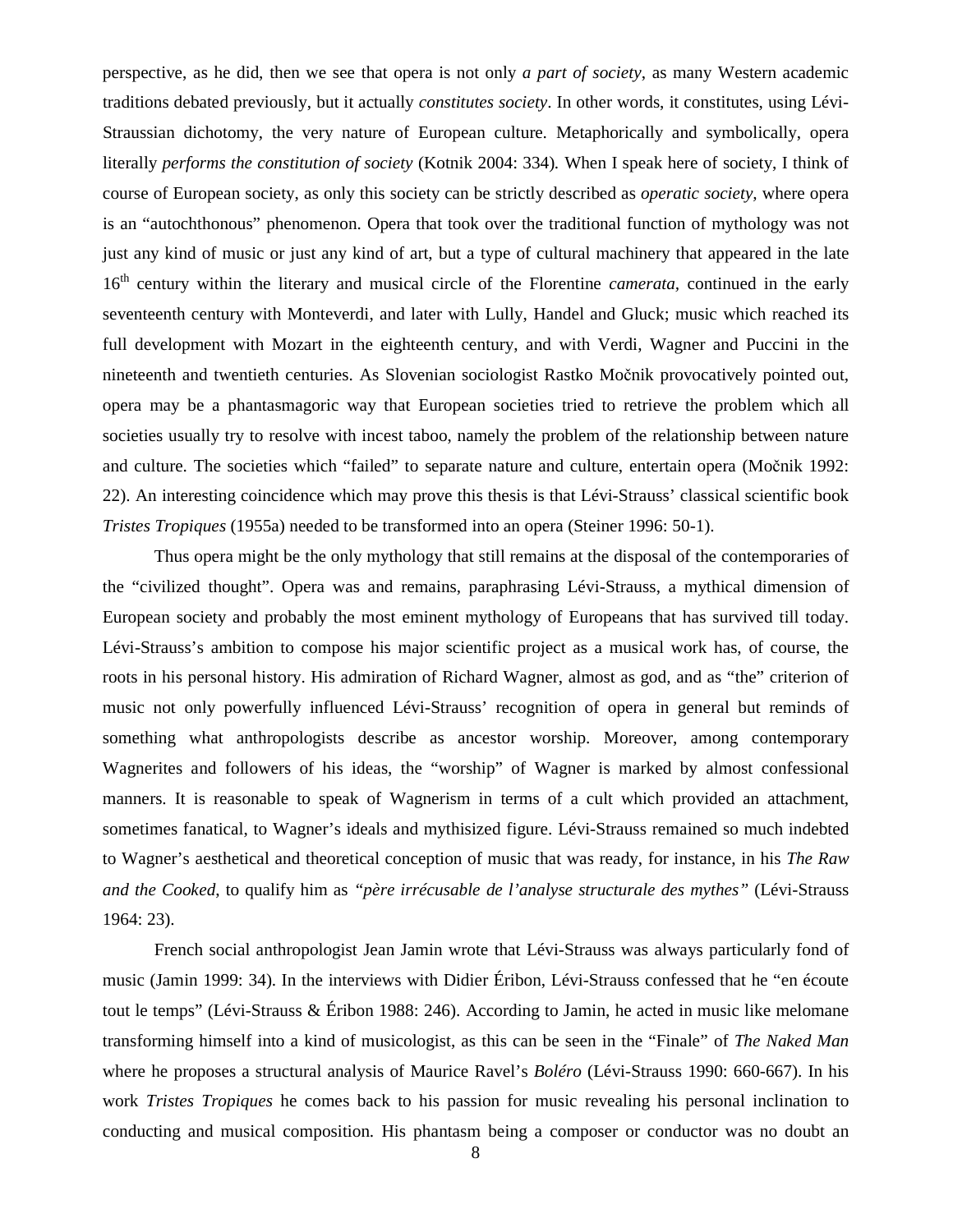important stimulant for his reflection of music, and particularly, for "composing" his megalomaniacal work *Mythologiques:*

I have always dreamed since childhood about being a composer or, at least, an orchestra leader. I tried very hard when I was a child to compose the music for an opera for which I had written the libretto and painted the sets, but I was utterly unable to do so because there is something lacking in my brain. […] … if I wasn't able to compose with sounds, perhaps I would be able to do it with meanings. (Lévi-Strauss, 2001: 47)

When approaching, structurally, to Wagner's operas, Lévi-Strauss acted, I would say, like musician, or musicologist and less as anthropologist. When he entered the opera, he manifested very little or even no interest in the social organization of performance. As some French authors note, he was entirely concentrated on music and to what was coming from the orchestra pit. His rigorous concentration only to orchestral or musical part of performance tells about his personality. He has been described as sensitive, dignified and reserved, someone who has always privileged rigorousness in his professional life, and to maintain a certain distance from events, people and facts. He showed certain aspects of his work to his life and personality in his own testimonies (Charbonnier [1961]1969; Lévi-Strauss [1975, 1979] 1983; Lévi-Strauss and Éribon [1981] 1991). Those close to him all agree on his distinctive sensibility, which leads him sometimes to prefer the company of nature, rocks, plants, and animals, to that of people, myths, or opera. Undoubtedly, this is, to Bernard Saladin d'Anglure, the key to his aesthetic sensitivity, whether in relation to painting, poetry, music, more precisely opera, or simply a beautiful ethnographic object (Lévi-Strauss 1993). This sensual refinement for different things seems to be part of his family heritage. His great grandfather was, for instance, both a composer and a conductor. Two of his uncles were painters, as was his father who was also passionately interested in both music and literature. This aesthetic sense can be found in most of Lévi-Strauss's books; it is expressed in the choice of titles, in the choice of images (on the covers of the French editions of *Mythologiques*) and the organization of the contents (e.g. the musical arrangement of *Mythologiques* beginning with *The Raw and the Cooked,* which is devoted to music, and concluding with the 'finale' of *The Naked Man*). We can add to his youthful fascination a close reading of Freud (Saladin d'Anglure 1996: 333), regular attendance at the *Opéra* in Paris, and his admiration of Richard Wagner's vision of music, and opera*.*

Even though we could read, in the last instance, his structural analysis of music, or, more precisely, Wagnerian opera, like a version of Western reincarnation of mythical mind of the contemporaries, it is difficult not to recognize that his vision of music within the structural analysis of myths has some deficiencies as well. One among them is that he construed the relationship between European music and non-European myths predominantly on the basis of his phantasm on "that God, Richard Wagner". In praising Wagner he was consistent and very persistent.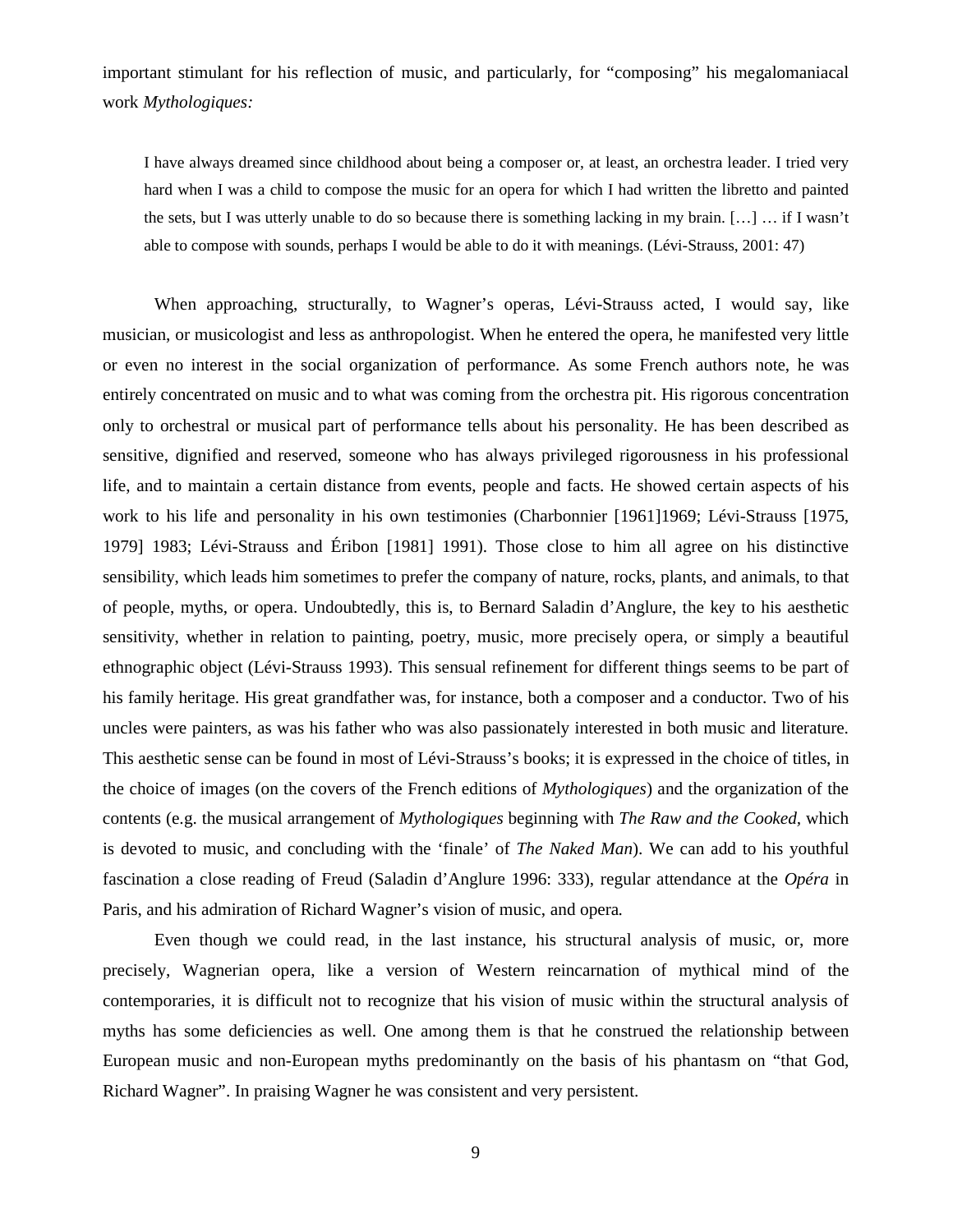# **Michel Leiris' Diary-Like Observations of Opera**

Let us now move from the "musicologised" vision of opera as music, or more narrowly, as score, characteristic for Lévi-Strauss, to a quite different aspect of opera phenomenon, e.g. its social and ritual dimension. French anthropologists and ethnologists "discovered" opera, as an interesting object of investigation, somewhere between 1960s and 1980s. If Lévi-Strauss was the first who approached this form of music from a very specific anthropological angle, with an emphasis on Wagner's mythisized opera as eminent representation of Western music and culture, this anthropological attempt to the phenomenon did not remain alone in the field so far. Another outstanding writer, ethnographer and anthropologist, Michel Leiris, turned his mind to one of his major loves, opera, as well. As an untrained lover of music, he discerned fascinating patterns of cultural movement in opera and reveals his personal predilection in this great genre. However, his vision of opera was almost in diametrical opposition to what Lévi-Strauss appreciated in the opera. Roughly, for Leiris it was a social context that counts in the opera, including the production of spectacular reality, the rituality of ecstatic event, and the experience of audience.

 Leiris began his writing career as a poet associated with the Surrealist movement, but he later made major contributions as an art critic and anthropologist, as well as through his great autobiographical confession, *L'Âge d'Homme* (*Manhood*). His intellectual legacy places him at important points of intersection within French cultural history. He actively participated in some of the most striking intellectual and artistic movements of the  $20<sup>th</sup>$  century: surrealism in the twenties, ethnography in the thirties and existentialism in the forties. His multi-volume autobiography *La Règle du jeu* stands as a model form of self-enquiry in the 20<sup>th</sup> century. In *Operratiques (Operarratics)*, written in the form of private reviews, short reflections and diary-like notations, he turns his philosophical concerns about all aspects of opera, its form, its meaning, its performance, its ceremonialism, its rituality, its aesthetics, and its social history.

It seems that opera represents a highly negotiated ritual that always, from its very beginnings till now, matters in a society. It is therefore, perhaps, not surprising that Michel Leiris became redundantly interested in the ritual and spectacle aspect of opera. Social anthropologist Jean Jamin who edited *Operratics* introduces some revealing details about how this Leiris operatic work was composed:

Along with his travel and field notebooks, and the *Diary* that he kept intermittently from 1922 through 1989, *Operratics* is one of the major manuscripts that remained unpublished at the death of Michel Leiris, who left it in my care for possible future publication. Neither a treatise, nor an essay, nor a chronicle, nor even a little encyclopedia – in spite of the impression created by the titles he gave to each of the fragments that make up this work ("Operas on Film," "Opera and Folklore," "Opera and Bullfighting," "Transvestites," "The Marvellous in Wagner and Verdi," "Verism," etc.) – *Operratics* is first foremost a work of personal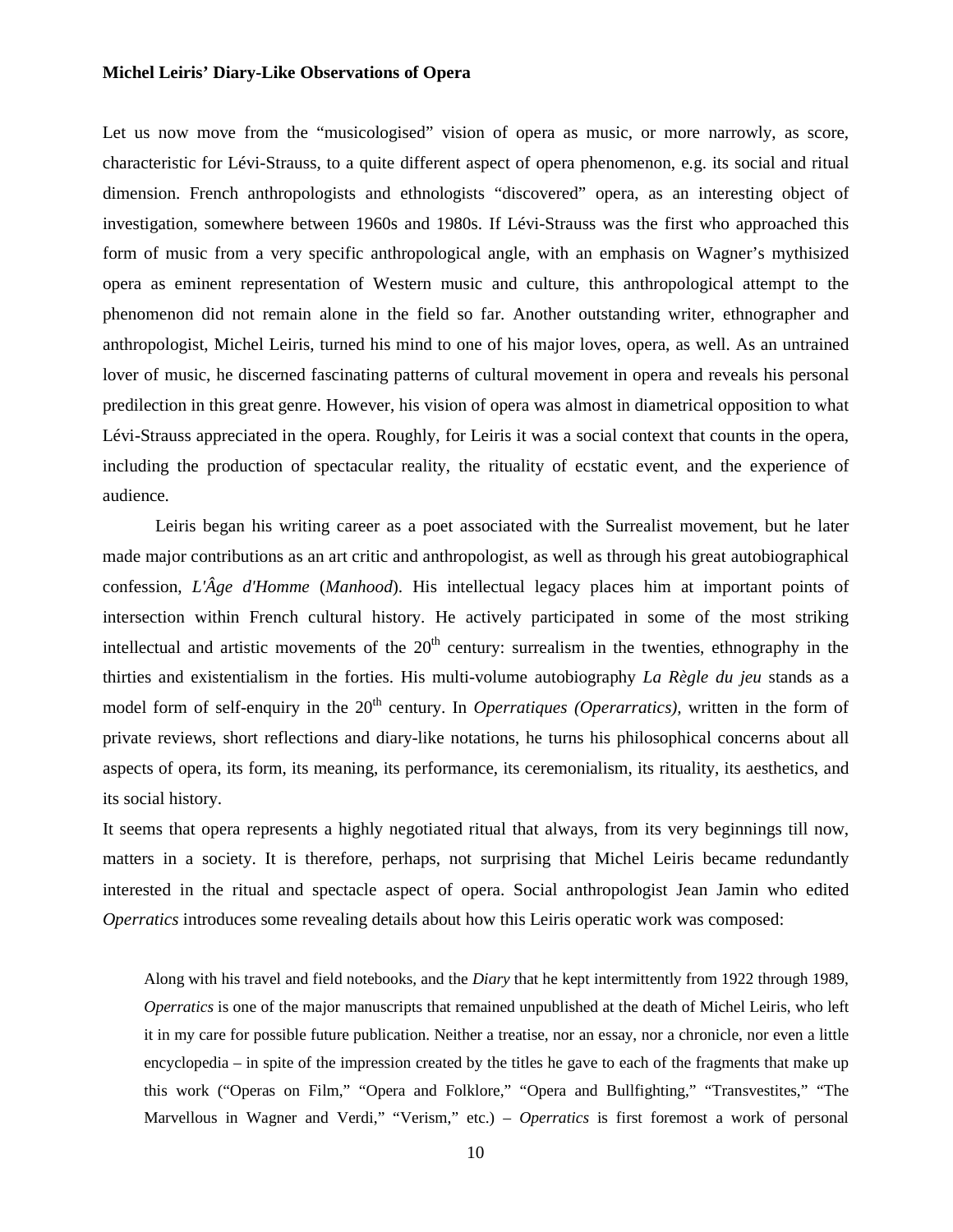observations and memories of the opera, which fascinated him from a very early age, as he explained in *L'Age d'homme.* […] … we could say that Michel Leiris was not the *child of the libraries* … but rather a *child of the opera,* indeed a *child of the spectacle,* so dominant is the visual aspect of what he both retains from and expects of opera, as he was most likely more attracted by the performance itself than by the music. (Jamin in Leiris 2001: 11-12).

It can be argued that Leiris' interest in the opera is quite different from Lévi-Strauss' inclination to opera. Michel Leiris began to note his views, impressions and memories of the opera in January of 1959. At more or less the same time he began writing *Fibrilles,* the third volume of *La Règle du jeu* where he speaks more clearly of opera not only as an allegory of his presence in the world ("life like an opera"), but also as the organizing principle of this long chapter, *The Proud, the proud …,* which does not lack certain Verist elements, with the episode of his unsuccessful suicide attempt which, putting Leiris in the position of becoming his own Franco Alfano, condemns him to finish his book after declaring that he himself had wished to "end it all". Jamin indicates that it could be possible to see here a sort of Leiris' identification with Puccini, composing *Turandot* and already seriously ill with the condition that was to end in death. According to Jamin, *Fibrilles* as well as *Operratics,* whose longest fragment is dedicated exactly to *Turandot,* were written at a time when he himself intended to make amends regarding the barb with which he had struck Puccini's memory, describing him as "that other piece of trash". *Operratics,* which can be considered as the technical and, in a way, "harmonic" – in the musical sense – side of *Fibrilles,*  has nevertheless remained unfinished. The fragments that compose it, each one embellished with a title and dedicated to a particular theme, have remained in the form of note cards, whose organization and classification represented the raw material of Leiris' books (Jamin in Leiris 2001: 12-13). Even the title of the book, e.g. *Operratics* has its specific meaning: it is constructed from a juxtaposition of two terms – *opera* and *erratic –* which, penetrating one another, constitute a play on words, forming what could be called a "portmanteau words". The title chosen by Michel Leiris places this work under the sign of what he considered to be one of his *"aficiones",* with his outbursts and silences, his manias and digressions, and his interrogations too. In the beginning of this *Operratics* Leiris described himself as a *"mere opera lover (neither a musician not a man of the theater) publishing his views on opera"* coming *"from an outsider, a member of the 'good public'"* (Leiris 2001: 17). For him, opera is any theatrical work whose basic medium is song, including musicals and lyric drama (*ibid.,* 20). However, he adds that the definition of opera as theater sung is not sufficient, as certain great ritual events – with protagonists in costume, mimed actions, music and choruses – are nearly operas (*ibid.,* 21-22). In other words, opera is not only about music but spectacular event as well. This is why the travestism, rooted in sexuality, in the opera appears as charming masquerade and not as unacceptable perversion or moral transgression. These kinds of transformations are, according to him, the essence of theatre (*ibid.,* 40). Given opera's "festive" character, more pronounced than in other forms of theatrical entertainment and other arts in general, one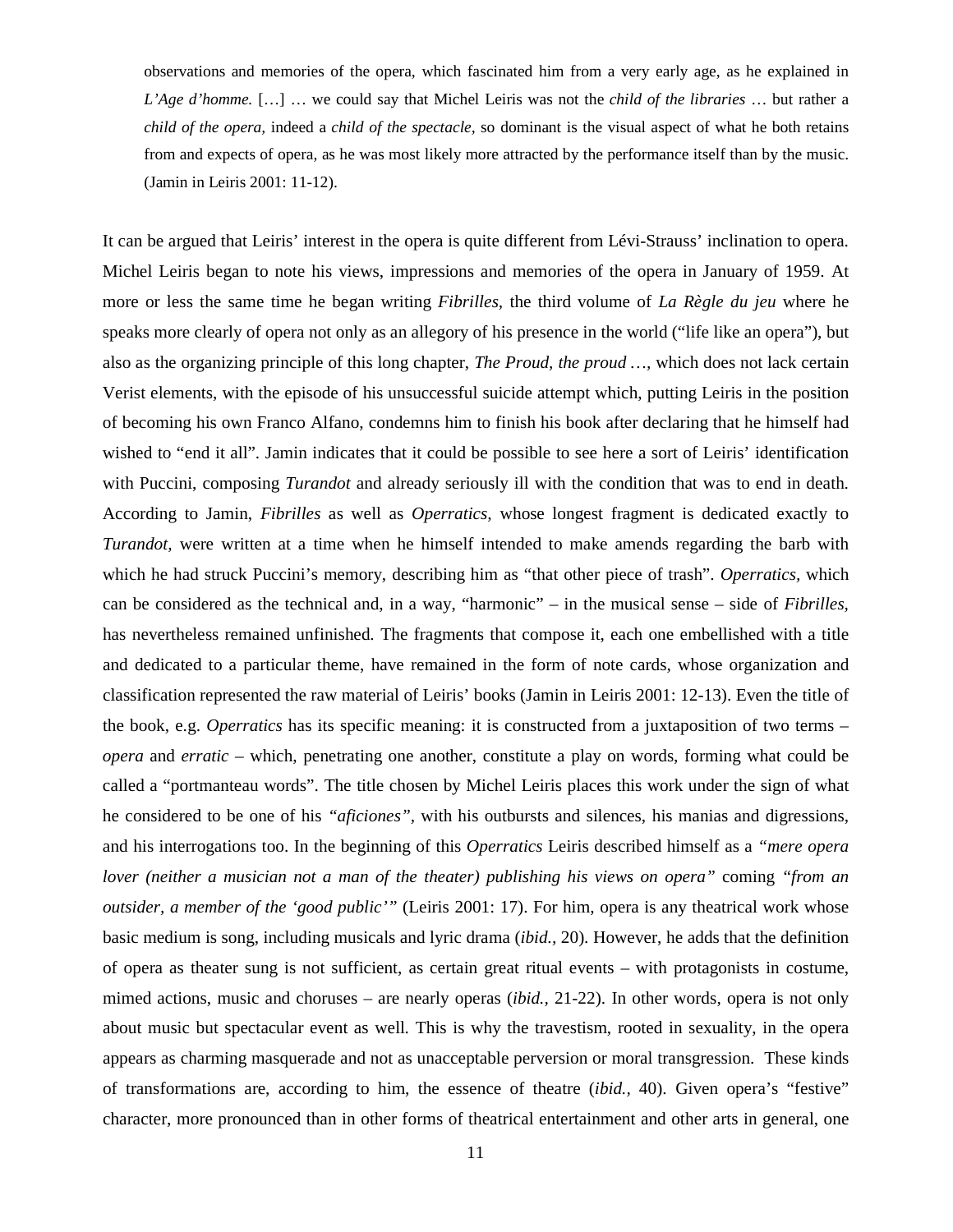would expect, Leiris writes, eroticism to play a greater role on the stage, but remained more a special element on the part of the audience:

In the nineteenth century – which can be considered opera's "great century", when opera was truly a festive occasion since men attended in evening dress and women in low-cut gowns – it was not necessary to present eroticism on the stage, since it was physically present in the hall … (Leiris 2001: 51)

Wagner's desire to create a theatre for the people, in which the old Germanic myths could come to life, came true in its most bizarre form. The Bayreuth festival in Wagner's temple *Festspialhaus* is like a closed and almost sterile social structure:

Wishing – according to Bayreuth custom – to exclude bravos since they are the very opposite of religious contemplation; in fact, wishing to suppress any public intervention and – reducing it to passivity – hinder any real communication between the artists and it (communication, by definition, cannot be unilateral), does this not come down to stripping the theatrical event of its "ritual party" aspect: this noisily demonstrated communion. (Leiris 2001: 184)

It is an annual ceremony difficult to access for wider publics, a ritual frequented by the consecrated. Its social exclusivity can be best explicated in the ritual of waiting, even many years, for the tickets. Italian verism, which can be taken as a kind of response to dominant Wagnerian ideology, turned to everyday life and social problems of ordinary people, for instance, with Mascagni's peasant opera *Cavalleria rusticana* and Puccini's social opera *La Bohème.* Leiris' inclination to verism, particularly to Puccini, is well explicated on different pages of the *Operratics* where he also described his trip to Torre del Lago in Tuscany to visit Puccini's villa.

Leiris' tendency to relate opera with its social aspects is well established through relating opera with different manifestation of opera's sociability, such as celebration, bullfighting, gastronomy, superstar system, folklore, operatic pilgrimages and occasions. As Jean Jamin pointed out, Michel Leiris tended to consider opera as spectacle:

From a sociological point of view, opera is the spectacle for which the public is still most likely to get dressed up. (Leiris 2001: 185)

Even more, Leiris does not forget to mention certain technical elements, such as the importance of lustre in the theatre, which accelerates the spectacularity of interior. Before, the candles were in function to conjure up the spectacular scenery of light which pushed the audience to feel like being on the stage. Such supposedly accidental elements were integrated into life of audience and not merely embellished it, like a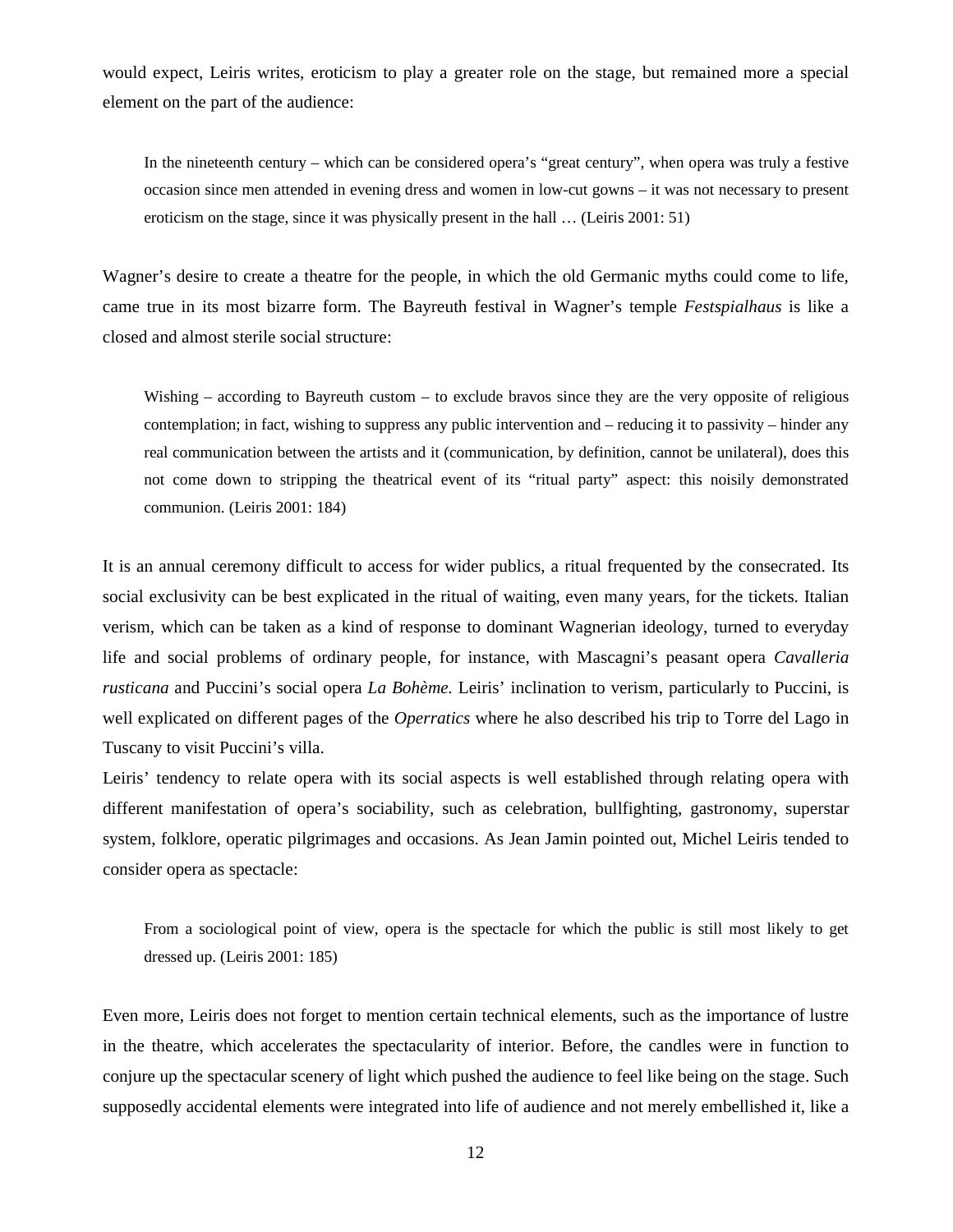superfluous ornament. Meaningfully, older opera halls illustrate a desirable fusion of theatre and audience's life. Theater houses stand, Leiris states, on what was once a place for spectacles. In brief, older halls were not only in function of seeing the performance on the stage; they fit as well for a celebration and festivities.

Both Claude Lévi-Strauss and Michel Leiris were not only great opera lovers and experts, but also introduced operatic, musical and theatrical motifs into their works: the former attached importance to Wagner, and the latter to Puccini, Verdi and Leoncavallo. Their approach, however, differed totally, as evidenced especially by a text—replica which Lévi-Strauss wrote after the posthumous publication of Leiris' *Operratiques –* a collection of extracts and fragments about the opera. The author of *Structural Anthropology* remained sensitive to purely musical questions: the essential role of the score (Mâche 1999: 154-168), while Leiris focused on the libretto (Louis–René des Forêts recalled: *"The striking feature of our conversations, which I confirmed while reading a collection of his posthumous notes entitled Operratiques, was the fact that he was interested less in music as such, and more in the spectacle and, primarily, in the contents of the libretto. Here he was unbeatable, capable of recounting in detail the plot of every opera, even if it was immensely convoluted and improbable, as is frequently the case with Verdi"*) and, first and foremost, on the spectacle itself. This fundamental controversy about the character of opera was presented also by Jean Jamin, another anthropologist, ethnologist and a friend of Michel Leiris. If Lévi-Strauss was interested particularly in the orchestral score, structure of music and, naturally, Wagnerian *Musikdrama*, then Leiris' passion and conception of opera was different. He was indifferent to musical and structural problems in opera as he was passionately concerned with the spectacle, the libretto, the opera-goers, the auditorium, the rite. For him, opera is *une espèce de cérémonie d'aller à l'opéra*  (Jamin 1999: 34-7)*.* Jean Jamin, in his article "Sous-entendu. Leiris, Lévi-Strauss et l'opéra" (Reticence: Leiris, Lévi-Strauss and the Opera), established that the attitude towards opera of both anthropologists was very different.

| Lévi-Strauss                 | Leiris                     |
|------------------------------|----------------------------|
|                              |                            |
| score                        | libretto                   |
| music                        | plot                       |
| work                         | ceremony, ritual           |
| orchestra pit                | stage, scene               |
| mythical & romantic opera    | verist & historical opera  |
| Wagner                       | Puccini, Verdi             |
| structure                    | spectacle                  |
| mathematical nature of opera | passionate nature of opera |
| not interested in audience   | interested in audience     |
| personal event               | collective event           |
| "expert" attitude            | "dilettante" attitude      |

**Scheme 2: Two conceptions of opera: Lévi-Strauss and Leiris**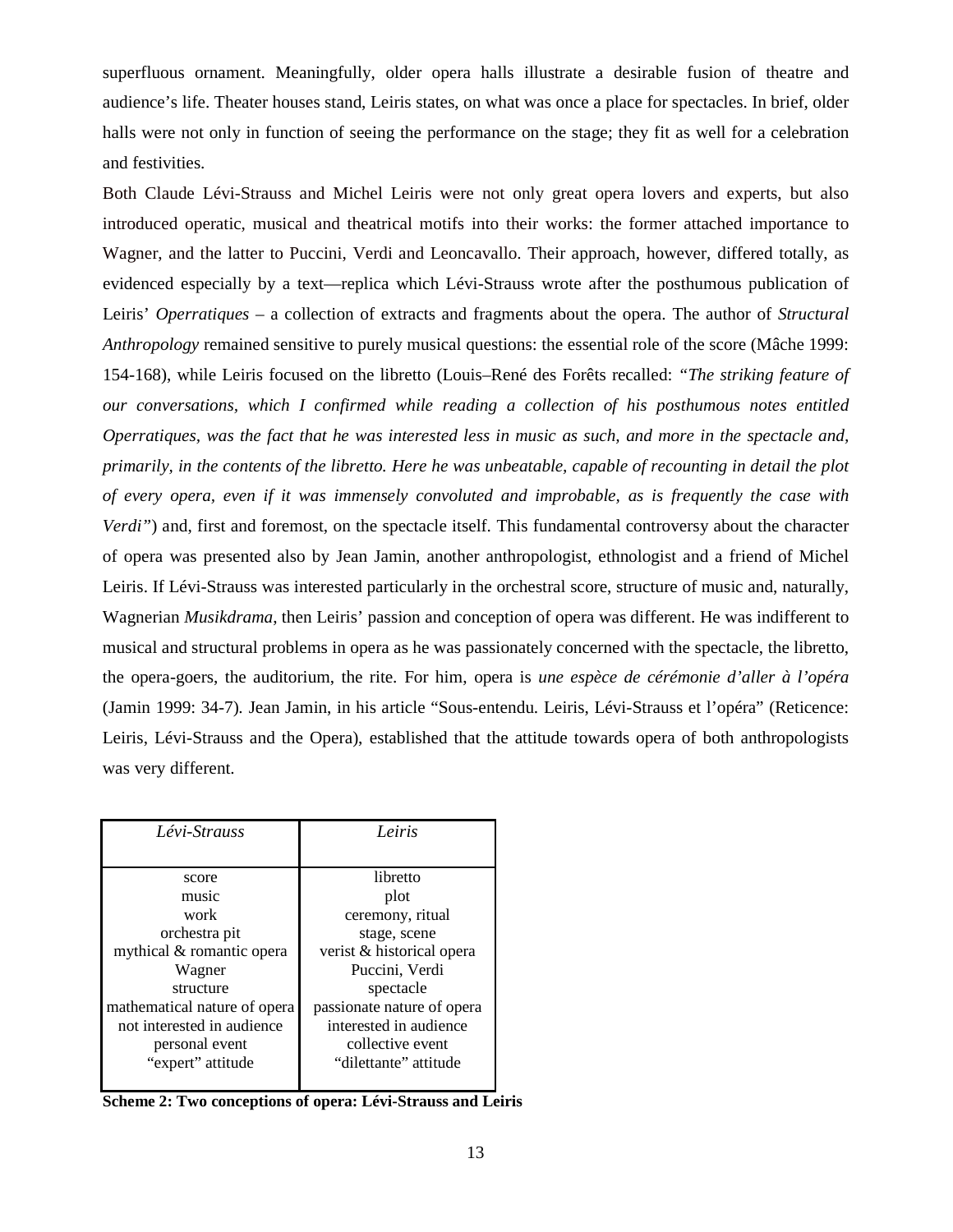The scheme presents two entirely different conceptions of opera made by two French anthropologists. Even though they shared mutually some anthropological principles in approaching social phenomena their operatic ethnographies and biographies were marked by significant conceptual diversity. If Lévi-Strauss always made clear his conscious taste for music, Leiris was far more interested in social occasion and ceremonialism of opera (Jamin 1999: 36-37): the former was interested in how opera was composed, structured and played, while the later how opera was staged, performed and perceived. Roughly speaking, whereas Lévi-Strauss preferred the notion of opera as musical work, Leiris rather understood it as social or ritual work, approaching opera from the point of view of an enthusiast who is insightful and not at all musically "doctrinaire". This difference is also evident in their attendance habit. Lévi-Strauss attended opera, but listened with closed eyes in order to be transported to a magical world miles away from *choses terrestres,* earthly things; actually he vowed not to visit the *Opéra* anymore. Before this vow he regularly attended the performances at this grandest and for centuries the most important and exclusive French temple of music, and probably the France's most prestigious stage of political drama and national aspiration too. On the other hand, Leiris regularly attended opera with his wife to her dying day in 1988. While there, he enjoyed observing spectators, ceremonial gestures, and the order of ritual in general. For him the operatic experience is also a social occasion and not just a musical structure (Jamin 1999: 41). To speculate, if Lévi-Strauss would have fit better into the ascetic atmosphere of Wagner's temple *Festspielhaus* in Bayreuth, Leiris would have probably enjoyed the 17<sup>th</sup> century Venetian opera houses known all over Europe for their lavish public status – accessible to all citizens and tourists –, grandiose performances, virtuosic singers and particularly by noisy and spoiled audiences. If Lévi-Strauss' remarks on opera were exclusively reserved for Wagner or were based mostly on his musical experiences from the secluded *Opéra Garnier*, Leiris built his ideas about opera on the basis of numerous trips to different operatic destinations all over Europe. Due to this, Leiris' operatic itineraries and engagements show his intention to bring different operatic experiences deriving from different locations, events and operas to one common ground which is his love for this genre.

#### **William O. Beeman's Ethnographic Account From the "Native" Point of View**

Let us now move from the Lévi-Straussian and Leirisian auditorium view on opera to the stage, for many people the most sacred space, where – as Gurnemanz in Act I of Wagner's *Parsifal* sings – "time becomes space", where the magic of the craft takes its central place, and where the operatic artism and artistry becomes embodied in flesh, blood, tears, laugh and sweat. Opera is of course a very complex system of different crafts and artistry. However, it seems that throughout its entire history one craft dominated in the field, e.g. the craft of singers. Still, at the beginning of the  $21<sup>st</sup>$  century singing seems to be the lifeblood of opera, while other elements, such as orchestra, acting, staging, setting, décor, costumes, etc., seem to be important but supplementary.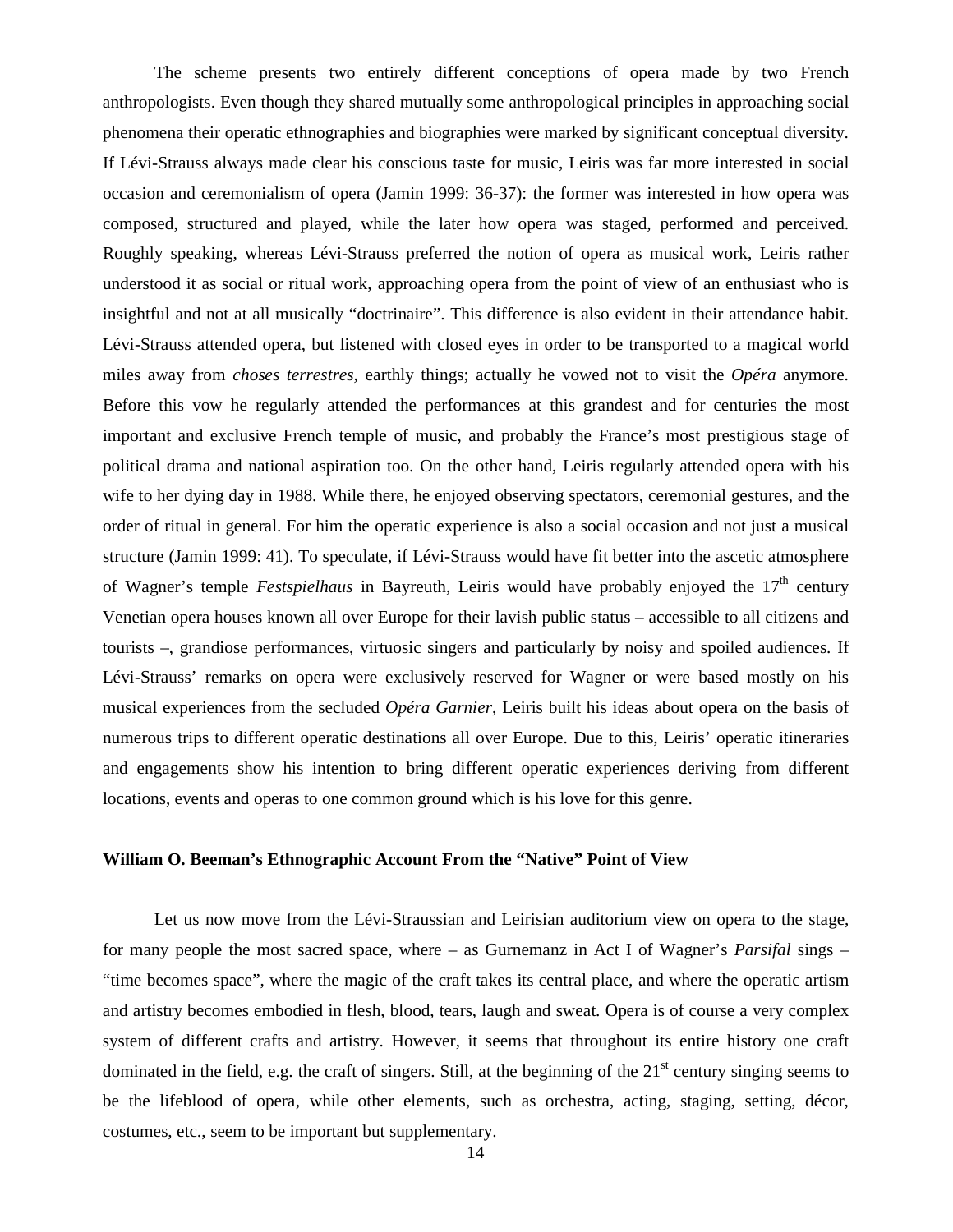William Orman Beeman is an American professional opera singer and an associate professor of anthropology at The University of Minnesota, where he is chair of the Department of Anthropology. For many years he was professor of anthropology, theatre, speech, dance, and East Asian studies at Brown University. However, not just an ordinary cultural anthropologist, he is doing something that other anthropologists usually don't: he also sings in opera. From 1996-1999 Beeman sang under contract with *Oper Chemnitz* in the German city of Chemnitz. He also wrote the book *The Third Line: The Opera Performer as Interpreter* (1993) with renowned opera stage director Daniel Helfgot. Their treatise actually provides guidance in dealing with singers' training, vocal teachers, coaches, conductors, and directors, and offers suggestions on how best to approach auditions, recitals, and competitions.

In the book *The Third Line* with Daniel Helfgot, he proposes that performers study the opera score's "third line" – movement, focus, facial expression and vocal inflections that can be naturally derived from the interaction of text and music – to transform the score into reality on the stage. The authors say: *"The book shows singers systematically how to go analyzing the opera score for dramatic and interpretative opportunities often ignored in the opera world … material on auditions, career management* ..." Every opera performer is, according to Beeman and Helfgot, inescapably an actor as well as a vocalist. In order to survive as marketable artists in an increasingly competitive environment, opera singers must be able to perform with greater dramatic depth or comedic skill than was ever expected in the past. Yet many performers have difficulty in attaining the twin goals of vocal excellence and credible acting. Most training, whether institutional or private, emphasizes vocal technique to a degree that crowds out the other dimensions of performance. As William O. Beeman and Daniel Helfgot argue in *The Third Line,* opera performers must take charge of their own professional education. Stressing opera interpretation, not simply opera singing, they propose that performers study a "third line" of an opera score. Traditional techniques teach the conventional two lines of the musical score: the text and the music. The third line consists of interpretative dimensions that naturally derive from the interaction of the text and music, including movement on the stage, focus, facial expression, and vocal inflection. It is based on knowledge of the historical, literary, and cultural contexts of opera characters as well as the understanding of musical styles and performance practices.

When Beeman lived and worked full time at Chemnitz Opera, he also used the German stage for research. As a matter of fact, it's hardly to imagine better and more "native", literally onstage, access to an operatic ethnography than his as singer. Yet his research as an academic often focused on the performing, allowing him the opportunity to be on both stages at once. The performances are part of his research endeavour. *"At some point I wanted to be able to talk about performances and performing from the standpoint of the inside … not just be an observer but to find out what it's like to perform"<sup>1</sup>* , said

 $\overline{a}$ 

<sup>&</sup>lt;sup>1</sup> These quotations are from the Kristen Lans' article "Anthropologist Beeman took to German stage for research" published here http://www.brown.edu/Administration/George\_Street\_Journal/v22/v22n20/opera.html.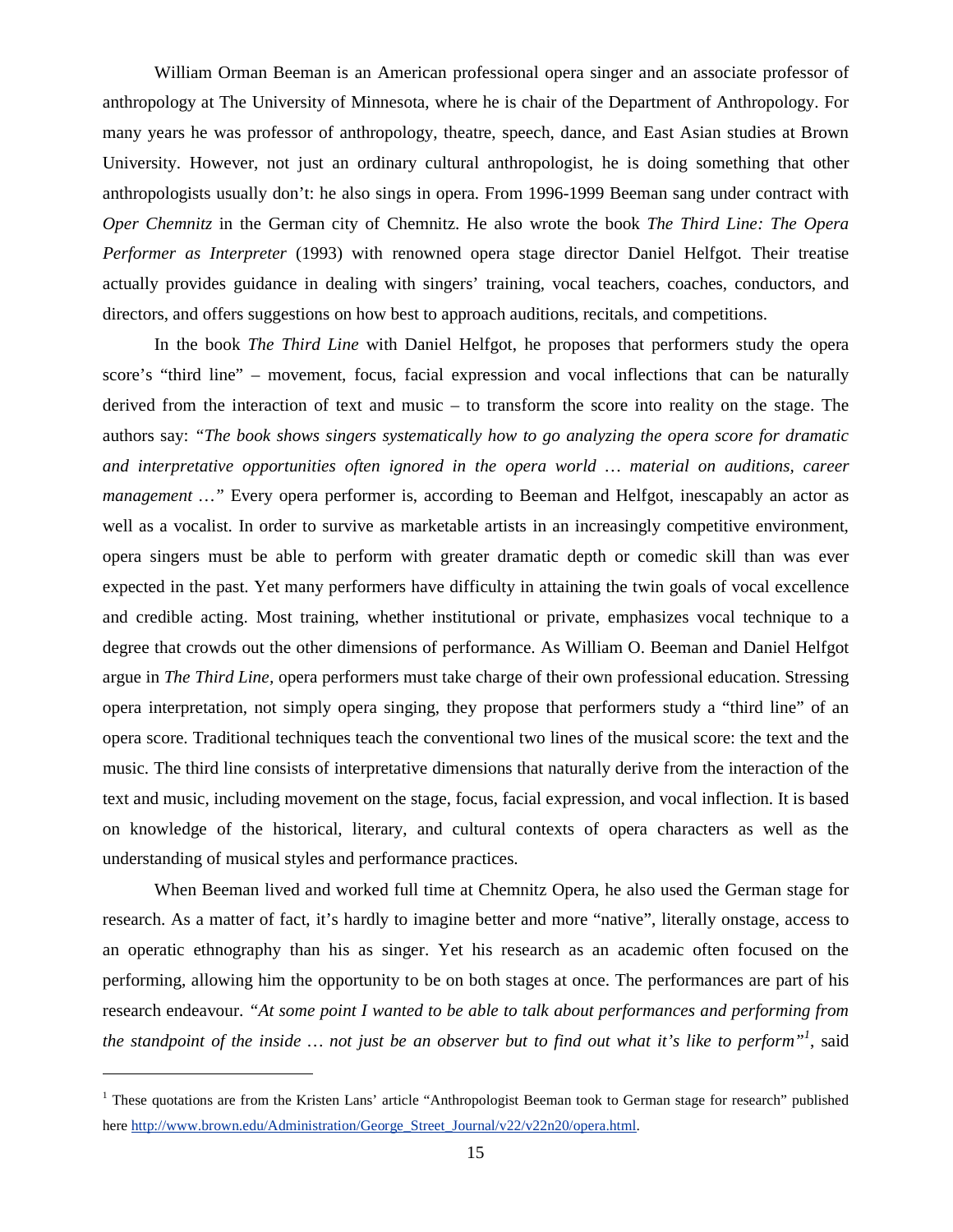Beeman, who used one of the methods available to anthropologists, participant observation, to conduct his research. In his book, he reveals the "backstage life" of singers: the demanding work schedule in European and American opera houses. As he shows, even getting on to the stage is today very demanding: singers have to sell all their belongings and hit the road for every possible audition around the world in order to get hired as an opera singer. When his rich, resonant bass voice caught the attention of those holding auditions for the theatre company in Chemnitz, Beeman took a leave from teaching to accept a position there: *"I often think my schedule here is pretty demanding, but I work harder in the theater than I do here, just in terms of sheer time commitment. It's serious work … you have to live and breathe the theater."* He describes his operatic life in Chemnitz opera house as a hard working experience. Practice was from 10 a.m. to 2 p.m. every day, followed by another rehearsal or a performance from 6 to 10 p.m. Unlike opera companies in Germany which produce two or three shows a year and stage performances at the weekends, the Chemnitz Opera would produce more than two dozen shows, requiring Beeman to know as many different parts. He performed up to 20 nights a month in a variety of shows. With such a schedule, one of a singer's biggest worries is illness. Each cast member has his or her own routines for keeping vocal chords in shape. One Russian singer with whom Beeman worked would drink a glass of warm beer an hour before each performance. Beeman would not drink even a single beer within a day of performing because, he said, alcohol would dry out his vocal chords: *"Singing is very much like athletics, it's extraordinarily physical. ... It's not just learning the notes and the words. Learning to sing a part in an opera is like learning an Olympic routine as an ice skater. It requires a great deal of experience to negotiate a performance from beginning to end."* In addition to experience, a singer must have a passion for performing. Those factors coupled with a little good timing allowed Beeman to make a double career; being an academic and succeeding at the unusual task of becoming a professional opera singer, mid-life. If he were a tenor it would be almost impossible for that to happen, but basses are inevitably older characters, like the fathers and grandfathers, in the opera. In addition to being cast in older roles, there is another benefit that bass singers have, said Beeman: While tenors and sopranos have typically finished performing by their mid-50s, basses who take care of themselves can probably sing to the end of their lives. When Beeman wasn't on stage in Germany, he assumed the role of anthropologist, interviewing those who worked in the theatre while they lunched in the canteen. Chemnitz employs some 500 people in its theatre organization. That includes everyone who works in the organization's three houses: opera house, playhouse and puppet theatre. The theatres are public entities and funded through taxes, which allows the cheapest theatre ticket to cost about the same as a U.S. movie ticket, said Beeman.

His research, as well as his experience of performing, explores such subjects as how the opera house is organized, how the business and inner workings of opera function, what it means to be an artist, how to start character research, how to interpret arias for the opera stage and the concert stage, how to pursue a career in opera, how singers can deal with "traffic cop" opera directors, how to get at the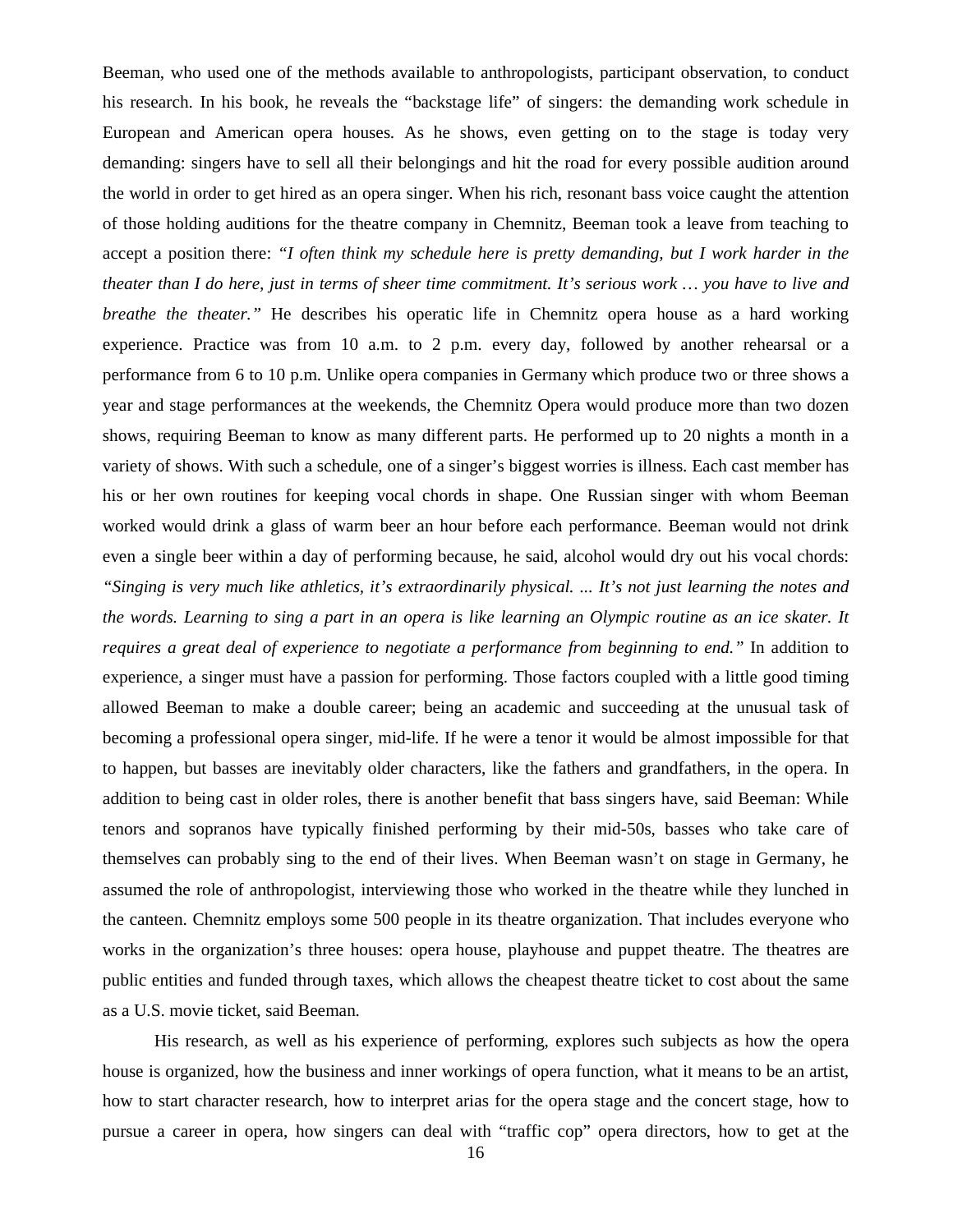emotion underlying the words, how to access the character, acting and staging clues hidden in the music, or how to access the singer's, and the character's, motivation, in a practical, bar-by-bar method, using the music itself as a guide, and last but not least, how to look good on the stage and come across well to the audience.

In the ethnographic epiphany for singers, *The Third Line,* Beeman with Helfgot addresses, from an onstage perspective, different facets of the profession, including the idea that as the profession of opera has changed so has the expectations of the modern opera performer. Both Beeman and Helfgot write about those huge expectations, why they exist, and how performers are expected to rise to the challenge. Today's singers should not be only vocalists, they claim, but thoroughly prepared, complete performers. This ethnographically informed guide for opera singers leads us to two conclusions important not only for singers but for broader public as well. The first is that for the opera singer, art does not begin when the curtain goes up and ends when it goes down but far beyond. This study well illustrates that being an opera singer does not mean to be a definite product of adoration. On the contrary, the opera singer is historically and socially constructed figure as he or she embodies inherited techniques, skills, traditions, trends, etc. And the second conclusion is that singing is not an activity kept in a magical bubble of the enchanting or sacred world. It is far from that. It is a serious career full of rigorous training, painstaking work and tedious rehearsal, what will be more explicitly addressed in the next chapter.

At the beginning of the  $20<sup>th</sup>$  century the persona of the singer is a key aspect of opera's culture. We are, according to social anthropologist Paul Atkinson, accustomed to the larger-than-life global opera "stars" who partake of modern celebrity culture. Those superstar singer's lives are enacted on multiple occasions. But Atkison's ethnography of singers' narratives reveals far more realistic performance of singers' lives and voices than just sensational stories about operatic divas. Both Beeman's as well as Atkinson's ethnographic accounts convince us that the everyday work of the opera company is not about glamour. Atkinson in his operatic ethnography of singers' lives carried out among singers working within the Welsh National Opera says that there is nothing glamorous about the life and work of the normal opera singer. But Atkinson stresses that the singer in opera always has a dual identity: she or he is performing a character in the opera, and is simultaneously performing her or his own identity *as* singer. Singers frequently construct their biographical accounts in terms of the cultural capital of family and immediate social context in order to account for their abilities. Singing and having a voice are presented almost as a happenstance, rather than something that was explicitly an ambition (Atkinson 2006a: 164, 168).

Atkinson also notices that when singers produce and perform narratives of self and career, they talk about their voice in characteristic ways. They also talk about singing as something that has been a feature of their lives from an early stage. The voice and singing therefore make themselves felt, almost irrespective or independently to the volition of the singer herself or himself. It is not that the ability to sing is, continues Atkinson, portrayed as a personal capacity or competence. Rather, "the voice" exists as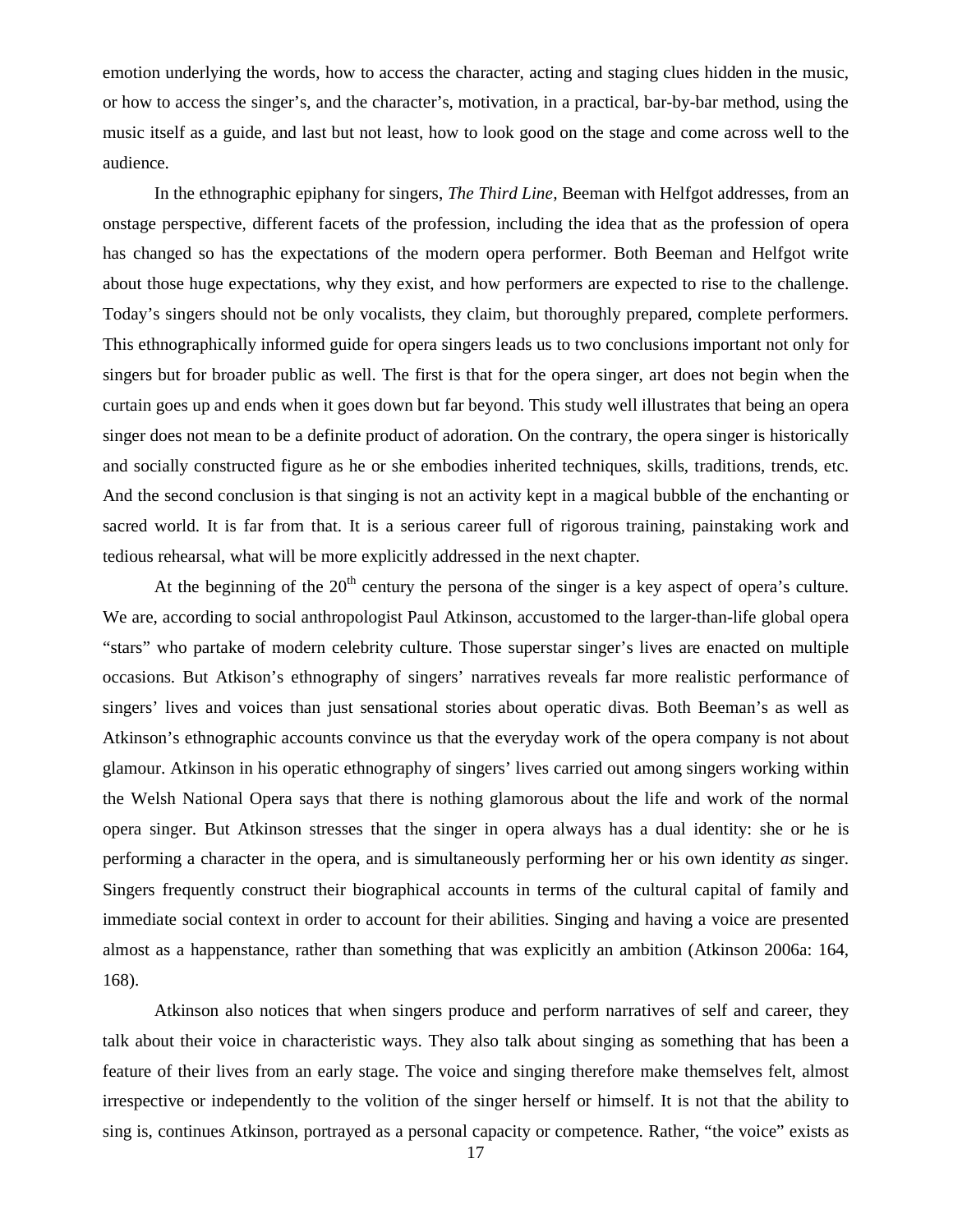an independent agent. The voice exists, and is something that has to be found and used. In this recurrent type of biographical narrative, becoming a singer is not so much the realization of a personal ambition as the alignment of the singer's personal identity with that of the voice. The narratives are developed as if the singer and the voice were two different identities or agencies that have developed more or less independently. Due to this, the voice can almost have a life of its own, independently of the perceptions and intentions of the singer. Biographies of some iconized singers, for instance Maria Callas's is probably the most notorious one in that sense, support this Atkinson's ethnographic observation. The voice or the type of voice reveals the singer's true identity in a way that does not depend on the will of the performer. Atkinson therefore says: *"The voice determines what the singer will sing, rather than the singer's determination what the voice will produce"* (Atkinson 2006a: 179-180). However, the voice is not only a gift or an idiom of talent but rather the object of reflexive work and training. Atkinson's ethnography reveals that singers talk about their voice as an object of technical development. It may be thought of and spoken of as an "instrument". Many singers in my ethnography carried out at the Ljubljana and Maribor Opera similarly described their singing organ in terms of "the most fragile instrument" or "the only instrument that is not visible to its musician". Singers usually do not produce accounts of voice as something what is the end product of their training. Rather, the voice is described as an object which is a dynamic, very alive thing, and something what is changing all the time. The Slovenian soprano Ana Pusar Jerič described in the interview her feelings of voice like this:

Everyday the voice can be different. It is changing all the time in relation to singer's everyday feelings and spirits. It is a very alive thing. This is why the constant training of the voice is of crucial importance for us, singers, in order to control our fragile organ as much as possible and keep it in a good shape. The voice is never trained enough. Always you find something to correct in it.

The voice, therefore, can be "worked on". It is an object of rigorous and very personal training rather than a personal attribute. Singers' accounts of their voices are also couched in terms of physical fitness and even athleticism. When describing singing, William Beeman too, as we could see in the previous pages, made a very clear reference to a sporting activity. This is why Atkinson explains that the emphasis on technique and working on the voice brings together the embodiment of singing as an intensely physical activity and the instrumental sense of the voice as something to be worked on. However, Atkinson admits that operatic singing can be indeed "ecstatic" in various ways. Various singers he has talked to have described singing not only in technical terms, but also in terms of a unique "high" or of an "orgasmic" feeling. Singing therefore offers the ecstatic moments in opera for singers too (Atkinson 2006a: 193). But he also admits that he tried to avoid the hysterical portrayals of operas, divas, and the like, so that he could instead convey the everyday work that goes into the opera. He says: *"My interest is, therefore, the antithesis of one stressing the hysterical, the excessive, or the monstrous"* (Atkinson 2006a: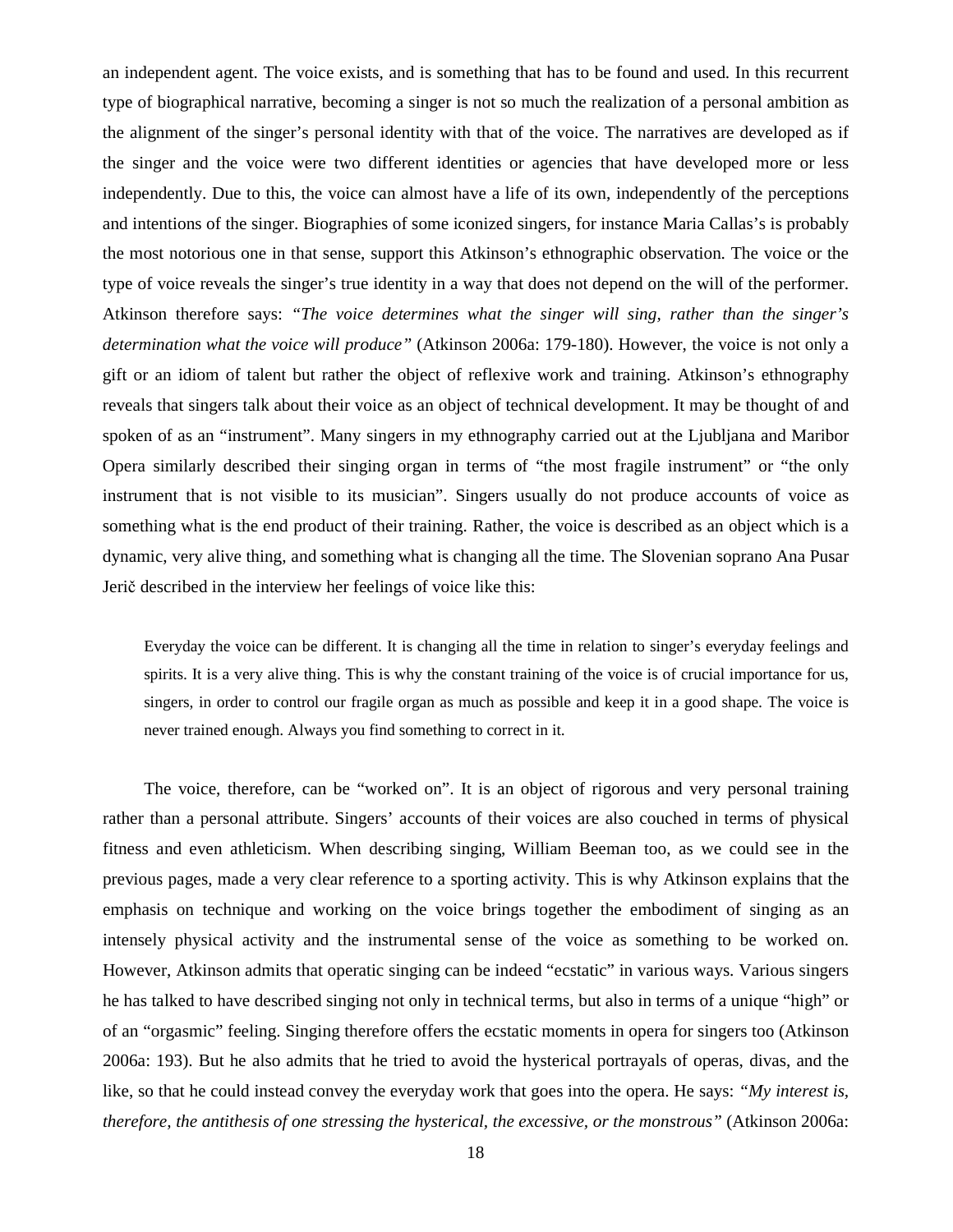190). Singers in the Atkinson's ethnography express themselves in terms of a reflexive and self-conscious management of the voice. Such accounts capture the tension between the voice as a gift or a talent, and the voice as an object of cultivation. Of course, idioms of talent are among the key narrative topics of singers' autobiographical accounts too. The themes of chance and luck are interlinked with accounts of hard work and thankless tasks. Small or undesirable roles, chorus work, and contracts as a cover provide the counterpoint to the unforeseen and the fortuitous (Atkinson 2006a: 180-183). In brief, both glamorous appearances on stage as well as off-stage painstaking training and some less glamorous activities in their everyday life constitute the repertoire of singers' self-production through which opera singers constitute their professional identities.

# **Denis Laborde's and Paul Atkinson's Ethnographies on Making an Opera**

The production of an opera from the first idea to the final presentation in front of the audience is a complex cultural machinery performing a very live organism, which has been explored by Denis Laborde, an ethnologist, musical anthropologist, musician and researcher at the *Centre national de la recherche scientifique* and collaborator at the *École des hautes études en sciences sociales (EHESS)* in Paris, as well as by Paul Atkinson, a social anthropologist at the Cardiff School of Social Sciences, Wales, and the author or (co)editor of several essential volumes on principles in practicing qualitative research and ethnography has explored the social and institutional framework of opera performance through his fieldwork with the internationally known Welsh National Opera company.

Laborde studied at the Conservatoire National Supérieur de Musique, Paris, and as a conductor dedicated himself to contemporary music. He then studied anthropology at *EHESS,* working on musical ethnology in Western cultures. Today, his work is mostly dedicated to an anthropology of music practised in Western societies, by exploring *les lieux de musique,* festivals and contemporary musical creativity. For our study he is interesting because he conducted an ethnographic research of Steve Reich's opera *Three Tales.* Between 1997 and 2002 he worked with Modern Ensemble from Frankfurt as participant observer, exploring the background, or rather, the "backstage" of the production of the last Reich's opera.

The operatic work *Three Tales* created by the American minimalist composer Steve Reich and video director Beryl Korot was presented by *Frankfurt Modern Ensemble* the first time on the 11<sup>th</sup> May 2002 in Vienna, within the framework of *Wiener Festwochen.* Later, this piece of art under the direction of Modern Ensemble, made a great tour all over Europe, from Amsterdam, Lisbone, Baden-Baden, London, Turin, Paris to Berlin. While the *Steve Reich Ensemble* run by the *Steve Reich Foundation* made a tour with this opera across United States and Australia. Denis Laborde decided to join this project as a member of technical team of Modern Ensemble in 1997, when the extract of the first act was presented in Paris within the framework of *Festival d'Automne.* This is how he became mobilized in this collective project concerning the creation of a particular piece of art, which saw the light 2002 in Vienna. However,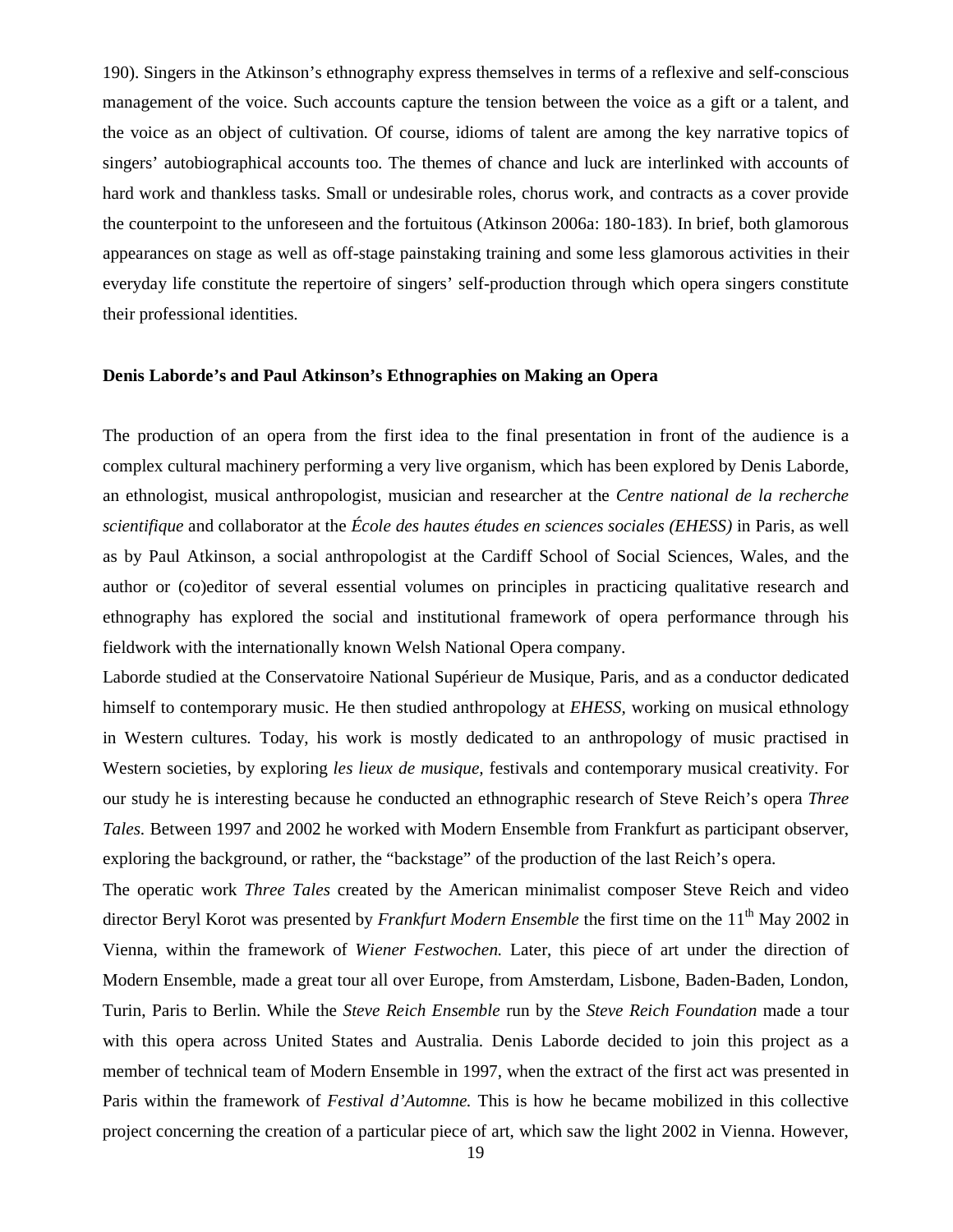Laborde didn't take his part in this project as a regular ethnographer. Well equipped with formal musical and ethnological formation his role certainly went beyond the usual practice of ethnography in music and art. This is how he himself describes his triply informed ethnographic experience:

Even though my attitude here is the attitude of an ethnologist, this attitude is nevertheless triply informed. On the one hand, this attitude consists of the viewpoint of a member of the technical team of *Modern Ensemble*, since I participate in elaboration of this work "from the inside". On the other hand, it is also the viewpoint of a CNRS ethnographer, since my purpose is to produce, on the basis of the observed facts, a discourse with the desired scientific label. Finally, it is also the viewpoint of a musician, since I participated as an orchestra conductor in similar productions in the past. Because the ethnologist I have become cannot completely prevail over the orchestra conductor I was, educated in the Paris *Conservatoire National Supérieur de Musique* and working myself in the first part of my life as a conductor of contemporary creations. (Laborde 2006: 122)

While doing the fieldwork of how an opera is produced today he found himself in permanent tension between two social positions on the terrain, namely between the observer and the observed. He was faced on the ground, he explicates, by certain methodological difficulties concerning the enormous quantity of actions: the problem is that so much is happening at the same time while one is trying to observe the different processes of creating an opera. Because of this Laborde proposes a *plaidoyer* for a dynamic, contextual and anti-intellectual approach to action which enables one to explore more concretely how Western societies produce music (Laborde 2001: 275-304; 2006: 121). Laborde's ethnography shows that the production of an opera is not only about performing a musical work (a product), but also a social work (a process). He stresses the processual nature of producing opera as music and art. $^2$ 

Paul Atkinson's research based, as he stresses in his book *Everyday Arias: An Operatic Ethnography* from 2006, on the value of the ethnographic participant observation in various settings of the opera's day-to-day work of the company, with particular emphasis on the processes of rehearsal and performance of specific operas, took place over several years and was a mixture of full-time and part-time research (2006a: 25). Somewhere in the preface, he states that his commitment to work with the opera company stemmed from two streams of interest. On the one hand, there was his long-standing interest in opera itself as he became, in Cardiff, a serious operagoer on a regular basis. On the other hand, he had, as he says, an intellectual interest in performance more generally.

When doing his fieldwork, he utilized a dramaturgical framework to analyze the embodied craft of opera performance. Based on his ethnographic work with the Welsh National Opera, his main intention was to reveal how, through tedious repetition and rehearsal, opera embodies gesture to stylistically

 $\ddot{\phantom{a}}$ 

 $2$  Similarly, Maruška Svašek (2007) too defines art as social process and proposes a processual relativist approach to art production.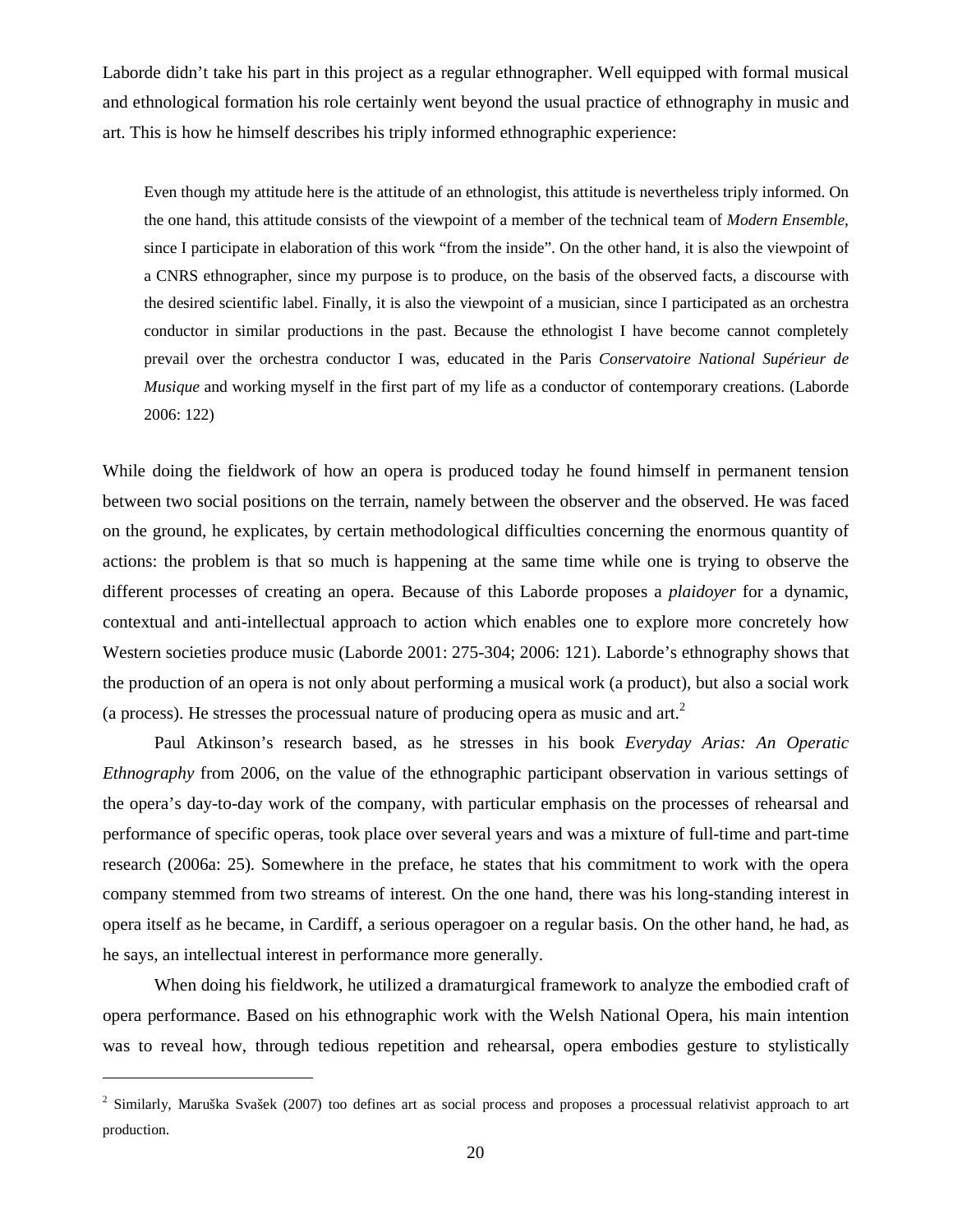convey meaning in a performance that is both a visual and musical (Atkinson 2004: 100). As he says, he builds his approach to opera performance from the symbolic interactionist tradition. Due to this, Atkinson in his operatic ethnography refers much to the Goffmanesque framework. However, his analysis reverses, as he says himself, the Goffmanesque analysis. Rather than using the theatre to make sense of everyday life, Atkinson uses the sociology of everyday life to make sense of the work of music-theatre (Atkinosn 2006a: 51-52). That means that he understands opera performance as the complex relations between music, words, intentions, motives, emotions, embodied gestures, and *"bodies which are couched to move and interact in the physical space of the stage"* (Atkinson 2006b: 95). Accordingly, the opera performer acts on the stage like a symbolic-interactionist interpreter, producing meaningful symbols, gestures, emotions, actions and reactions. His ethnography of an opera company thus explores the relationship between the everyday life of music-theatre (the collective) and the performer (the individual). Certainly, the singers are the most representative protagonists of the embodiment of performance. As he has emphasized in his research, the accomplishment of opera is profoundly physical work, as performing opera is eminently embodied activity. Even operatic singing is not just like a singing of windswept lark on a bright day, but it demands a highly developed, physically supported voice (Atkinson 2006b: 104- 105).

Laborde's as well as Atkinson's ethnographic accounts indicate that the production of an opera is a complex cultural machinery of both an individual physical labour as well as a collective practice. The work that people do in an opera company is a key site for understanding both material and cultural reproduction of opera world. The transformations which singers, musicians, conductors, repetiteurs, producers and other profiles produce through work within an opera company can be read, as Atkinson explicitly shows, as distinct cultural markers. For instance, the singer, the repetiteur and the producer not only transform musical score through work, but the singer, the repetiteur and the producer are transformed through the work they do as well. Both ethnographies, Laborde's and Atkinson's, speak in favour of dynamic and interactionist interpretation of opera performance where different monads, like the concrete work embodied by individuals and the social dramaturgy performed by the collective, are interactionally produced and imagined. Studying these elements of an opera company lead them to the conclusion that opera is a collective experience on all levels. Both namely stress the great complexity of different social processes which define an opera company and make its production possible.

The best way to see how an opera is produced and enacted is therefore to enter the theatre, including the rehearsal studios, the onstage, the backstage as well as the auditorium, in order to follow the collective process of the realization of an opera. And this is exactly what Atkinson and Laborde did. They were observing the routine work of the rehearsal studio and the theatre and how "operatic tribes" in the opera company negotiate a social reality with each other, performers with repetiteurs and producers, producers with conductors, producers with opera company's managers, etc., in order to create extraordinary performances through the everyday work.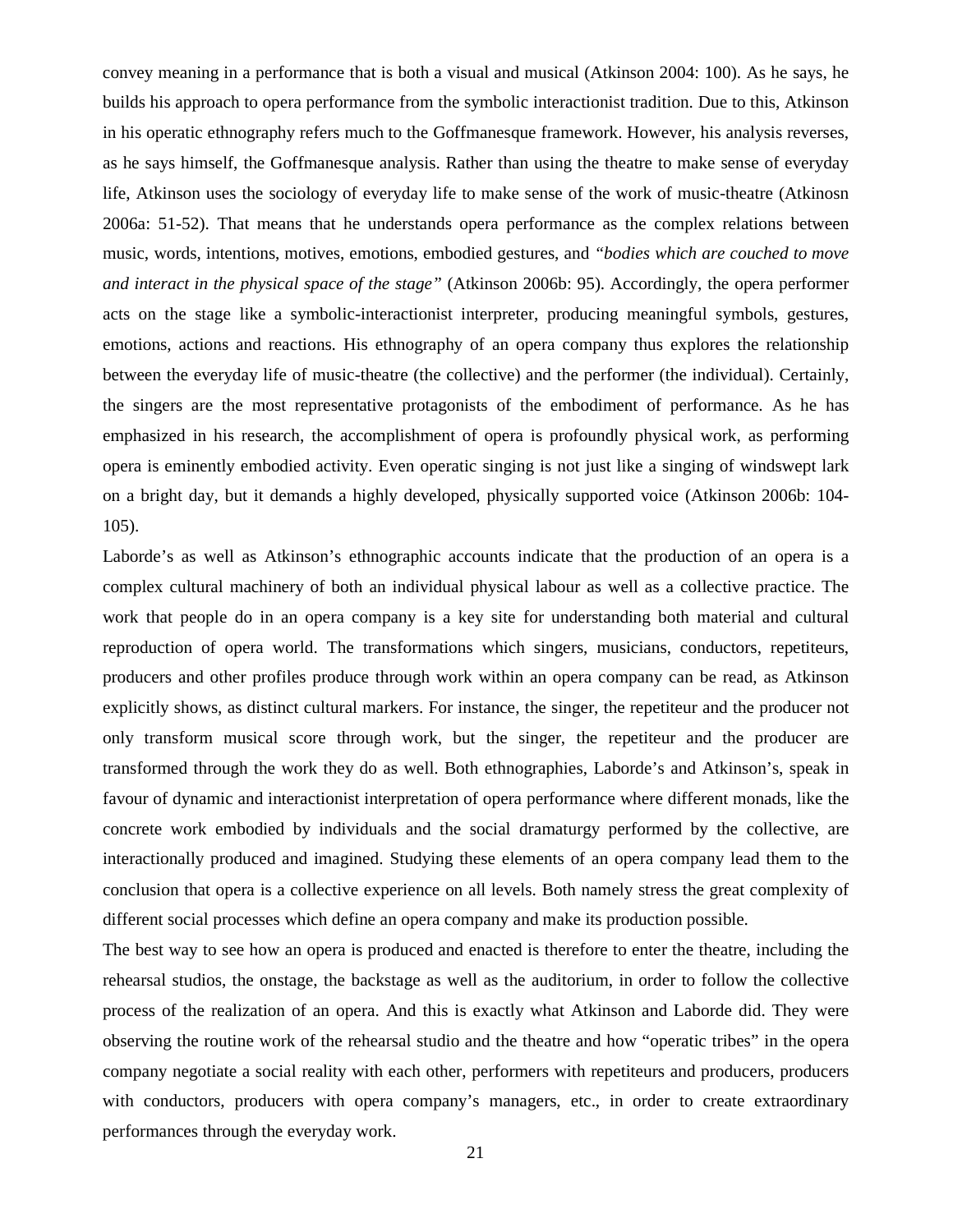Atkinson and Laborde show that making of an opera is – whether within a residential or touring opera company – a shared, collective undertaking in which the ordinary world of theatrical work intersects with the constructed world of the artwork or the dramatic performance. The performance is not created *ex nihilo.* It is produced, enacted and strongly linked at different levels of where performances are made, that is at the level of training, workshop, rehearsal process, practical management, and, in the last instance, the opera company itself. It is brought into being, into a physical and symbolic space, that is already partly constituted by the shared cultural codes and conventions of the performance community. The performance community embraces a variety of professional and lay interpreters and performers. The performance community includes the singers, the producer/director, the designer, the technical staff, the critics, the audience, and others directly or indirectly engaged with producing, witnessing, and evaluating the performed event. There are systems of signification and connotation that are shared among them. Furthermore, there is interpretative work by specialists that frames the performance and suggests interpretative contexts for practitioners and audiences. Program notes, published reviews, booklets of notes, CDs, DVDs and so on are themselves elements in the codes of cultural significance.

So these two operatic ethnographies show that if we are to understand how opera is enacted and reproduced, we need to take account of the practical dramaturgy of everyday rehearsal and performance. Each new production of the opera reproduces codes and conventions of opera itself and, consequently, recreates the canon. It recreates the reproduction that constitutes the styles, genres, characters, situations, emotions, and performance careers of operas. Through such practically oriented ethnographic investigation of how the opera's cultural machinery produces and reproduces the collective management and enactment of performance we can get a clearer view into the everyday accomplishment of opera as staged work. Atkinson in his operatic ethnography describes how he was following in 2000 rehearsals of the Welsh National Opera's production of *The Queen of Spades,* or *Pique Dame,* one of the Tchaikovsky's best-known operas, in their entirety, and attending several performances in Cardiff and elsewhere. Through this sustained fieldwork in the Welsh National Opera studios he was able to follow how such work is achieved, how characters, motives, and actions are negotiated in the collective work of the rehearsal studio, how producers, repetiteurs, performers, and others negotiate the processes of rehearsal and their outcomes, how an opera is made and remade, and how performances are replicated in revivals and by understudies. He saw that what the entire team of producers does is *cultural production*, and that such everyday work depends upon networks of negotiated performance. This is why he describes in details how singers and producers with names and surnames involved in this production worked together to create plausible actions and plausible characters within the framework of the overall production. He found out that building characters is culturally negotiated. The repertoire of gestures is culturally negotiated. Acting and singing is culturally negotiated. Emotions on the stage are culturally negotiated. The entire machinery of making an opera as production and performance is culturally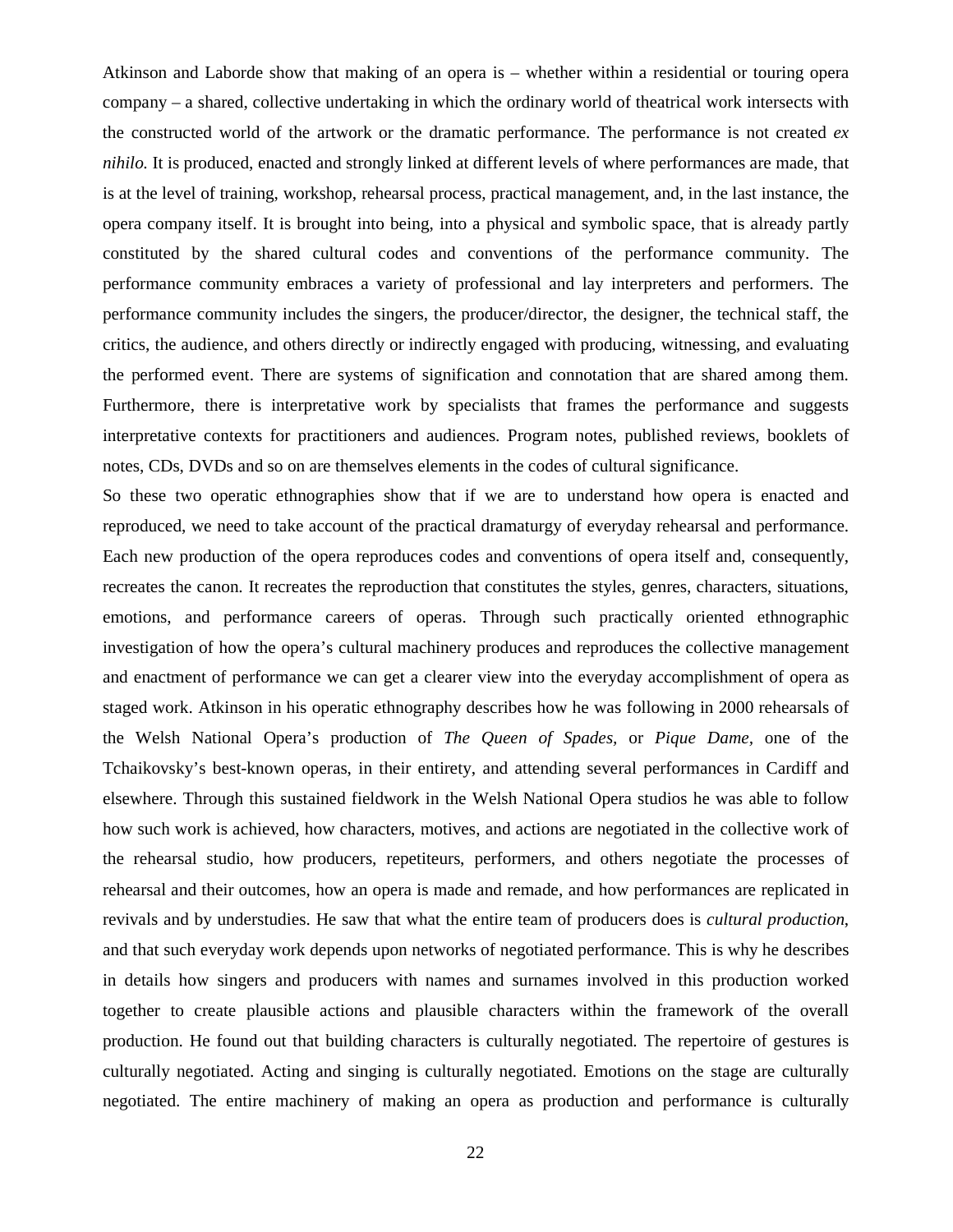negotiated. By this he tends to say that it is socio-historically determined and not just the result of an imaginative exercise or a matter of purely intellectual reflection.

Opera is frequently represented in terms of excess, transgression, mundane ecstasy or glamorous world. But this is not, Atkinson's and Laborde's accounts show, the everyday reality that underpins the enactment of operatic machinery. The moments of musical and theatrical transcendence are the results of and are generated by the long periods of preparation and repetition. The extraordinary thus becomes routinized. The extraordinariness of operatic magic is therefore grounded in the careful preparation of rehearsal, and in the thoroughly embodied work of learning and performing. The socially organized routines of rehearsal and repetition make possible performances that transcend the mundane experience of their original enactment. Atkinson's and Laborde's studies show how the opera production follows a trajectory from the ordinary and the profane through to the sacred spaces and times of the first-night performance. It moves from a world of ordinary appearances to the world of transformed appearances. The performance that transcends the mundane, that is recognizably special to those who are competent to interpret performances, is grounded in numerous ordinary activities. The routine and repetitious work of the opera rehearsal studio, and the repeated performances in the theatre, are entirely characteristic of the everyday work through which skill and excellence are produced. But scandals, excess, hysteria, gossip and other similar operatic exhibitions are part of the eccentric operatic folklore and reality too. And anthropologists are well equipped with analytical tools in order to approach such aspects of operatic phenomenon in an analytical way. Both Atkinson's and Laborde's ethnographic accounts are exemplary case studies showing how ethnographers and anthropologists can focus on such eccentricities pertinently – particularly on the ways how they are socially and culturally constructed – not that they produce them. Both Laborde and Atkinson, whose approach to opera is from the off-stage perspective, stress the great complexity of different social processes which define an opera company and make its production possible.

At the opera, the extraordinary is repeatedly achieved through ordinary actions. The repetitious round of practice and rehearsal, and the embodied work of performance, are prerequisites to the collective achievement of the remarkable. Events and performances that transcend the mundane must nevertheless be understood in terms of the everyday work that makes them possible (Atkinson 2006a: 187-199). Atkinson throughout his operatic ethnography mindfully provides detailed, empirical accounts of how opera as cultural phenomenon is produced and enacted within a particular opera company, and how the complex social circumstances of performative acts and the collective social activities are negotiated in order to translate works into events. Laborde and Atkinson build the cultural analysis of how an opera is produced on the basis of their ethnographic work within two specific European companies, Frankfurt Modern Ensemble and Welsh National Opera. But many conclusions they make are so general that can be transferable to other European companies too, or can help in understanding how an opera is made and enacted within an opera company at the beginning of the  $21<sup>st</sup>$  century.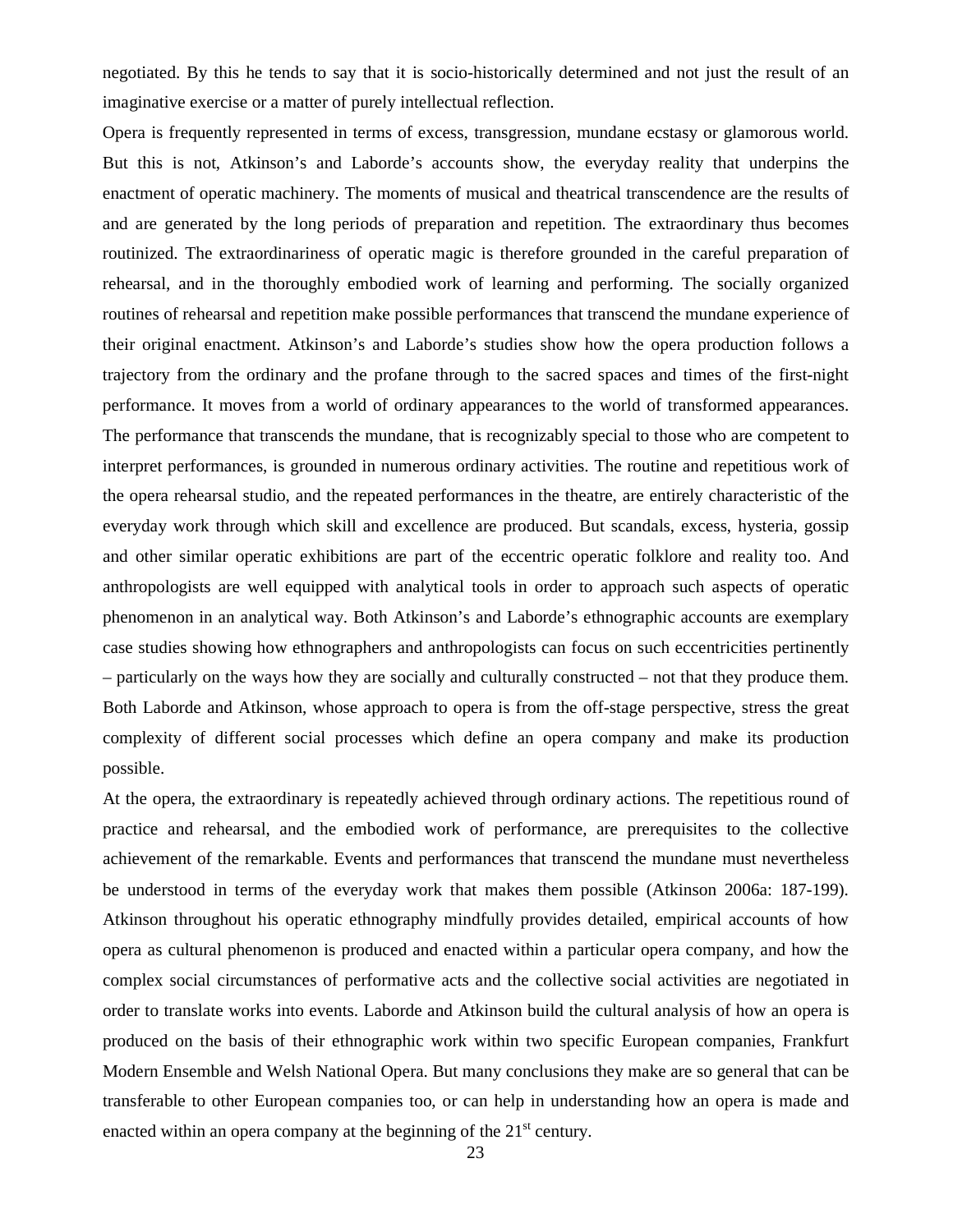# **Author's Ethnographic Commitments to Opera: When Anthropological Work Meets Musicological Canon**

In 2001 and 2002 I undertook extensive fieldwork<sup>3</sup> into the Slovenian operatic sphere, including both Slovenian opera houses, in Ljubljana and Maribor, and invited into the ethnography also particular informants from other cultural, academic or administrative institutions related to the topic, such as the biggest Slovenian cultural centre Cankarjev dom, the Slovenian Philharmonic, the Slovenian National Radio and Television, Ministry of culture, Academy of Music, and some experts from Slovenian musicology. Namelly, all these institutions are in a one way or another involved into the production of opera's world in this country. If some of them are not entirely directly involved into the production of operatic art, each of them contribute its specific part to the production of something what I call the national operatic habitus<sup>4</sup>.

The institutionally based "operatic geography" sketched above mainly defined my terrain of doing ethnography. So, from all these various levels of operatic domains which employ the institutional affinity to opera world in Slovenia I have gained a very colourful and multifariously insightful ethnography. Even though both opera houses were in the main focus of my empirical investigation simply because they represent the centre of Slovenian operatic habitus, they were not the only my terrain. My terrain was actually spread through the entire nationally codified operatic habitus. Due to this, my terrain was not limited to one particular institution or cultural organization but rather defined by specific locations which are physically or geographically dispersed. In other words, my terrain is socially constructed space of making a particular cultural activity within a particular national territory.

-

<sup>&</sup>lt;sup>3</sup> When pursuing my anthropologically informed research "at home" (Jackson 1987; Peirano 1998:105–128) and programming my fieldwork, I was essentially assisted by the texts of fundamental relevance in the field of methodology and epistemology of social anthropology, such as the studies of Sanjek (1990), James, Hockey & Dawson (1997), Ingold (1996, sections 1-9, 99- 146, 147-198), Bernard (1988), Hammersley & Atkinson (1992) and Clifford & Marcus (1986). Otherwise, my anthropologically informed work on opera resulted in three books. The first book *Reprezentacije opere* [The Representations of Opera] published in 2003 brings an extensive ethnographic research of the recent structural, institutional, financial and other problems in the opera system in Slovenia, including the analysis of national cultural policy and representations of opera in Slovenian media. The second book from 2005 entitled *Antropologija opere* [The Anthropology of Opera] is a historicanthropological and socio-anthropological study of academic discourses and intellectual traditions which dealt with opera. The third work, an essay written in French *Opéra dans l'arène du provincialisme et du nationalisme* [Opera in the Arena of Provincialism and Nationalism] and published in February 2006 by Parisian publisher *Éditions le Manuscrit,* introduces briefly Slovenian operatic culture to francophone readers

<sup>&</sup>lt;sup>4</sup> Here I take the notion of the "habitus" in the Bourdieusque sense, as it seems that Bourdieu's use of this concept transcends the sterility of the opposition between subjectivism and objectivism. For more about his conceptualization of "habitus" see the following Bourdieu's works (1977, 1990, 1998).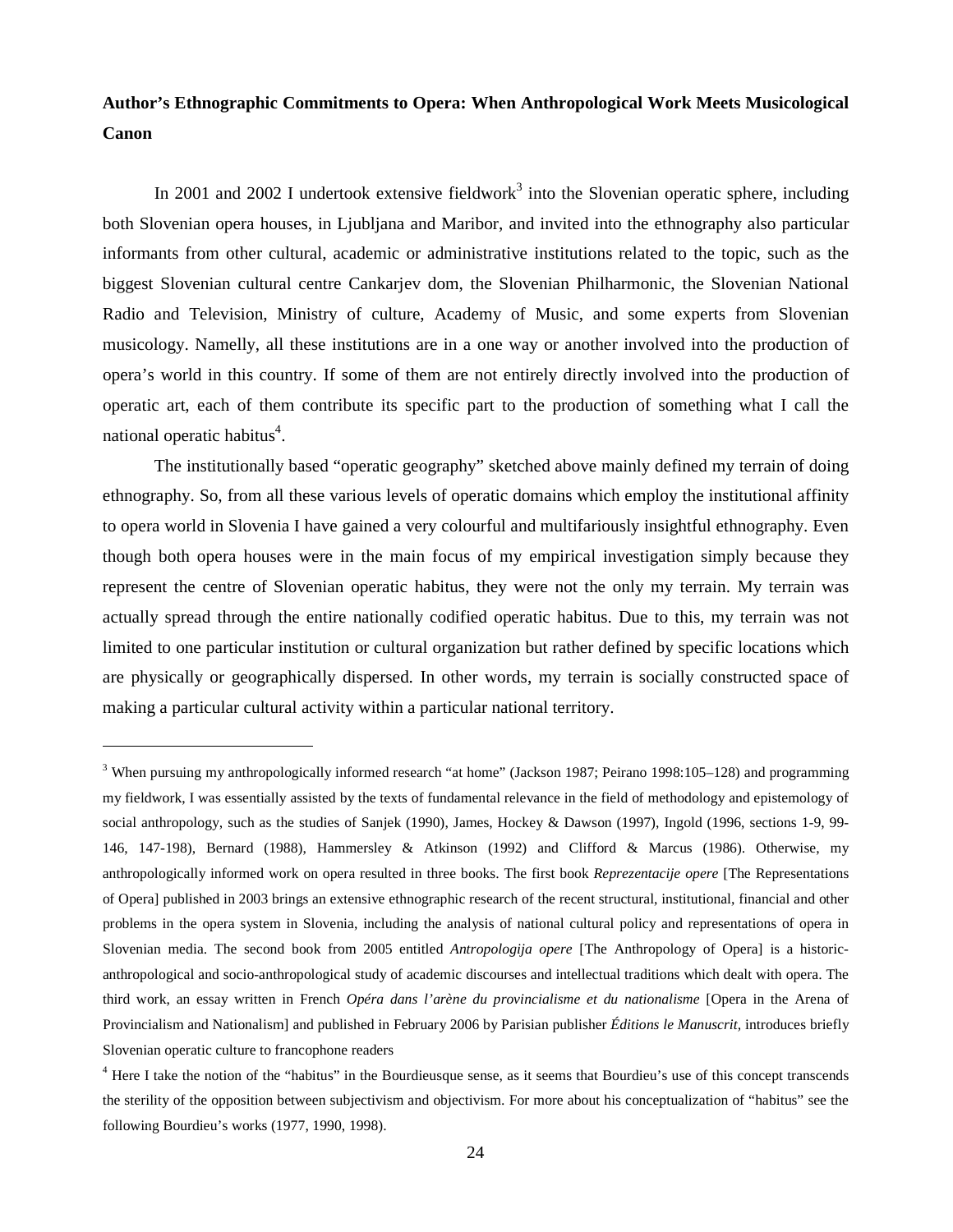As an institutionally diversified operatic habitus can be a very complex social system, the same goes for the access to it. There was no general access to the settings mentioned above. In practice, for each institution I needed to make many formal and informal "access negotiations". However, both opera houses were the most important locations of doing fieldwork and the access to them was far from being the same. At the Maribor Opera I had a full access to experience the theatrical life and organization, including rehearsal studios for orchestra, the ballet rehearsal hall, the auditorium, the stage, numerous corridors and small rooms behind the scene, the gossip-room and, of course, the theatre's most social space, the bar. It is funny that the majority of employees thought that I am a new ballet dancer in the house. One of my informants commented my presence in the theatre like this:

I can hardly believe that somebody is interested in our work in such non-sensationalistic way. Usually we have journalists around the house looking for rotten business. At the beginning I thought that you are a new ballet dancer here.

Doing fieldwork there was really inspirational. Still, visiting the performances there is, after more than six years, a very sociable occasion for me, particularly at the first-night after-parties. On the other side, my access to the Ljubljana Opera settings was entirely different and marked by certain obstacles, conflicts and scandalizing. The enthusiasm which has probably stimulated my initial interest in opera has, during my fieldwork, soon bumped into many forms of what we usually call reality. At the very beginning of my ethnographic experience I encountered some sceptical reactions coming from the circles of traditionally and nationally affirmative musicological elite as well as some representatives of Slovenian cultural policy. I had to face even more declining and disqualifying reaction when getting in touch with the managing team of the Ljubljana Opera House which banned me from carrying out fieldwork in the theatre, thus restricting my access to the field. The director explained me why my fieldwork was unnecessary approximately as follows:

You know, we already know everything about opera in Slovenia ... Everything is clear about how things work here. The repertoire is the way it is. The programme strategy is already well-elaborated, as well as the discussions on the significance of opera. The history of opera is well-known. All of these fields have been thoroughly examined by musicologists and music historians long ago, so you can't discover anything new here.

At that moment I got the impression that the director would be more pleased to see in "his house", rather than an anthropologist, a journalist who could report on the difficult job he had as a director of a house desperately needing a financial injection and thorough architectural renovation. The fact that I could not freely access to the opera house or the premises where I could encounter employees and thus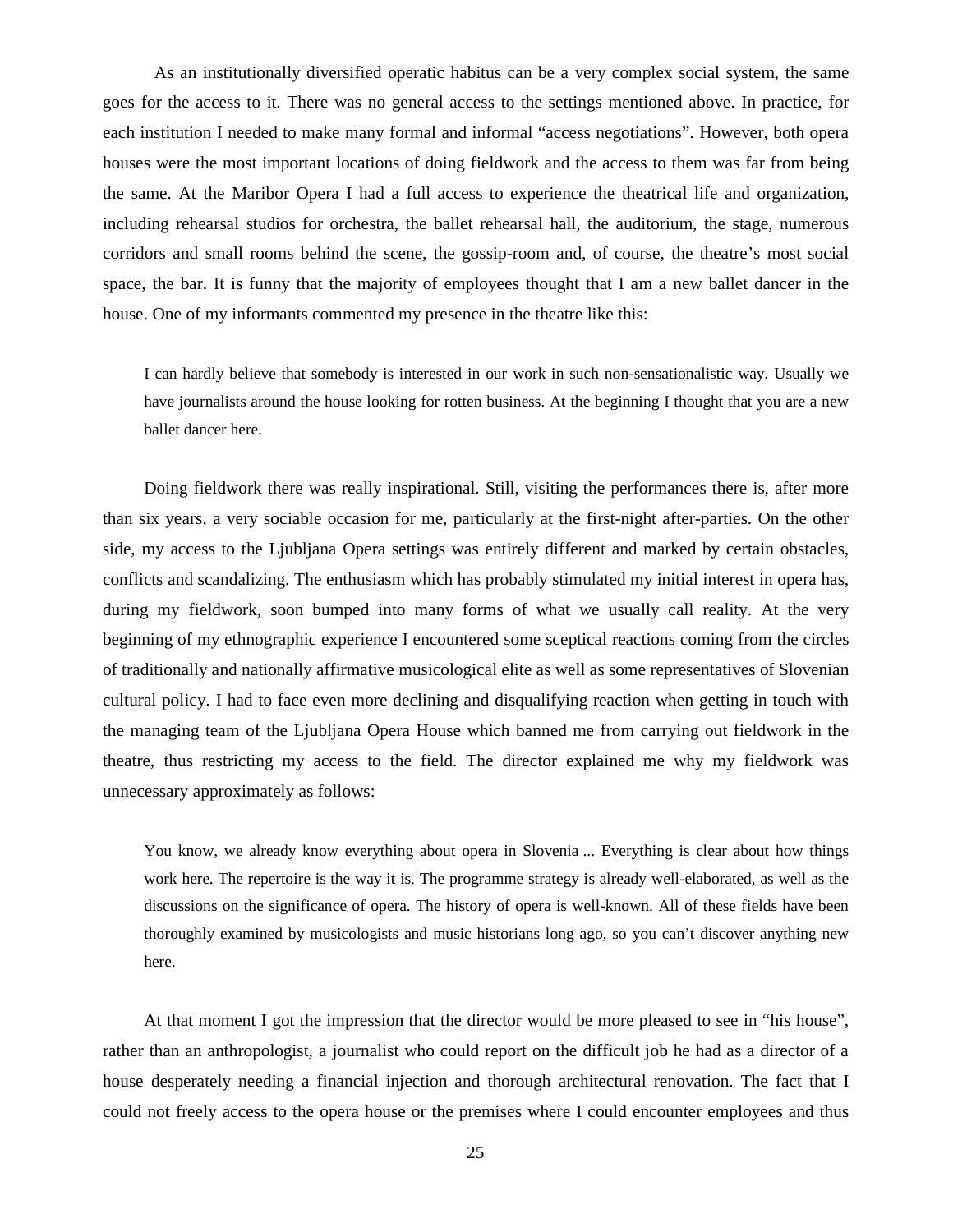get more detailed information on life in this institution was certainly a handicap for my research. If, in the Maribor Opera House, I had a possibility to observe artists at work, I had to find other ways to gain access to informants in the Ljubljana Opera House, sometimes feeling like a real phantom of the opera. But such more or less banal episodes were at that time difficult to avoid, especially if taking into account that I was myself not very familiar with the world I was entering. Quite some years have passed since then and the managing team of the Ljubljana Opera House has changed (with other words, the ancient director was, overnight, replaced by a new, also politically appointed person), but I doubt that the conditions for conducting fieldwork in this institution would nowadays be any more convenient. My initiation into the Slovenian operatic habitus could be probably best described with the term *disenchantment,* by which I refer to the demystification of opera as an enchanting world. The ethnographic work has given me a picture of opera, an analytical view on how the opera world works, which in a way disenchants that world. My fieldwork made me free from many illusions that I have had about the opera world before.

The acquired ethnography has enabled me to analyse very different aspects and elements on the basis of which the operatic habitus in Slovenia is produced and enacted, such as the social position of opera, the presence of scientific and bureaucratic discourses within the habitus, the actors' understanding of the business of opera, the arts management of both opera companies, the institutional organisation of opera life and the organisation of work within the companies, the policy and visions of making the repertoire, the relationship between the companies' management and the employees, the formal and informal social hierarchies and networks, the employment policy, the retirement policy, the distribution of posts and roles, the level of co-operation between collectives and individuals, the working conditions, the funding and problems related to it, social implications of music review and media in the production of opera, and so on (Kotnik 2003). However, all these elements are far beyond the scope of this paper. Due to this, I will rather focus here only on one aspect of my ethnographic investigation which is the position of music-historical and musicological canon within the national operatic habitus.

From the very beginning of my ethnographic work two kinds of discourses have appeared as dominant in the Slovenian operatic habitus, the discourse of cultural bureaucracy<sup>5</sup> and the discourse of Slovenian musicology and music history. When doing my fieldwork at Ljubljana and Maribor Opera my anthropological approach to the opera was negotiated and even contested among certain influential actors with some questions such as "Why are you doing this kind of research?", "Don't you agree that only musicologists are experts for opera?", or "Do you think that you can discover something new what our musicologists and music historians haven't discovered yet?", etc. I found out very quickly that my ethnographic work actually competes with the hegemony of Slovenian music-historical and musicological

-

 $<sup>5</sup>$  My quite conflicting ethnographic contact with the Slovenian transitional cultural bureaucracy is well described in my article</sup> "To Research Opera and Think State (An Open Letter to the Ministry of Culture)", *Monitor ISH,* 4(1-4): 367-377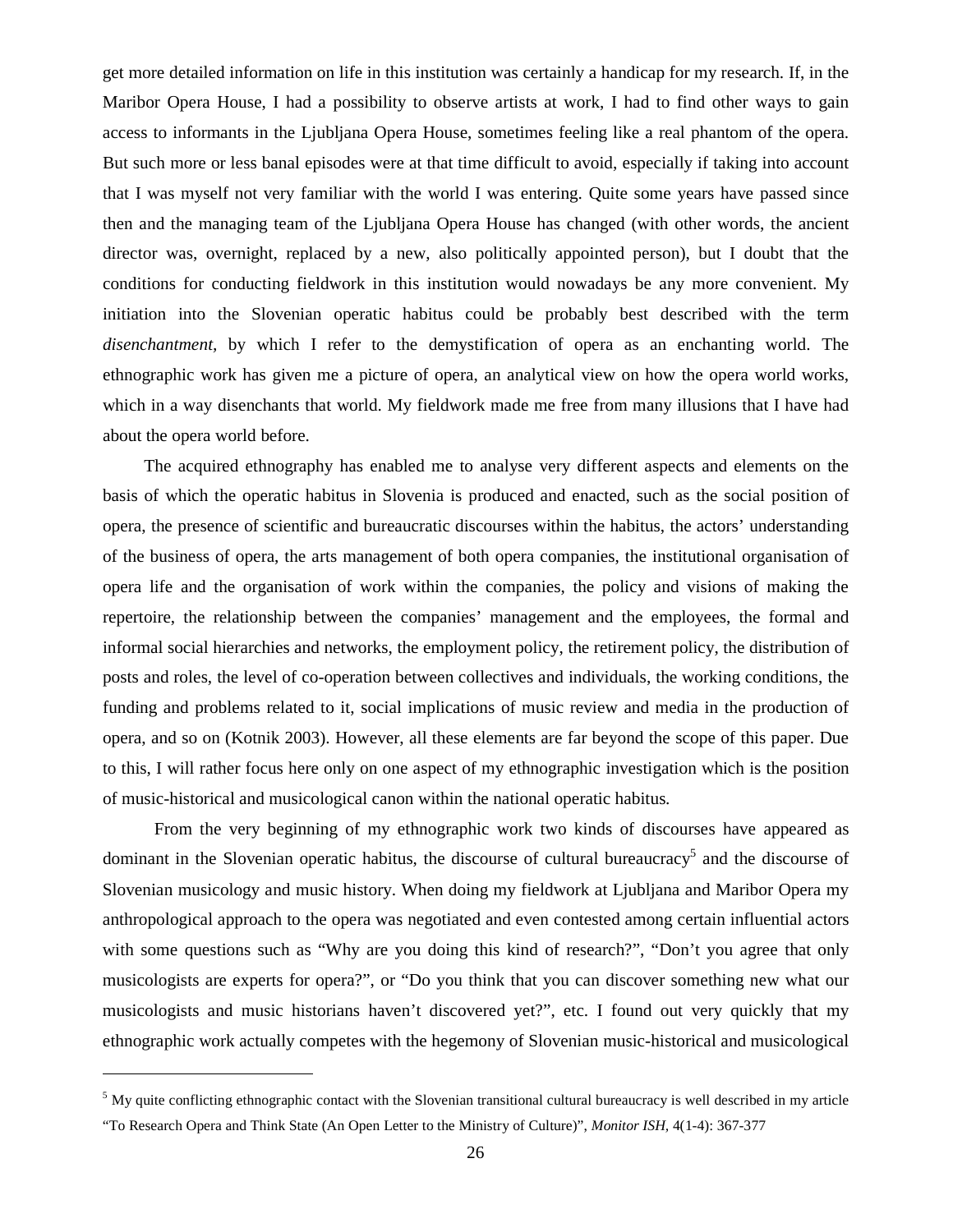canon that was internalized by many actors, from cultural bureaucrats, singers to the managers in the opera houses. While doing my fieldwork, I interviewed one Slovenian musicologist from University of Ljubljana who expressed surprise that I was doing "this kind" of research as he felt only musicologists should investigate opera. But one could ask who investigated opera before the  $19<sup>th</sup>$  century when there was no musicology as a science of music. Due to the dominant position of musicological canon among the actors within both opera houses I wanted to conduct my fieldwork in cooperation with musicologists and music historians since they enjoy the reputation of "consecrated connoisseurs" of the operatic field in Slovenia. An eminent Slovenian academic musicologist, one of my informants, who has written some specialised articles on Slovenian opera, clearly disagreed with my ethnographic investigation because he considered it, as he said, to intervene into musicological professional domain. Furthermore, he explained to me that opera has been traditionally the matter of musicology and music history and that this situation should henceforth remain intact. It was not difficult to recognise his intention to perceive my research as a sort of colonising activity. His answer to my question how he can explain the situation that not one single research on opera art as social practice has been so far carried out in Slovenia was that musicologists and music historians were supposedly not interested in problems and gossips spreading among artists and directors of opera houses as well as journalists or music reviewers, but in the objective research of artistic creation on the stage. I asked him why he is then so reserved towards non-musicological research of the opera phenomenon if the research interests and competences regarding opera are so different and without common points. Not at all surprisingly, I was spared from hearing the answer. But it seems that such viewpoints and ways of thinking are not very rare in Slovenia. A similar suggestion was made, for example, in a quick conversation I had with an acquaintance, collaborator of the Academy of Music in Ljubljana.

I would certainly not want to do wrong to either musicology as such or all Slovenian musicologists. I believe some of them could hardly identify themselves with such points of view. But on the other hand, I have to point out that such mental particularisms are not at all rare, which reveals the structural or systematic character of the situation, i.e. a problem of constitution or domestication of this discipline as such in the Slovenian space which is not merely a problem of some individuals' professional formation or orientation. Namely, each scientific discipline is a social construction and not a natural fact. Scientific disciplines are constructed and their constructed character depends on their position in the globally, and – even more – nationally conceived social space, on their appurtenance and attachment to their local milieu, on their position in the field of specialists or discipline (taking into account that every discipline has its own national traditions and particularities), on obligations to publish their results, on specific forms of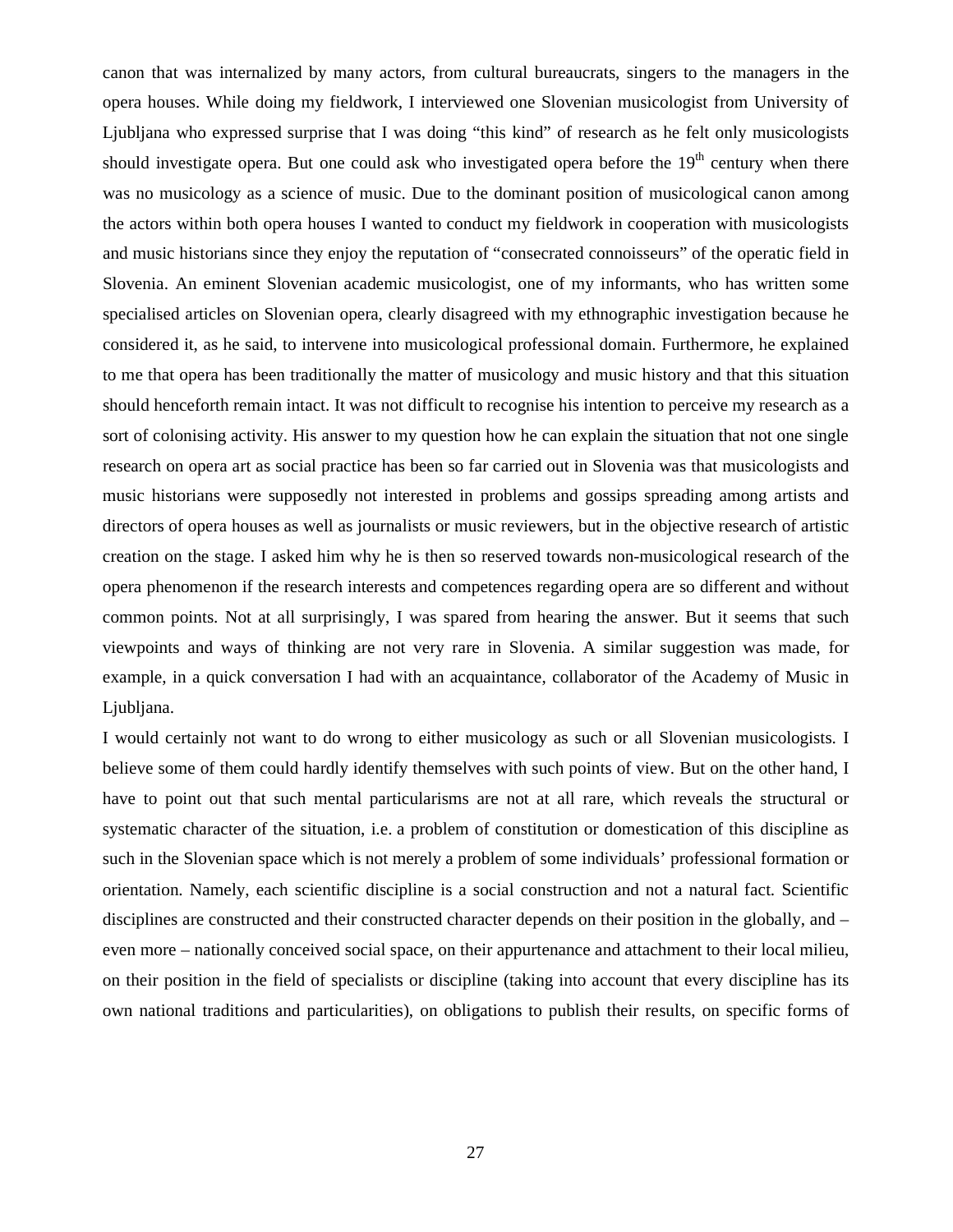censorship, and, last but not least, on distances they are capable to achieve in relation to different ideologies and essentialized categorisations.<sup>6</sup>

I started my research on opera in Slovenian opera scene as a fieldworker, but I quickly ascertained that the fieldwork would not be enough and that it would be obligatory to pass from the anthropology of terrain to archives, that means, returning to the historical sources which were until then totally unexploited, unexplored or completely overlooked. The passage from the terrain to the archives – as the terrain itself provided me with fundamental information which further led me to make this passage – initially signified the confrontation with the sources which were and still are considered by dominant Slovenian research traditions, particularly by musicology, music and art history, as the references *par excellence*, as "the" scientific literature, as the incontestable nationally recognized knowledge. This displacement of perspective changed the sources and the references; actually, it transformed "references" into objects of research. Due to this, I started examining the Slovenian dogmatic knowledge about opera and confronting it with the information I obtained from my ethnographic observations.

There are, of course, certain socio-historical reasons why the discourses of musicology and music history have been playing such an important role in understanding Slovenia's operatic reality. Why the musicological academic canon embodied in such acts like writing national music histories is so resonant within both opera houses? I think this is because this musicological canon has been incorporated into the life of both opera houses at different levels. For instance, the musicological canon was entirely absorbed by cultural bureaucrats in creating the Slovenian national cultural program. Specialists from musicology and music history were often hired as advisers or external experts by the Ministry of Culture in order to frame and legitimate political guidelines and aspirations. Further, certain university professors of musicology and music history were intensely involved in different activities related to both opera houses, such as writing music review, holding a position as members of the board of companies' directors, or preparing essays for opera programs. Such activities contextualize the operatic habitus into a series of interlocking canons – of musicological scholarship, of historical interpretation, or of social networks among the producers of culture and the cultural entrepreneurs. Due to this, there is a convergence of interest between the producers of opera (such as opera companies, directors, singers, or musicians) and the producers of knowledge (such as musicologists, music historians and other experts whose work frames opera's reality in the country).

In Slovenia, musicologists and music historians have built their hegemonic position among people who produce or reproduce opera within both opera houses on different levels. They have produced in large different ideas of national history of opera strictly in relation to the affirmative national history. Although it is difficult to talk about the organized Slovenian opera culture before the  $19<sup>th</sup>$  century, the

-

 $6$  For more about how musicology as science of music constructed and reflected its scientific canons see Bergeron & Bohlman 1992 and Kerman 2004(1986).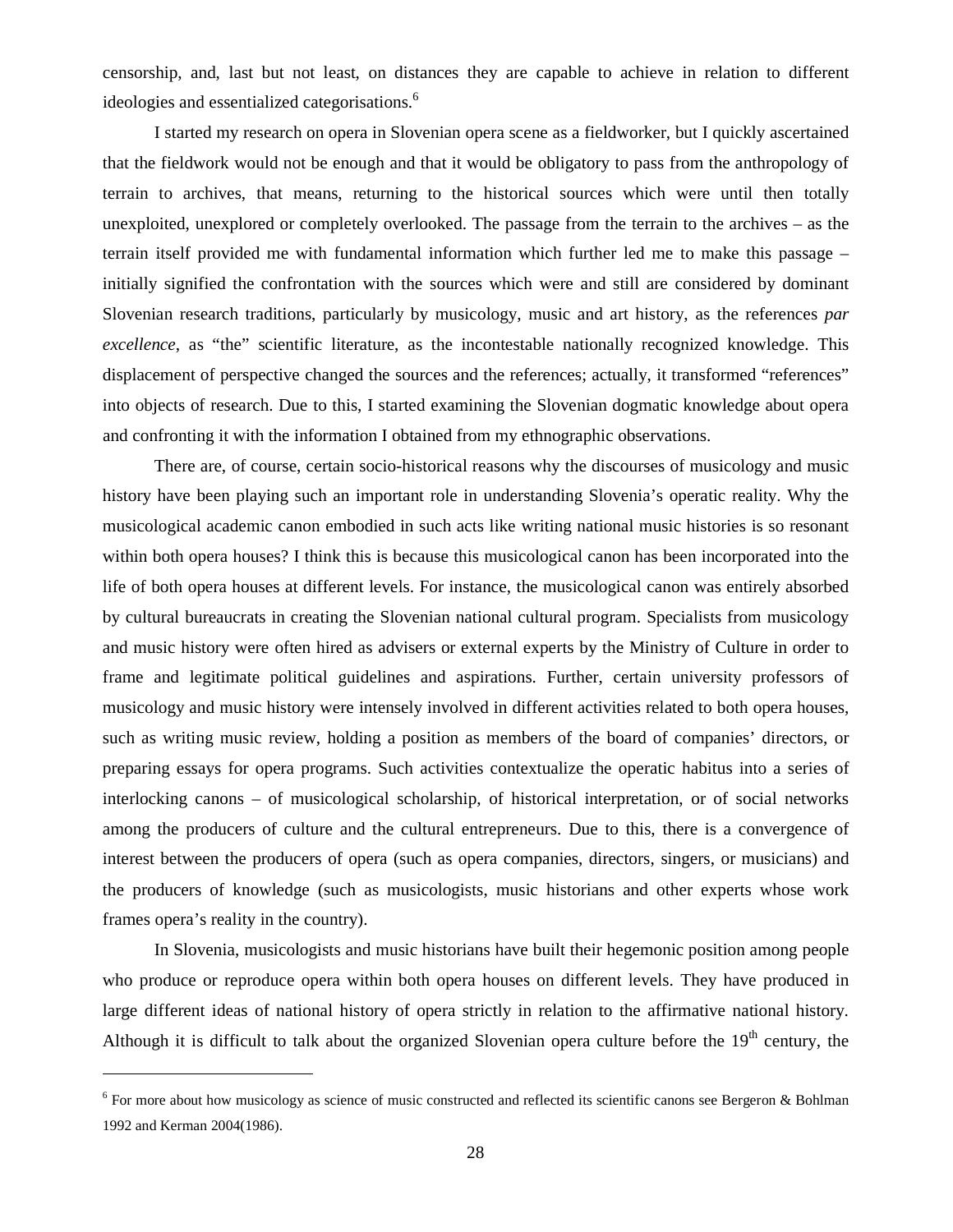Slovenian musicologists and opera historians strive to prove the existence of particular performances on the Slovenian soil before the  $18<sup>th</sup>$  and even the  $17<sup>th</sup>$  century (see particularly Bedina 1997: 191-202; Kokole 1999: 115-129). For this purpose, they like to expose, for example, the *comedia italiana in musica* which was supposedly performed in Ljubljana in 1600 and which they consider as "opera", Bonomi's *tragedia per musica Il Tamerlano* performed in 1732 (Cvetko 1963: 15; Sivec 1976; Grdina 2002), *Belin*, supposedly the "first Slovenian opera" composed by Jakob Zupan in 1780 or 1782 which does not survive, or J. B. Novak's incidental music of A. T. Linhart's play which was given the name of *Figaro* (named after the Beaumarchais's play) and was first performed in 1790 (Sivec 1981). Ciril Cvetko, an eminent Slovenian expert for opera and music, wrote:

The first opera in the Slovenian territory was created before the first Croatian and Serbian operas, and even before the first Russian opera. In 1732, a performance of the *tragedia per musica* "Il Tamerlano" written by maestro di Capella Giuseppe Clemente Bonomi, a bandmaster of the Carniolan vice-regent, the duke Francesco Antonio Sigifrid della Torre e Valassina, took place in the palace of the latter. It is not established as a fact whether the composer was or was not born in Carniola. But there exists a preserved dedication to the vice-regent in which Bonomi speaks about the duchy of Carniola where supposedly lived his ancestress. If he considered himself as a descendant of our region, then we can also consider his opera "Il Tamerlano" as our music-scenic work (Cvetko 1963: 15).

The question of opera in relation to the territory is actually the question of academic invention. Musicologist Dragotin Cvetko insisted in his re(tro)visional article "Slovenian Opera through Time" (1982: 5-12) that it is necessary to draw a distinction between "the opera reproduction on Slovenian soil" and "the production of Slovenian opera". Since the tradition of the Slovenian opera is relatively poor, he used this distinction in order to prove that opera in Slovenia nevertheless has a long and rich tradition. Let me summarise this distinction with further sub-antinomies in a more illustrative way:

| "the Slovenian opera"      | "opera in Slovenia"               |
|----------------------------|-----------------------------------|
| poor tradition of art form | long tradition of land/territory  |
| "we" (Slovenian composers) | "they" (Italian & German troupes) |
| "native thing" in nation   | "foreign thing" in nation"        |
| autochthonous opera        | non-autochthonous opera           |

As this distinction is mostly based on the difference between "us" and "them", "native" and "foreign", autochthonous and non-autochthonous opera, the Slovenian musical scholars, faithfully devoted to the mythological aspects of national ideology, have been often caught in a strange contradiction and ambivalence: they wanted both long operatic tradition and its authentic Slovenian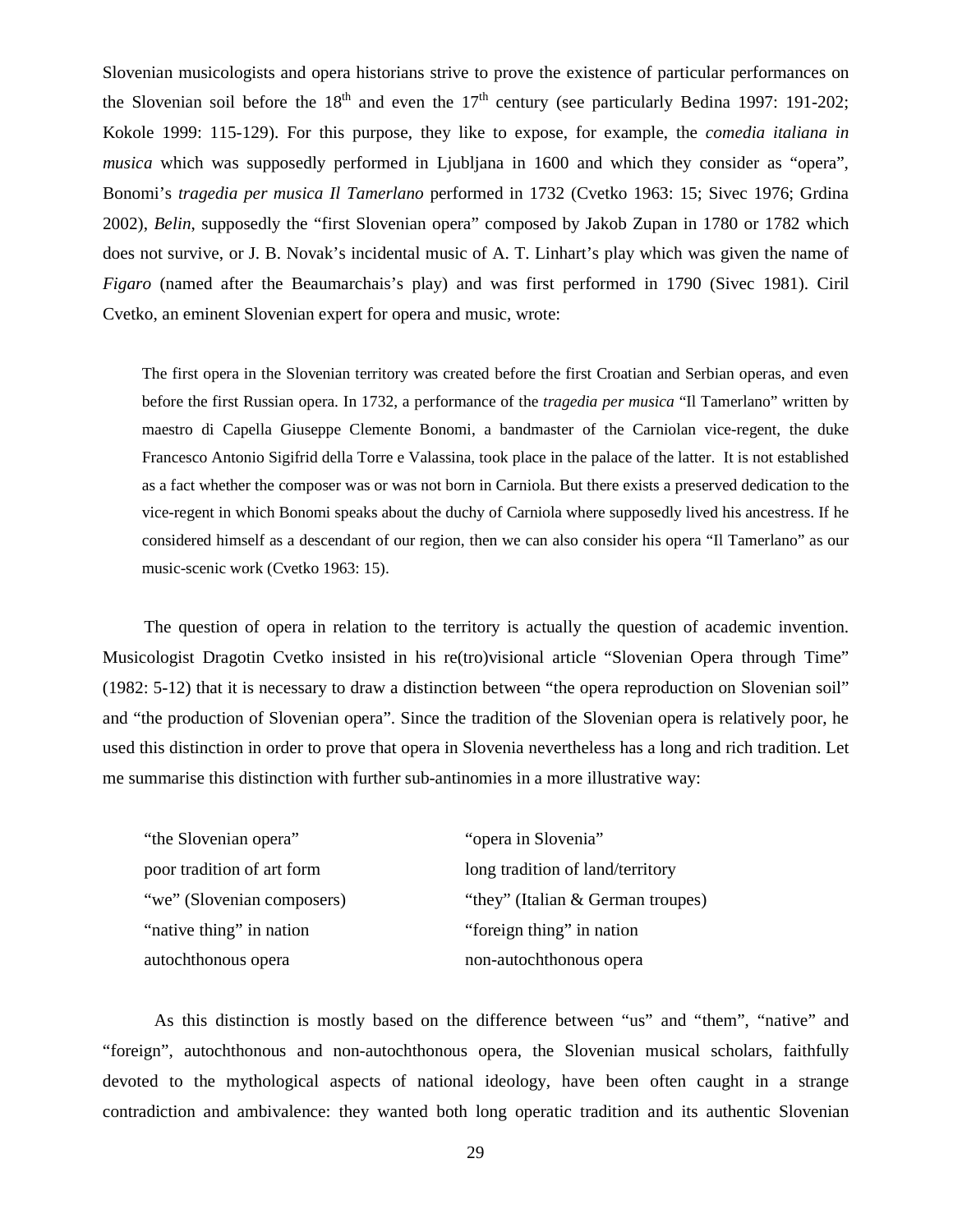cultural and ethnical character at the same time. For achieving this, opera's tradition needed to be invented by territory, if I use Hobsbawm's vocabulary (1993 [1983]: 1-14). Due to this, the musicological knowledge has been mostly in function of inventing or affirming, rather than reflecting or problematizing national tradition.

Another interesting phenomenon is a dedicative opera historiography. From the 1980s on, the central generator of music-historical and musicological activities were anniversaries of Slovenian opera houses and other political events and jubilees. At one such occasion, Primož Kuret, an eminent music historian, wrote in one of his texts, strangely, about the Slovenian territory as a proto-territory of opera's birth:

Reflecting on the Slovenian opera means considering the possibilities and impossibilities to which the Slovenian culture was exposed in general during different periods of its development … Finally, reflecting on the Slovenian opera means considering the development of the Slovenian culture and musical consciousness … Despite all the opportunities and difficulties, opera has proved itself to be a lively organism. We can also state that about the Slovenian territory – where opera has been present from its very beginnings, from its birth in Florence on. Even the cold war between the opera and the environment is a part of the everyday folklore. But something has to be acknowledged: opera with its distinctive role fulfilled all of its responsibilities and abilities in forming the Slovenian culture and musical awaking. Opera achieved this not as a provincial theatre but as a national theatre which was well aware of its obligation (Kuret 1992: 24).

The first musicological attempts had been made in 1920s and 1930s with Josip Mantuani (1860- 1933), a musical historian, and Stanko Vurnik (1898-1932), an art historian, musical historiographer, and ethnographer. Both paved the road for the first fundamental scholarly works in the domain of music history produced in the late 1940s and 1950s. Among the works which pioneered in the field of music historiography are Vilko Ukmar's *Zgodovina glasbe [The History of Music]* in 1948, Dragotin Cvetko's *Odmevi glasbene klasike na Slovenskem [Echoes of Musical Classics in Slovenia]* in 1955, and his threevolume *Zgodovina glasbene umetnosti na Slovenskem [History of the Art of Music in Slovenia, I-III]* in 1958, 1959 and 1960 (Sivec 1994: 115-129). Systematic musicological research in Slovenia began in 1962, when the study of the history of music was shifted from the Academy of Music (which became part of Ljubljana University in 1975) to the department of musicology at Ljubljana University. Between 1960s and 1980s the research of opera was mostly oriented towards the historiographical investigation of opera. In this period the first Slovenian histories of opera were written (Klemenčič 1961; C. Cvetko 1963; D. Cvetko 1982; Sivec 1976, 1981). One of the central goals of this nationally inspired positivistic opera historiography was related to the project of a thorough revision of the Slovenian musical past. The primary intention was to place the "birth" of the early Slovenian operatic activities as far beyond the 19<sup>th</sup>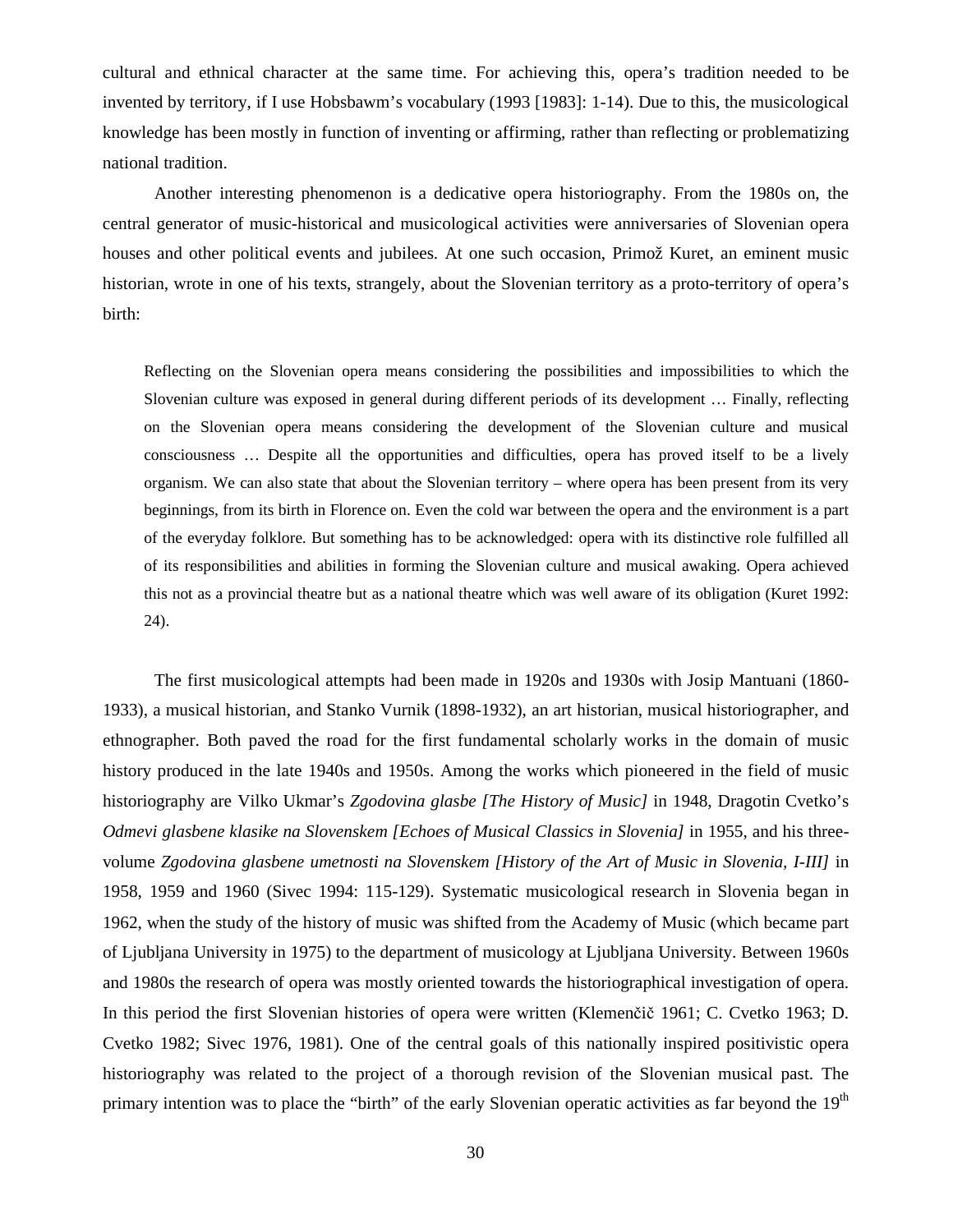century as possible. Later in the  $20<sup>th</sup>$  century, socialist musical historiography tended to reduce the national opera culture to a prestigious cultural artefact of the two opera companies in the country, situated in Ljubljana and in Maribor. The Ljubljana Opera was built in 1892 and immediately became one of the symbolic and material points of unification and political emancipation of the Slovenian nation, while in Maribor the company was founded after the WWI, in 1919, within the framework of the Maribor's *Regional Theatre.<sup>7</sup>* 

The period that followed the collapse of the socialist Yugoslavia and the independence of Slovenia in 1991 brought drastic changes in every social domain, from politics, economy, tourism, sport and culture. Opera became part of this new Europeanised political and cultural vocabulary of democracy (Kotnik 2005: 264-273, 2006a: 36-46). In the operatic sphere it brought a new program which adopted the slogan "opera as political and social engagement" and was a kind of a prolongation of some previous musicological attempts from the early 1980s, such as "the Slovenian opera within the European frame". The entire social change of the 1990s was eminently marked by the "European turn". In the transitional 1990s, both Slovenian Operas got trapped between the institutional and constitutional problems as well as the social demand: the latter wanted them to become in a way the entrance ticket which would allow the Slovenians to enter the association of the European cultural nations. Like many of the second or third rank opera companies, both houses had to face a multilayered crisis which was quite a typical phenomenon in all the post-socialist societies; the crisis covered the whole range of their activities – from the cultural policy, management and institutional organisation to the repertoire policy. In the early 1990s, the Ljubljana opera house had to face some deep cultural, political, managerial and especially financial problems which mostly manifested on the level of its program. The number of subscriptions and visitors decreased drastically because of the economically and artistically unreasonable degradation of the house's repertoire. Additionally, the birth of the new Slovenian state lead to a revitalisation of the debate which began almost a century ago: the question about the constitutional status of the two opera houses which seemed to favour the Ljubljana opera house over the one in Maribor. Whereas the Ljubljana opera house inherited the prestigious status of an institution of national importance even from the pre-Yugoslav and Yugoslav times, the Maribor opera house has always been treated in the political and bureaucratic discourse of the cultural politics as merely a regional institution. Due to this difference, the Ljubljana opera house was automatically entitled to a bigger part of the state budget while the Maribor opera house had to rely to a greater extent on the limited financial support of the municipality of Maribor. As the state sources usually provide a much greater financial stability than the municipal ones, the administration of the Maribor opera house had to fight for several years to get the prestigious national status. In the course

-

 $<sup>7</sup>$  As the more detailed history of both companies is beyond the scope of this paper, I, therefore, direct the reader to the</sup> following literature to read: Grdina 2002, Sivec 1981 (for Ljubljana Opera); Špendal 1982, 1986, 1995 (for Maribor Opera).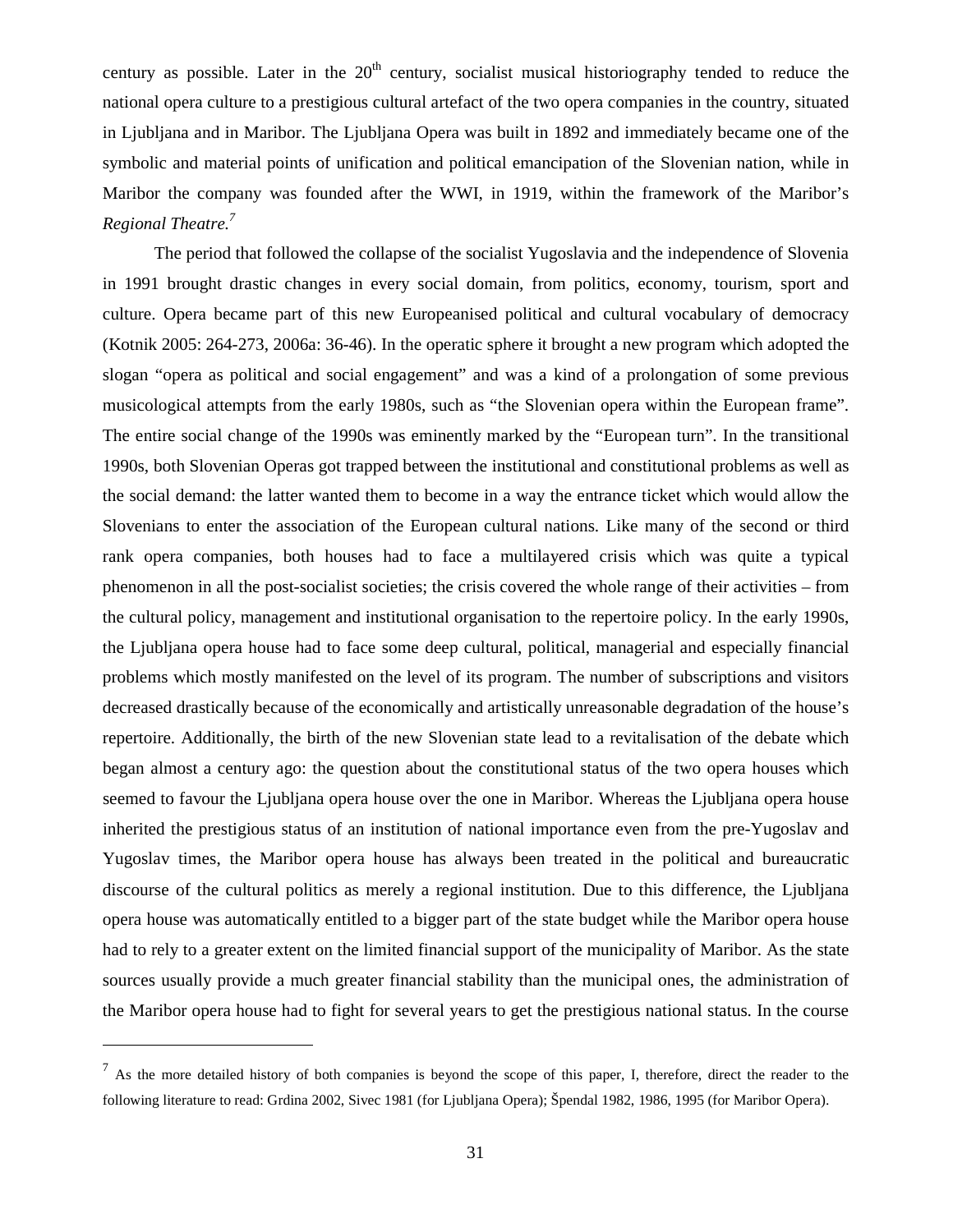of the 1990s many new social representations of distinction were produced, contested and negotiated by Slovenian media, cultural bureaucracy and even by local academic public:

| Ljubljana Opera                  | <b>Maribor Opera</b>         |
|----------------------------------|------------------------------|
| national position                | regional status              |
| "centre"                         | "periphery"                  |
| old socialist organisation       | modern organisation          |
| managerial and artistic collapse | foundational confusion       |
| lower quality vs more money      | higher quality vs less money |
| opera of traditionalism          | opera of modernism           |

Symptomatically, the national musicological canon more or less avoided such problems and delicate issues related to both opera companies, as musicologists were convinced that such issues are not worthy of any serious scientific scrutiny. For them, such problems related to the national operatic everyday are just a matter of silly gleanings. Now with equal national status, it seems that the Maribor opera company is getting the better over the Ljubljana's rival. The normal season of both companies extends from September to June. However, the structure of the programs of Ljubljana Opera (with the capacity of 700 seats) and Maribor Opera (with the capacity of 900 seats) is comparable: their repertoire mainly includes the works from the Romanticist era, exemplifying belcantism, verism, the Viennese and Check operetta, and some Slavic operatic reminiscences. The works from the pre-Romanticist era as well as the modernist  $20<sup>th</sup>$  century period rarely appear on their programs.

As a matter of fact, opera in Slovenia has not had any significant academic attention and knowledge about it is therefore very modest and confined to traditional topics, approaches and disciplines. Roughly, despite its putative academic position, opera remains more or less undercommunicated area of research. From the analytical review of the literature, ranging from the events from the "national" awaking" and the Panslavic movements in the middle of the 19<sup>th</sup> century, all the way to the contemporary musicological, music-historical, or ethno-musicological writings, I expected to find out what had already been done in the field of national opera studies and quickly saw that the bulk of the literature about opera comes predominantly from two academically canonized disciplines: musicology on one hand and music history and music scholarship on the other. Opera still seems strange to these Slovenian academic traditions; and the Slovenian academic domestication of opera also remains strange. The biggest problem lies in the epistemological orientation, which mostly observes opera as a pure and phenomenalised object of art and music while it completely excludes or ignores the examination of the social procedures that established knowledge about opera, and were created by individual researchers or intellectual traditions. This problem is particularly visible in provincial environments as the Slovenian, where academic traditions and practices are familiar with different ideological interventions and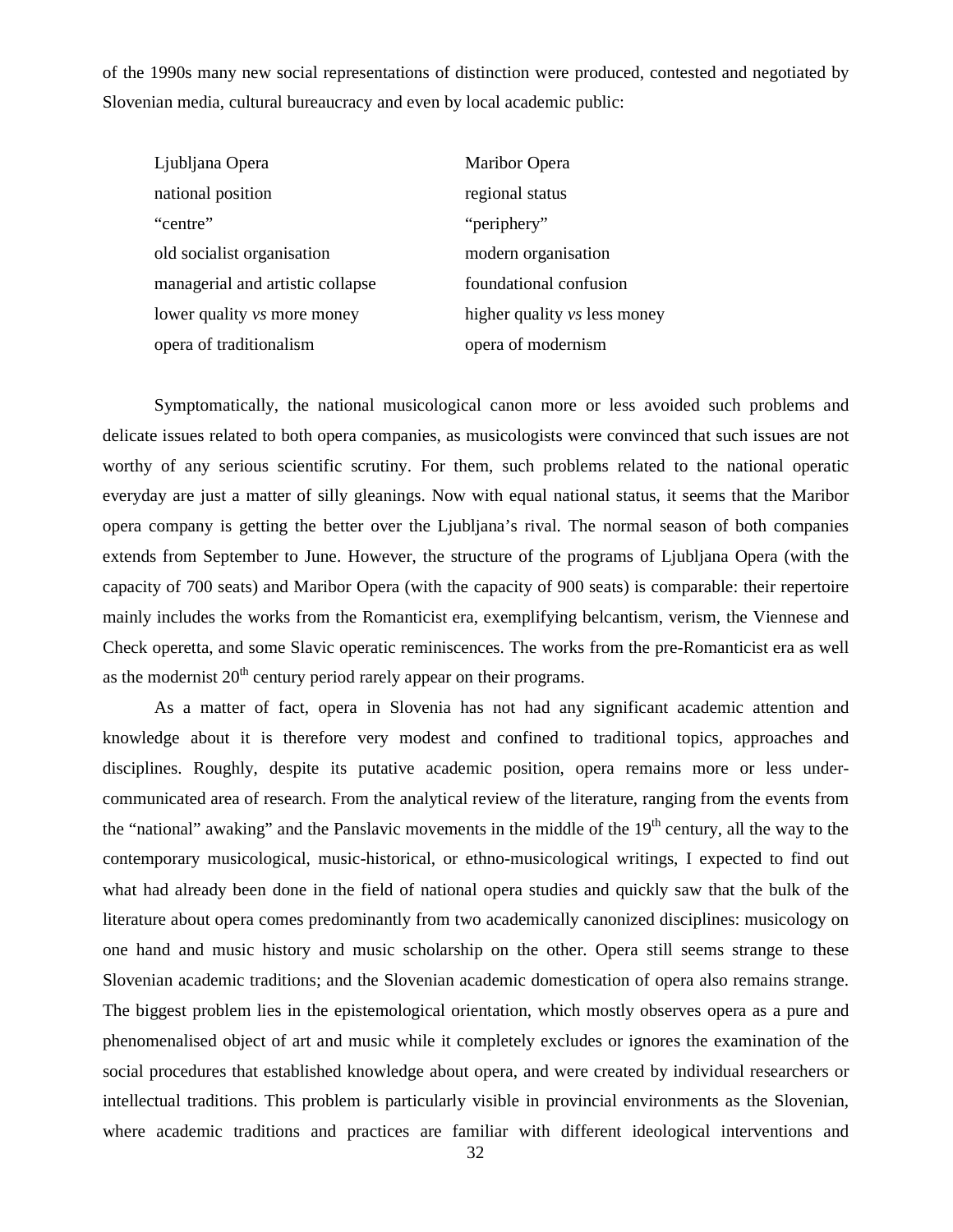omnipresent provincialism. The Slovenian "national operatic milieu", including the privileged academic and cultural communities, has always been a matter of narrow, untouchable circles, and the experts writing about opera have never been considered as problematic or doubtful. I have, in the most meticulous detail, revealed that the domain of opera research in Slovenia is *"still completely dominated by the field of the traditionally oriented part of musicology and musical history which, without any kind of problematisation, inserted opera, their respective subject, into the different ideological (generic, romantic, evolutionist, positivistical, national(istic), progressist, developmentalist, authenticist and essentialist) constructions"* (Kotnik 2005: 380). Slovenian traditional opera studies, however, owe their conception of opera to a much broader understanding of certain notions and terms, such as history, nation, culture, or art.

| <b>Dogmatic Perspectives</b>                                                                                                                                                                          | <b>Reflexive Perspectives</b>                                                                                                                                                                                                                                              |
|-------------------------------------------------------------------------------------------------------------------------------------------------------------------------------------------------------|----------------------------------------------------------------------------------------------------------------------------------------------------------------------------------------------------------------------------------------------------------------------------|
| persons                                                                                                                                                                                               | <b>history of opera</b> = chronologically closed <b>history of opera</b> = a representation of different<br>structure of composers and musical shared histories of musical, theatrical, cultural,<br>political, economic, intellectual and academic<br>ideas and practices |
| biological explication of the constitution nationalist and organicist ideologies<br>of nation                                                                                                         | <b>nationality of opera</b> = founded on the <b>nationality of opera</b> = founded on naturalist,                                                                                                                                                                          |
| which is considered as the real scientific needs to be considered as<br>finding                                                                                                                       | <b>opera as high culture</b> = a denomination <b>opera as high culture</b> = a denomination which<br>ideological<br>an<br>construction                                                                                                                                     |
| <b>operatic</b> $art = a$ sacred thing and the <b>operatic</b> $art = a$ social phenomenon<br>property of musicologists,<br>musical<br>scholars and musicians                                         |                                                                                                                                                                                                                                                                            |
| <b>operatic work</b> = a musical work                                                                                                                                                                 | <b>operatic work</b> = a social work of musical and<br>other practices                                                                                                                                                                                                     |
| <b>composer</b> = the producer of national <b>composer</b> = an artist of certain national territory,<br>character of opera and the bearer of the cultural milieu or musical place<br>nation's esprit |                                                                                                                                                                                                                                                                            |
| outside any analysis and reflection                                                                                                                                                                   | <b>opera audience</b> = an undefined crowd <b>opera audience</b> = a specifically imagined<br>community which is a constituent part of operal<br>system                                                                                                                    |

**Scheme 3: Dogmatic and reflexive comprehension of some categories: history of opera, composer, etc.**

The dogmatic perspectives, through which Slovenian music historians, musicologists, and music scholars have perceived culture, art, music, are mostly about stories they tell others and themselves about their relation to the nation's habitus. In common-sense uses, nationalism denotes primarily the devotion to one's nation, and the belief in the higher values of one's own nation *vis-à-vis* other nations. The definition of nationalism is far from being entirely new. Its core are the definitions suggested especially by Ernest Gellner [according to him, nationalism is *"a theory of political legitimacy, which requires that ethnic boundaries should not cut across political ones, and, in particular, that ethnic boundaries within a given*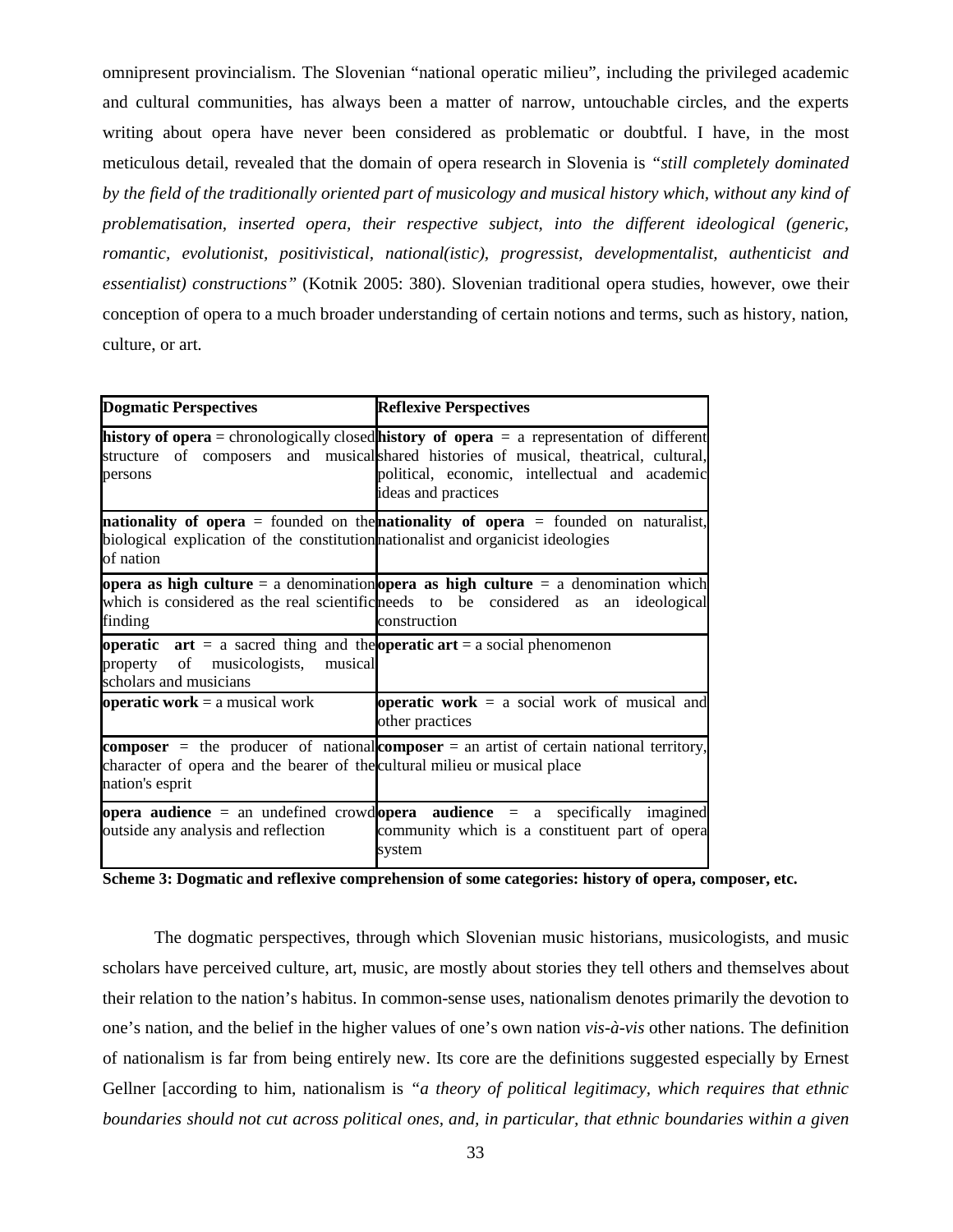*state should not separate the power holders from the rest"* (Gellner 1983[1987, 1998]: 1)], or Benedict Anderson [who defined nationalism, as *"cultural artefacts of a particular kind"* (Anderson 1991 [1983]: 4)]. But in our case, conventional nationalism embodying the constitutive elements of a nation is characterised by a specific cultural indigenism which promotes, on the one hand, an ideology of "autochthonous operatic tradition" which is usually argued by the idea of an ethnical indigenity of opera composer, and on the other hand, an ideology of the national authenticity of the opera works performed by Slovenian artists on the Slovenian stages. The authenticity is constructed whether by ethnical or aesthetic criterion. This ideological hologram underlies the entire Slovenian tradition of music and opera studies. In traditional accounts of Slovenian opera studies there is a strongly rooted belief, that the Slovenian opera culture is an "organic thing" deeply engraved or inscribed in the very nature of the Slovenian nation. This belief tells that opera should contribute to an "authentic" and "autochthonous" character of Slovenian music, culture and nation. In accordance with this thinking, opera history should be oriented exclusively towards the confirmation of the national identity. As a consequence, not just opera but all performing arts are predominantly pursued under the cover of its "autochthonous" and "authentic" national character.

With regard to the scheme presented above and to what has been already said, we need to outline some characteristics of the situation of opera studies in Slovenia which urged me to explore other disciplinary, particularly musicological and music-historical, traditions as well: 1) there is an absence of an elaborated field for recent and contemporary opera studies; 2) the research of opera is entirely dominated by traditional musicology and music history: the extremely marginalized position of opera studies within the traditional competent disciplines, the ignorance of foreign achievements in the field, the hegemony of one discourse which disables different or other views, the romanticism and sentimentalization of the opera phenomenon; 3) there is a need to understand the research teleology of traditional orientations in the field: the documentation of Slovenian operatic creativity, the defence of the genesis, the origins and the continuity of "autochthonous" operatic tradition; the production of national musical and operatic history – the production of the national character through music, "the Slovenianness of Slovenian opera"; the promotion of opera as part of national archive; the epistemic inability for understanding opera as real social practice and non-excessive activity; the nationally coloured academic imperative – "Slovenian researchers should explore the Slovenian cultural creativity". In Slovenia, it has been immoral till recent times to imagine any interpretation of opera outside the provincial motives and affirmative discourses of national awarness and belonging.

When approaching to these dogmatic perspectives, I was, above all, encouraged by Le Goff's and Nora's three-volume account on doing history (1974), Stuart Hall's concept of representation (1997: 13- 74), Michel Foucault's concept of discourse (1969, 1971) which helped me treating all these representations as specific discourses of particular practices. Those discourses and representations are never historically blank and neutral but convey meanings. One can say that ideology is inherent to any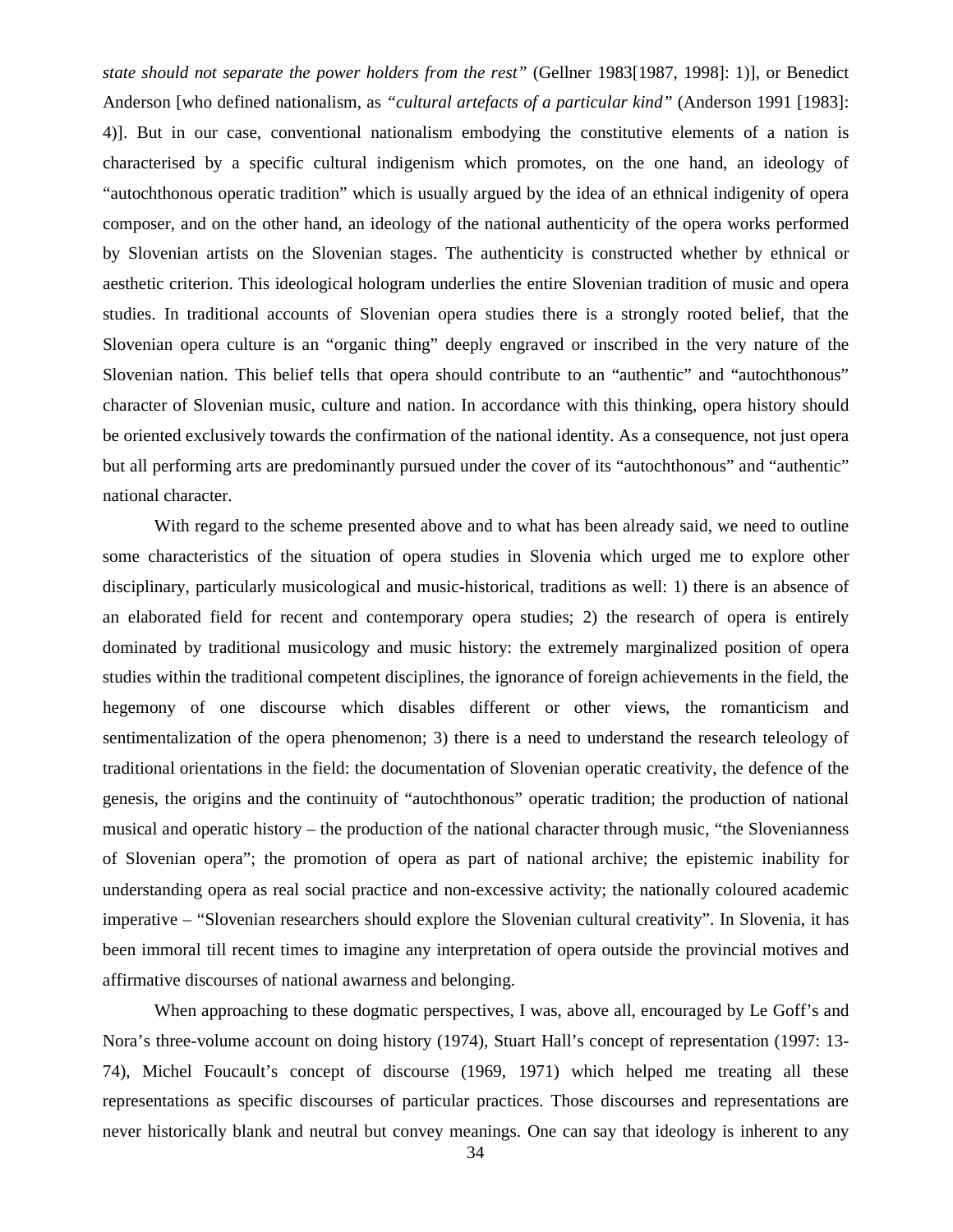human's eye and consequently that both columns of perspectives suggested above, dogmatic and reflexive ones – the last ones could be in a way labelled as "anthropological" as well – are, in Althusserian terms, representations of the imaginary relationship of their producers to their research objects (Althusser 1993 [1976]). Both claims are very true but the difference of crucial importance is related to how dogmatic, on the one hand, and reflexive perspectives on the other establish their relationship with ideology and epistemology. Epistemology, as the discourse about the nature and status of knowledge, is helpful in understanding what is the authority of a particular knowledge, how a particular theory and a particular practice are argued, how it is possible to say that someone knows something, how someone knows something, what are the implications for a particular knowledge of something of adopting one research procedure rather than another, etc. The questions of epistemological issues are both practical and theoretical: the practical level has to do with method, the theoretical or philosophical forms the basis of methodology, the discourse about method. For the dogmatic knowledge it is typical that tends towards the creation of unchangeable truths and principles. Dogmas are usually based on an authority, not on reflexive findings. For the reflexive knowledge on the other hand, it is characteristic that tends towards a systematic and relational reflection of social realities and phenomena. My position here is that all these perspectives, including my own, labelled here as the anthropological one, are not the real world *per se* but rather the representations of producer's attachment to a particular reality. Due to this, the dogmatic perspectives through which Slovenian music historians, musicologists, and music scholars have perceived culture, art, music, after all opera as well, are mostly about stories they tell others and themselves about their relation to the nation's habitus. As mentioned above, the view on opera is a matter of epistemology (see respectively Lecourt 1972; Bachelard & Lecourt 1974; James & Hockey & Dawson 1997; Audi 1998) and ideology (see Althusser 1993 [1976]; Geertz 1973; Canguilhem 1977), two constitutive elements of any theory as well as practice. Both tell a lot of someone's personal as well as academic commitments in scientific work and beyond as well. For myself I could say that two books, Philippe-Joseph Salazar's brilliantly argued semiotic study *Idéologies de l'opéra* (1980) and Ulrich Weisstein's anthology *The Essence of Opera* (1964) particularly inspired and encouraged me at the start of my own anthropologically oriented research of opera, and indirectly shaped some of my epistemological stances towards opera research in general.<sup>8</sup>

Among many systems of anthropological knowledge, the analysis of historical sources takes the most important part in understanding opera culture as distinctive social phenomenon as well as integral historical part of national identity. The central aim of my analysis was therefore to reflect how Slovenian traditional and still dominant academic accounts in the field of opera research defended by the mainstream flow of musicology, music history, cultural history, art history and related domains, have

 $\overline{a}$ 

<sup>&</sup>lt;sup>8</sup> But my work has been influenced by some other writings too, such as Adorno 1962; Lindenberger 1984; Rosselli 1984, 1992; Fulcher 1987; Martorella 1982.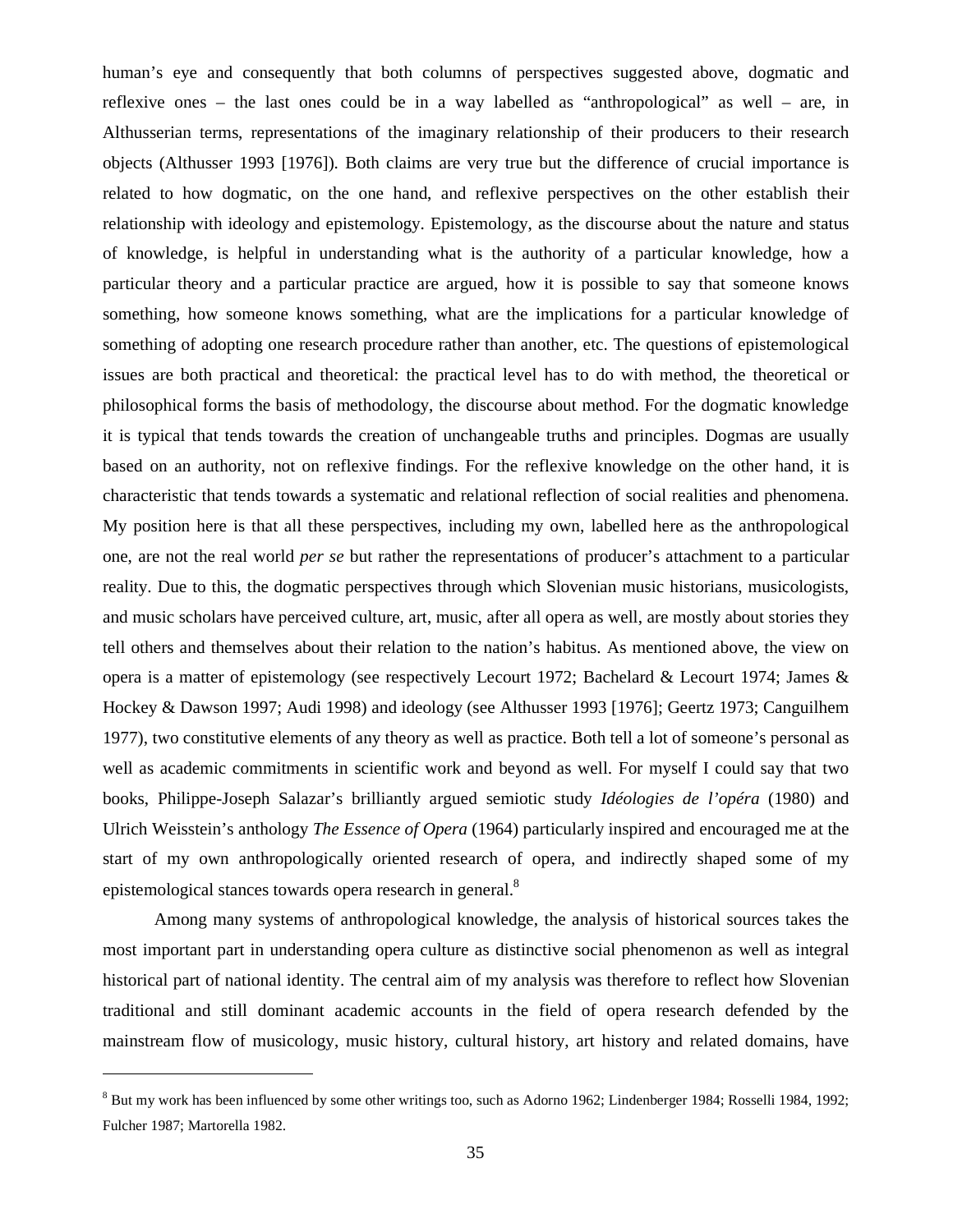dealt with the Slovenian operatic habitus. The results based on the discourse and textual analysis and enriched by the endeavours of historical and social anthropology, suggest that in Slovenia, opera is predominantly pursued under the cover of its "autochthonous" and "authentic" national character. The findings also suggest that the Slovenian operatic habitus is for these traditions conceived as totally "objective structure", "natural category" or "self-evident fact". But the problem is that their constructions of the Slovenian opera culture have been explicated as the very scientific findings rather than a nationally coloured ideological discourse of essentialism, autochthonism, authenticism, organicism, historicism and nationalism. In Slovenia the opera as social phenomenon is still more or less construed in a homogenous nationally affirmative perspective. For the dogmatic imagination it is difficult to see that cultural phenomena are neither "natural", "organic", nor "national" *an sich*; they can be considered as such only by naturalistic, organicistic and nationalistic ideologies of the  $19<sup>th</sup>$  and  $20<sup>th</sup>$  centuries.

This entire regressive and retardatory situation in the field of opera studies actually inspired me to start working on opera as anthropologist. At the beginning I thought that I will be doing only an ethnographical investigation of social processes and problems – some of them quite delicate, with long tradition and very excessive manifestations in media as well – with which both Slovenian Opera Houses, in Ljubljana and Maribor, have been facing with for decades. But I immediately realized that I have to reorient my initial research interest because my initial research project evoked huge resistance, fear and sophisticated ignorance by certain dominant actors in the field, such as certain representatives of administration of opera houses, Ministry of Culture and even from the musicology, which reacted discouraging. Thus, I was forced to start investigating these parts of Slovenia's operatic habitus as well. I was immediately aware that if I would like to understand how the operatic habitus in Slovenia functions then my investigation has to turn towards these monopolistic, privileged and power discourses in the field, namely the discourses from the field of musicology, national cultural policy and bureaucracy, and management of both opera companies.

In this investigation I found that even the most recent Slovenian academic writings about the opera seek to be accepted as the nation's guardians, witnesses, providers and the propagators of its identity or of its unique and representative cultural image. The irony of this kind of "expertise" and "epistemology", however, is that it is the experts themselves who want to fulfil the task, which they conceive as their mission for the "nation's sake". But far more serious problem is that such orientations are protected by an exceptional political power and even academic canon. For this reason, such views have been easily interiorised also by various mentalities into the state cultural administration, into the opera management, by opera journalists and critics, artists, and others (Kotnik 2003, 2005, 2006a, 2006b). My approach to opera was therefore strongly marked by this provincial situation in Slovenia where opera has been more a subject of continuing and complex ideological commodification than reflection.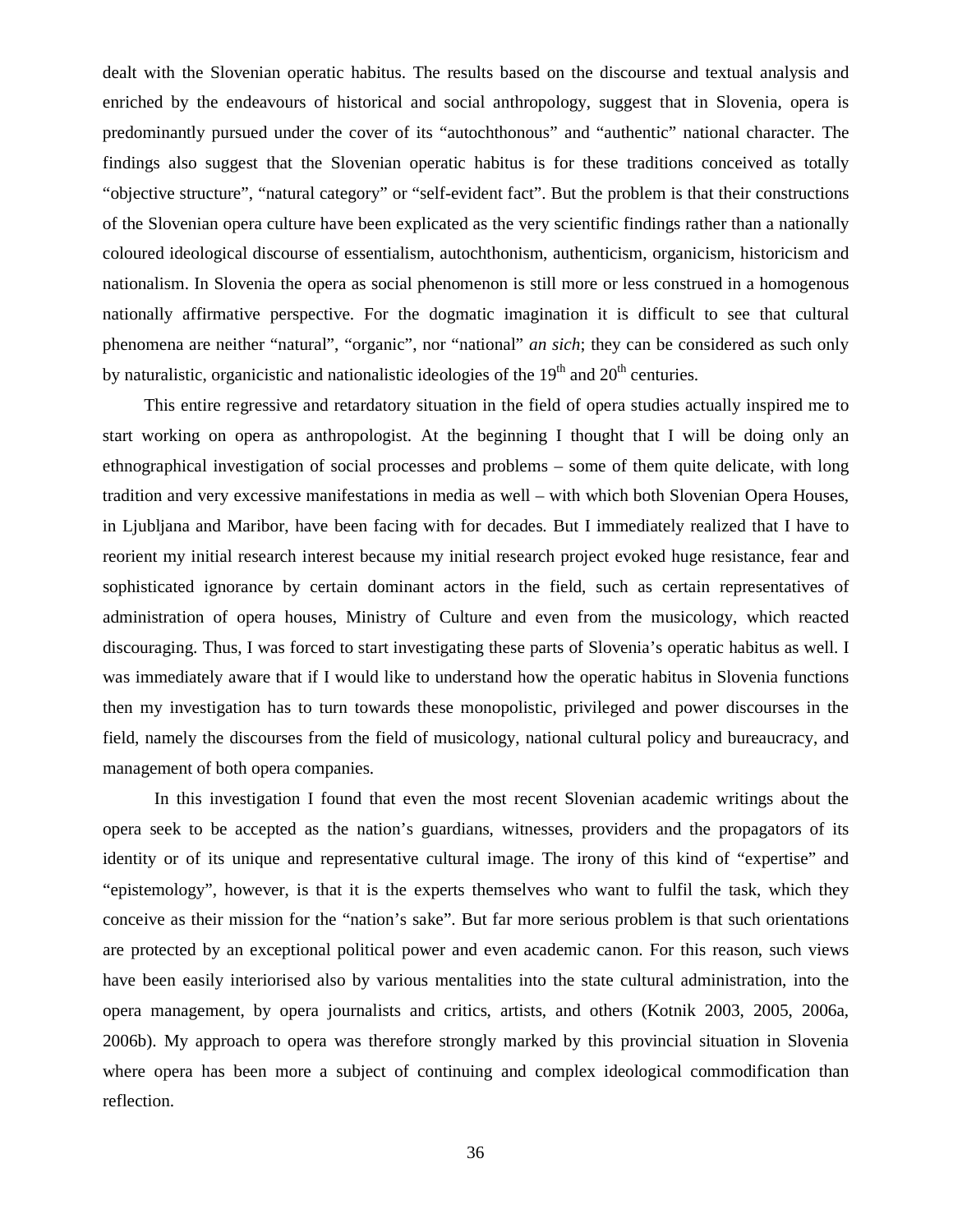# **Final Thoughts**

It is beyond the scope of this paper to show fully, firstly, that opera can be a relevant object of anthropological research, secondly, that anthropology can offer a pertinent approach to opera, and thirdly, that anthropologists can manage very well in the opera. It was stereotypically proclaimed that social or cultural anthropologists did not go to the opera very often in the past. The author, however, establishes many reasons and endeavours that suggest that opera and anthropology no longer need be alien and distant from each other. If the anthropologists perceived opera as something outside their domain, this traditional antagonism between the culture of opera and the culture of anthropologists has been noticeably overcome during the last three decades. As a result of this, the present article introduces the work of certain anthropologists whose personal and professional affinity for opera has been undoubtedly explicated in their academic and biographical account: Claude Lévi-Strauss, Michel Leiris, William O. Beeman, Denis Laborde, Paul Atkinson, etc. All accounts presented here indicate at least two important things: first, opera can be studied and represented ethnographically; second, operatic ethnographies are about the mutuality and diversity as opera embodies culture and cultural difference. If Lévi-Strauss' "non-European" structural reading of Wagner's *Ring* showed how opera can be almost a mathematically structured musical system, rather like non-European myth, Leiris revealed opera's more passionate, social and ceremonial sides. If Lévi-Strauss' structural reading of opera sounds exclusively Wagnerian, then for Leiris' we could say that his ethnographic comments sound very Puccinian. When Lévi-Strauss finds similarities and makes parallels between European music and non-European myth, he actually builds the structural mutuality within the cultural and symbolic diversity. Further, the work and writing of William O. Beeman proves that an anthropologist can even have a dual career, being both an academic and a professional opera singer. Beeman's professional biography illustrates that the work of anthropologist and that of opera singer is maybe difficult to compare. But it also proves that anthropologists can manage very well in the opera whether as singers or attendants. Two further researchers, French musical anthropologist Denis Laborde and English social anthropologist Paul Atkinson, reveal the backstage life of the modern opera machine by meticulously investigating how an opera is produced today, or what kind of musical, theatrical, cultural and economic lines cross in this complex process. Both show that the making of an opera within an opera company is mostly about how diversity meets mutuality. Opera as staged work is a collective practice where different ideas and profiles are constantly negotiated in order to find a mutual agreement about the production which will harmonize the performance of an opera with the performance of an opera company. Further, the author reveals his own personal and ethnographic commitments to opera in Slovenia, and what makes the anthropology of opera that he has established different from other, particularly dominant, Slovenian musicological and music-historical traditions. As shown, my ethnographic work has had to compete in the field sites of both Slovenian opera houses with the dominant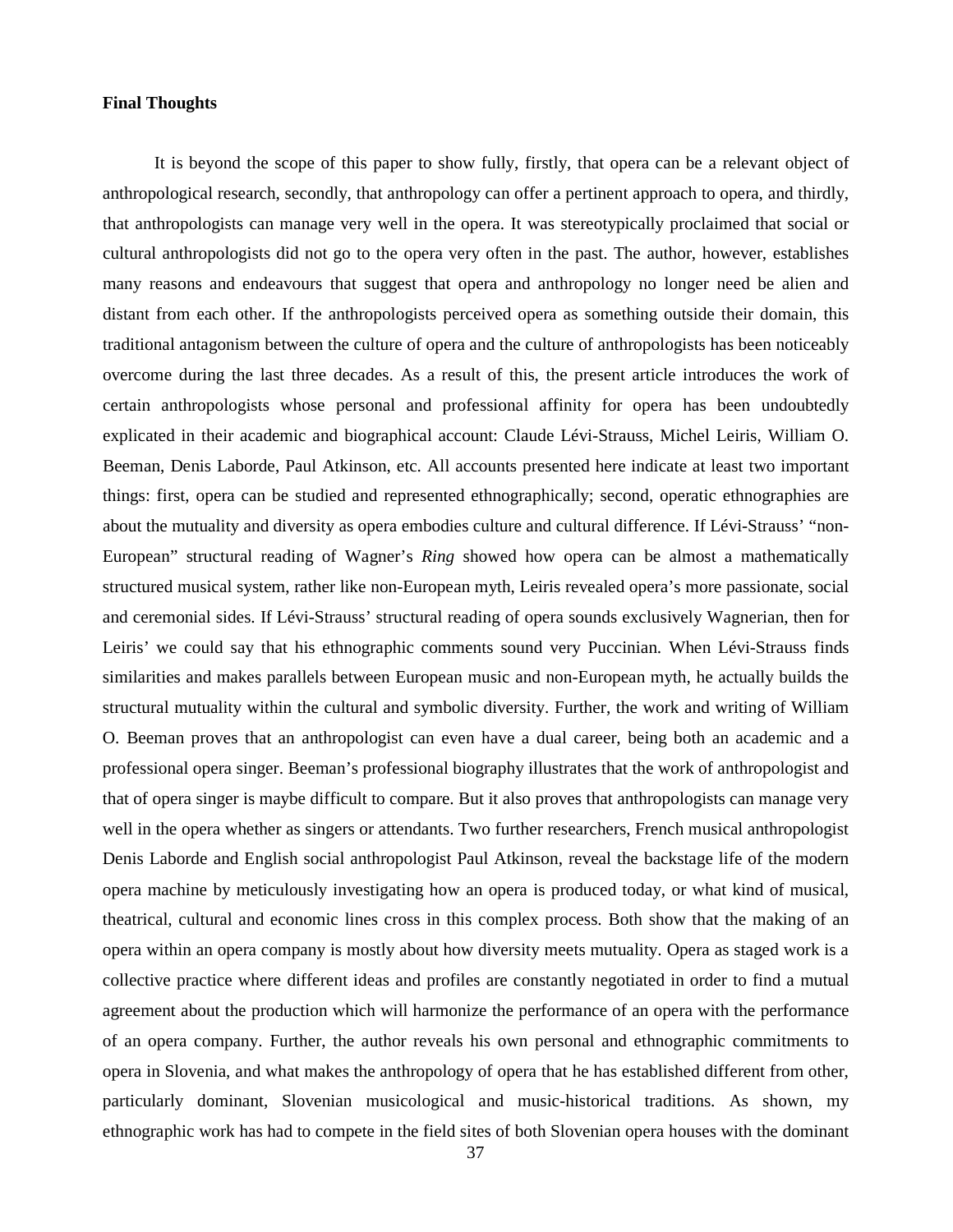Slovenian music-historical and musicological canon. Unfortunately, it is the case showing that the diversity – here it is about the disciplinary and epistemological diversity – is not always productive but can evoke tensions and misunderstandings between different social actors or groups who don't understand each other or who don't see the diversity as enrichment in relationships and as opportunity for mutual collaboration. To summarize, all these semi-ethnographic or ethnographic accounts show, in entirely different ways, how the mutuality meets diversity and how the diversity can lead to or digress from the mutuality.

Today, opera is not only one of the liveliest and most polemical areas in musical scholarship and musicology, it has an increasingly high profile in other social sciences and in the humanities. Anthropology is capable of adding a significant contribution to this colorful operatic mosaique. Opera as a musical, compositional, stylistic or aesthetic structure is for someone not expert in music scholarship difficult to understand. But if we take into account opera's social dimension, anthropologists can certainly say something about its "social power" according to the principles, methods and procedures we use to understand social phenomena particularly, as one of the adventages of practising anthropology is, still, doing fieldwork and studying ethnography.

### **References**

**Adorno**, Theodor W. (1962) *Einleitung in die Musiksoziologie.* Frankfurt: Suhrkamp Verlag.

- **Althusser**, Louis (1993 [1976]). *Essays on ideology.* London: Verso.
- **Anderson**, Benedict (1991 [1983]). *Imagined Communities: Reflections on the Origins and Spread of Nationalism*. London & New York: Verso.
- **Atkinson**, Paul (2006a) *Everyday Arias: An Operatic Ethnography.* Lanham: Altamira Press.
- **Atkinson**, Paul (2006b) Opera and the Embodiment of Performance. In Dennis Waskul & Philip Vannini (eds.) *Body/Embodiment: Symbolic Interaction and the Sociology of the Body,* pp. 95-108. London: Ashgate Publishing Limited.
- **Atkinson**, Paul (2004) Performance and Rehearsal: The Ethnographer at the Opera. In Clive Seale, Giampietro Gobo, Jaber F. Gubrium & David Silverman (eds.) *Qualitative Research Practice,* pp. 94-106. London: Sage.
- **Audi**, Robert (1998) *Epistemology. A contemporary introduction to the theory of knowledge.* London & New York: Routledge.
- **Bachelard**, Gaston & **Lecourt**, Dominique (1974) *Épistémologie.* Paris: Presses universitaires de France.
- **Bedina**, Katarina (1997) "Oblike opernega uprizarjanja v 17. stoletju in zgodnji odzivi na Slovenskem" [Forms of Operatic Activity in the  $17<sup>th</sup>$  Century and Early Reactions on the Slovenian Soil]. In Ivan Klemenčič (Ed.), *Glasbeni barok na Slovenskem in evropska glasba. Baroque Music in Slovenia and European Music.* pp. 191–202, Ljubljana.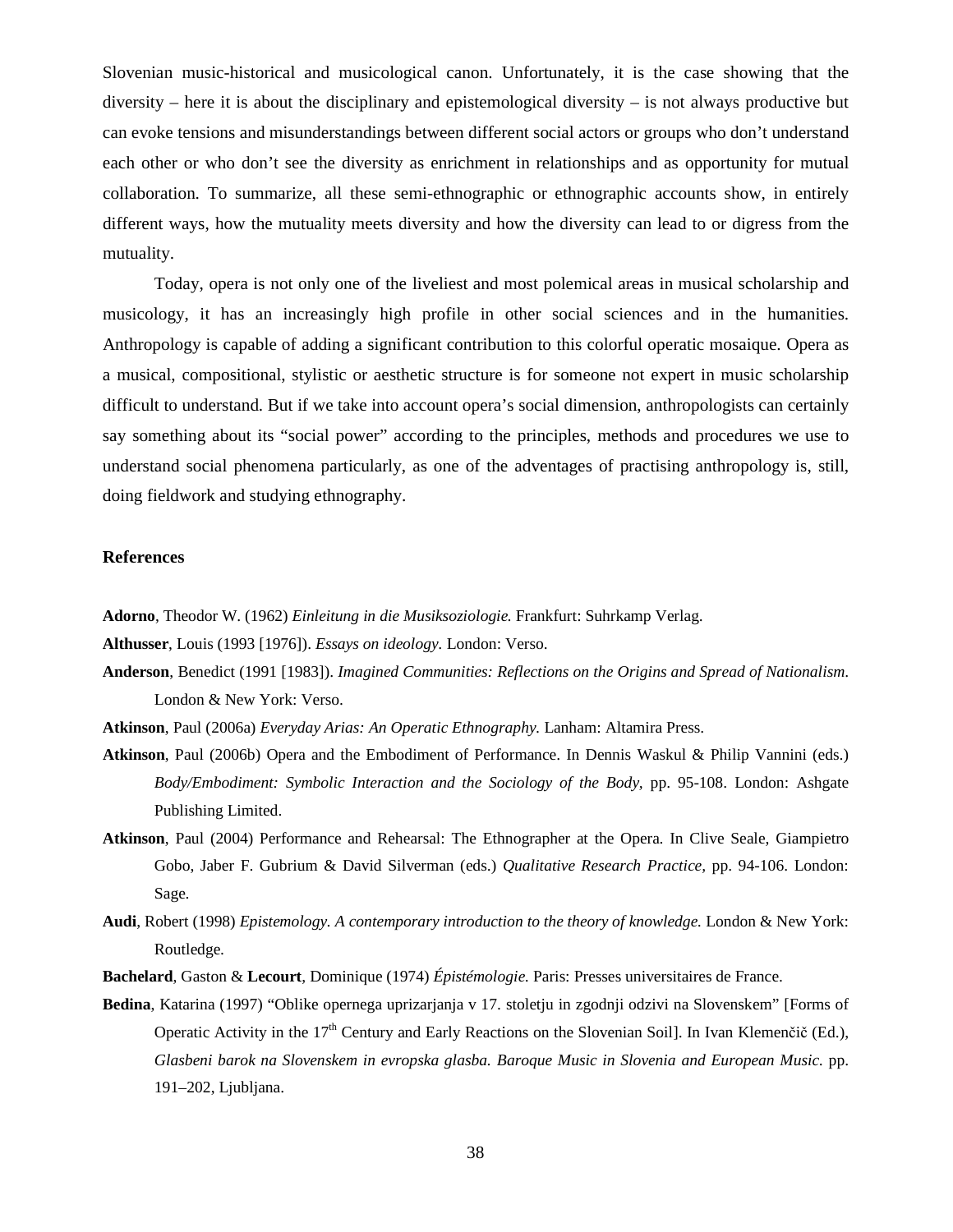- **Beeman**, William O. & **Helfgot**, Daniel (1993) *The Third Line: The Opera Performer as Interpreter.* New York: Schirmer Books.
- **Bergeron**, Katherine & **Bohlman**, Philip V. (Eds.) (1992) *Disciplining Music: Musicology and Its Canons,*  Chicago: University of Chicago Press.
- **Bernard**, Harvey Russell (1988) *Research methods in cultural anthropology.* London: Sage.
- **Bourdieu**, Pierre (1977) *Outline of a Theory of Practice.* Cambridge: Cambridge University Press.
- **Bourdieu**, Pierre (1998) *Practical Reason: On the Theory of Action.* Stanford: Stanford University Press.
- **Bourdieu**, Pierre (1990) *The Logic of Practice* [*Sens pratique,* Paris, 1980]. Cambridge: Polity Press.
- **Buckland**, Theresa J. (ed.) (1999) *Dance in the Field: Theory, Methods and Issues in Dance Ethnography.*  London: Macmillan.
- **Canguilhem**, Georges (1977) "Qu'est-ce qu'une idéologie scientifique?" In Georges Canguilhem, *Idéologie et rationalité dans l'histoire des sciences de la vie : nouvelles études d'histoire et de philosophie des sciences*. Paris: J. Vrin.
- **Charbonnier**, Georges ([1961 1969]) *Conversations with Claude Lévi-Strauss.* London: Cape.
- **Clifford**, James & **Marcus**, George E. (1986) *Writing Culture: The Poetics and Politics of Ethnography.* Berkeley, Los Angeles, London: University of California Press.
- **Cvetko**, Ciril (1963) *Opera in njeni mojstri* [*Opera and Its Masters*]. Ljubljana: Mladinska knjiga.
- **Cvetko**, Dragotin (1955) *Odmevi glasbene klasike na Slovenskem [Echoes of Musical Classics in Slovenia].*  Ljubljana: Državna založba Slovenije.
- **Cvetko**, Dragotin (1982) "Slovenska opera skozi čas" [Slovenian Opera Through Time]. In Dragotin Cvetko (ed.) *Slovenska opera v evropskem okviru [Slovenian Opera within the European Frame],* pp. 5-12. Ljubljana: Musicological Institute of Scientific Research Centre of the Slovenian Academy of Sciences and Arts.
- **Cvetko**, Dragotin (1958, 1959, 1960) *Zgodovina glasbene umetnosti na Slovenskem [The History of the Art of Music in Slovenia, I-III].* Ljubljana: Državna založba Slovenije.
- **Foucault**, Michel (1969) *L'archéologie du savoir.* Paris: Gallimard.
- **Foucault**, Michel (1971) *L'ordre du discours.* Paris: Gallimard.
- **Fulcher**, Jane F. (1987) *The Nation's Image: French Grand Opera as Politics and Politicized Art.* Cambridge: Cambridge University Press.
- **Geertz**, Clifford (1973) *The Interpretation of Culture.* New York: Basic Books.
- **Gellner**, Ernest (1987) *Nations and Nationalism.* Oxford: Basil Blackwell.
- **Gellner**, Ernest (1998) *Nationalism.* London: Phoenix.
- **Grdina**, Igor (2002) "Slovenska opera v Ljubljani" [Slovenian Opera in Ljubljana]. *110 let ljubljanske Opere [110 Years of Ljubljana's Opera House],* pp. 7–73. Ljubljana: Opera and ballet Ljubljana.
- **Hall**, Stuart (1977) The Work of Representation. In Stuart Hall (Ed.) *Representation: Cultural Representations and Signifying Practices,* pp. 13-64. London: Sage & The Open University.
- **Hammersley**, Martyn & **Atkinson**, Paul (1992) *Ethnography: Principles in Practise.* London: Routledge.
- **Hobsbawm**, Eric (1993 [1983]). "Introduction: Inventing traditions". In Eric Hobsbawm & Terence Ranger (eds.) *The invention of tradition,* pp. 1-14*.* Cambridge: Cambridge University Press.
- **Hughes-Freeland**, Felicia (ed.) *Ritual, Performance, Media.* London: Routledge.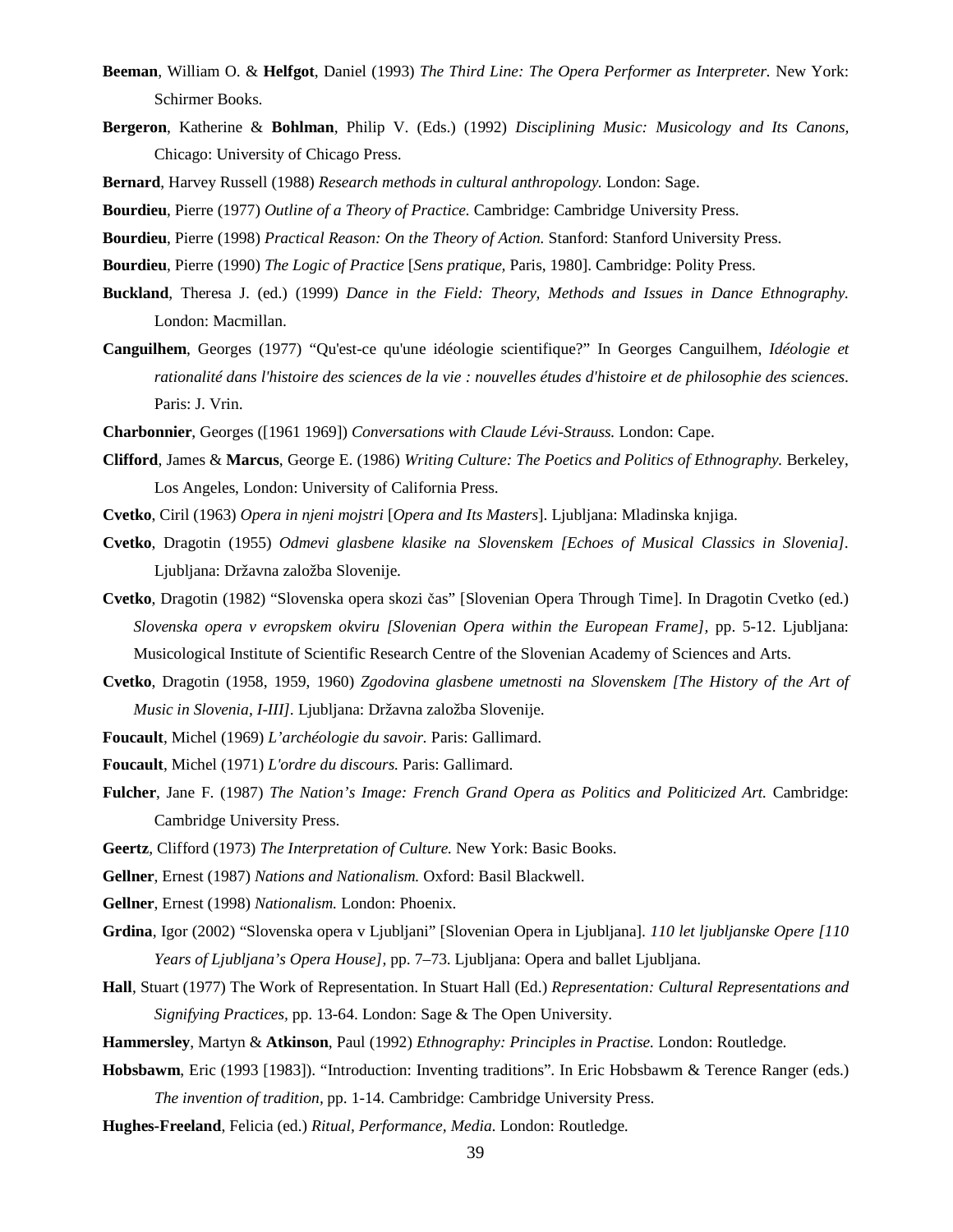**Ingold**, Tim (1996) *Key debates in anthropology.* London & New York: Routledge.

**Jackson**, Anthony (ed.) (1987) *Anthropology at Home.* New York: Routledge.

- **James**, Allison & **Hockey**, Jenny & **Dawson**, Andrew (1997) *After writing culture: Epistemology and praxis in contemporary anthropology.* London & New York: Routledge.
- **Jamin**, Jean (1999) Sous-entendu. Leiris, Lévi-Strauss et l'opéra. *Critique: Revue générale des publications françaises et étrangères – Claude Lévi-Strauss,* no. 620-621, pp. 26-41. Paris: Les Éditions de Minuit.
- **Kerman**, Joseph (2004[1986]) *Contemplating Music: Challenges to Musicology.* Cambridge: Harvard University Press.
- **Klemen**č**i**č, Ivan (1961) *Razvoj opere* [*The Development of Opera*]. Ljubljana: Prosvetni servis Ljubljana.
- **Kokole**, Metoda (1999) "Italijanske operne predstave pri Auerspergih sredi 17. stoletja drobtinica k slovenskemu glasbenemu zgodovinopisju [Italian Opera Performances at the courts of the Prince Auersperg in the middle of the  $17<sup>th</sup>$  century – A Contribution to the Slovenian Musical Historiography]". *Muzikološki zbornik. Musicological Annual,* vol. 35, pp. 115–129, Ljubljana: Department of Musicology of the Faculty of Arts, University of Ljubljana.
- **Kotnik**, Vlado (2005) *Antropologija opera* [*The Anthropology of Opera*]. Koper: University of Primorska Press & Historical Association for Southern Littoral.
- **Kotnik**, Vlado (2006a) *L'opéra dans l'arène du provincialisme et du nationalisme: Un regard anthropologique sur la culture d'opéra en Slovénie.* Paris: Éditions Le Manuscrit.
- **Kotnik**, Vlado (2006b) "Opera and Historical Imagination: An Anthropological Perspective". *Monitor ZSA Review of Historical, Social and other Anthropologies,* thematic issue *Reflections on Opera / Réflexions sur l'opéra* (ed. Vlado Kotnik), pp. 79-119. Ljubljana: Anthropological Association Tropos
- **Kotnik**, Vlado (2003) *Reprezentacije opera* [*The Representations of Opera*]*.* Ljubljana: Samozaložba.
- **Kotnik**, Vlado (2002) "To Research Opera and Think State (An Open Letter to the Ministry of Culture)". *Monitor ISH – Review of Humanities and Social Sciences,* 4(1-4): 367-377. Ljubljana: ISH
- **Kuret**, Primož (1992) "Slovenska opera kompromis možnosti" [Slovenian Opera A Compromise of Possibilities]. In Primož Kuret (ed.) *Opera kot socialni ali politi*č*ni angažma? / Oper als soziales oder politisches Engagement?* [*Opera as Social or Political Engagement?*], pp. 19–25. Ljubljana: Slovenski glasbeni dnevi.
- **Laborde**, Denis (2001) "Le second Concert. Steve Reich et l'Ensemble Modern à Munich". *Sociologia Internationalis – Internatinale Zeitschrift für Soziologie, Kommunikations- und Kultur,* 39: 275-304.
- **Laborde**, Denis (2006) "Un ethnologue enquête sur un opéra: *Three Tales,* de Steve Reich et Beryl Korot". In Vlado Kotnik (Ed.) *Reflections on Opera / Réflexions sur l'opéra,* thematic issue of Monitor ZSA – Review of Historical, Social and other Anthropologies, pp. 121-141. Ljubljana: Anthropological Association Tropos.
- **Layton**, Robert (1991[1981]) *The Anthropology of Art.* Cambridge: Cambridge University Press.
- **Lecourt**, Dominique (1972) *Pour une critique de l'épistémologie : Bachelard, Canguilhem, Foucault.* Paris: F. Maspero.
- **Le Goff**, Jacques & **Nora**, Pierre (Eds.) (1974) *Faire de l'histoire I, II, III: Nouveaux problèmes, Nouvelles approches, Nouveaux objets* (three volumes)*.* Paris : Gallimard.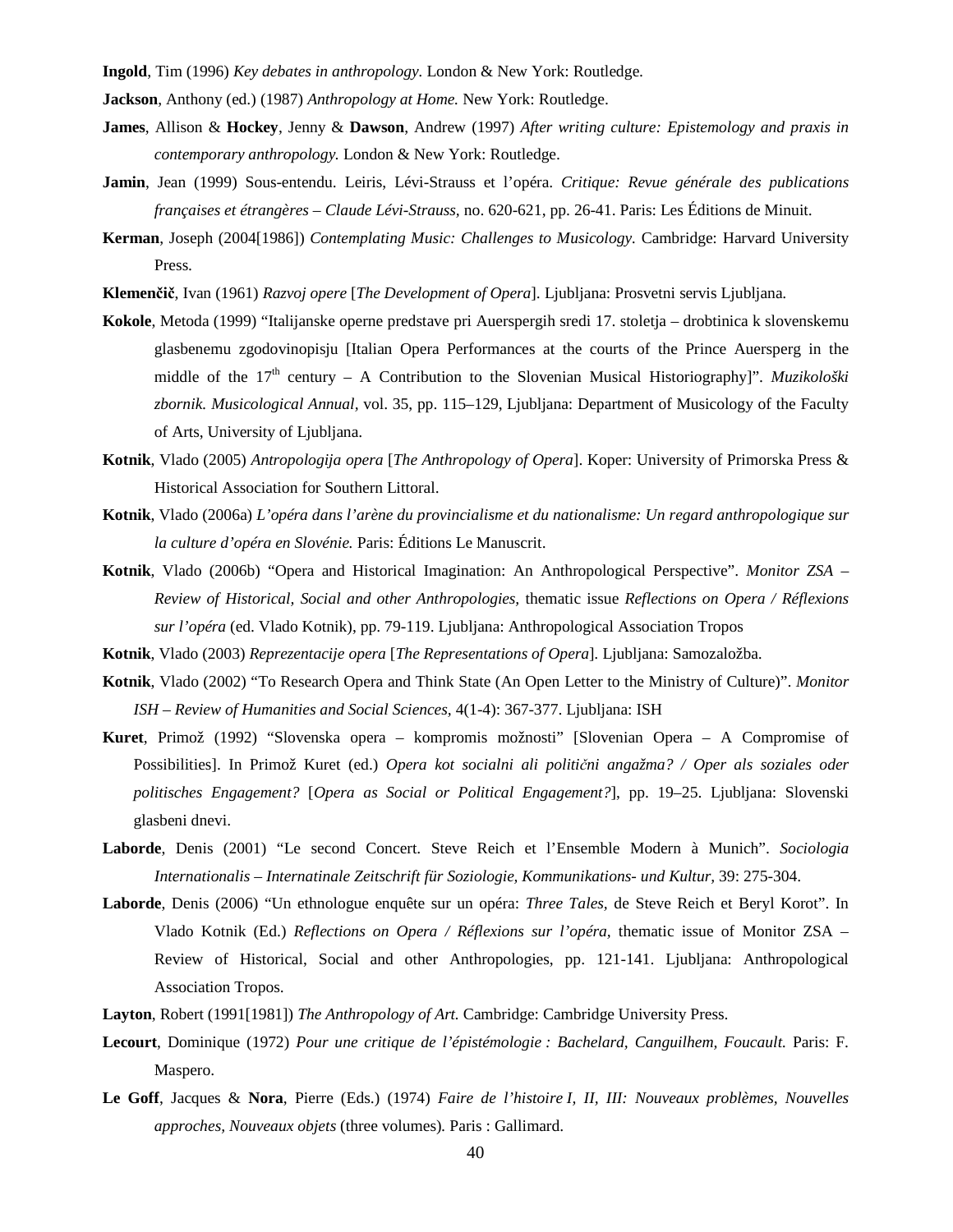- **Leiris**, Michel (1939) *L'Âge d'Homme.* Paris: Gallimard.
- **Leiris**, Michel (1966) *La Règle du Jeu: Fibrilles.* Paris: Gallimard.
- **Leiris**, Michel (1992) *Operratiques.* Paris: P.O.L. editeur.
- **Leiris**, Michel (2001) *Operratics.* København and Los Angeles: Green Integer
- **Lévi-Strauss**, Claude (1963) *Structural Anthropology.* New York: Basic [*Anthropologie structurale,* Paris, Plon, 1958].
- **Lévi-Strauss**, Claude (1955a) *Tristes tropiques.* Paris: Plon.
- **Lévi-Strauss**, Claude (1955b) "The Structural Study of Myth". In *Myth,* A Symposium*. Journal of American Folklore,* 78(270): 428-444.
- **Lévi-Strauss**, Claude (1983) *The Raw and the Cooked. Mythologiques I.* Chicago: The University of Chicago Press [*Mythologiques I. Le cru et le cuit.* Paris, Plon, 1964].
- **Lévi-Strauss**, Claude (1990) *The Naked Man. Mythologiques IV.* Chicago: The University of Chicago Press [*Mythologiques IV. L'Homme nu,* Paris, Plon, 1971].
- **Lévi-Strauss**, Claude (1976) "The Story of Asdiwal", in *Structural Anthropology,* vol. 2. New York: Basic Books.
- **Lévi-Strauss**, Claude (2001) *Myth and Meaning.* London & New York: Routledge.
- **Lévi-Strauss**, Claude (1982) *The Way of the Masks.* Seattle: University of Washington Press [*La voie des masques,*  Geneve, 1975].
- **Lévi-Strauss**, Claude (1966) *The Savage Mind.* Chicago, IL: University of Chicago Press [*Pensée sauvage,* Paris, Plon, 1962].
- **Lévi-Strauss**, Claude (1993) *Regarder, Ecouter, Lire.* Paris: Plon.
- **Lévi-Strauss**, Claude & **Éribon**, Didier (1988) *De près et de loin.* Paris: Éditions Odile Jacob [Eng. trans. Lévi-Strauss, Claude & Éribon, Didier (1991) *Conversations with Claude Lévi-Strauss.* Chicago: The University of Chicago Press].
- **Lindenberger**, Herbert (1984) *Opera. The Extravagant Art.* Ithaca: Cornell University Press.
- **Lortat-Jacob**, Bernard & **Rovsing Olsen**, Miriam (2004) "Musique, anthropologie: La conjunction nécessaire". *L'Homme,* thematic issue "Musique et anthropologie", no. 171-172, pp. 7-26. Paris: École des hautes études en sciences sociales.
- **Mâche**, François-Bernard (1999) "Lévi-Strauss et la musique". *Critique: Revue générale des publications françaises et étrangères – Claude Lévi-Strauss,* janvier-février 1999, no. 620-621, pp. 154-168. Paris: Les Éditions de Minuit.
- **Martorella**, Rosanne (1982) *The Sociology of Opera.* New York: Praeger.
- **Merriam**, Alan (1964) *The Anthropology of Music.* Evanston, IL: Northwestern University Press.
- **Merriam**, Alan (1975) "Ethnomusicology Today". *Current Musicology,* 20: 50-67.
- **Mo**č**nik**, Rastko (1992) "Misliti opero" (To Think Opera). *Maska Revija za gledališ*č*e, ples, opero (Maska Review for Theater, Dance, Opera),* 2(3): 17-23.
- **Morphy**, Howard (1994) "The Anthropology of Art". In Tim Ingold (ed.) *Companion Encyclopedia of Anthropology: Humanity, Culture and Social Life,* pp. 648-685. London & New York: Routledge.
- **Nettl**, Bruno (2004) "Une anthropologie de la musique classique occidentale". *L'Homme,* thematic issue "Musique et anthropologie", no. 171-172, pp. 333-352. Paris: École des hautes études en sciences sociales.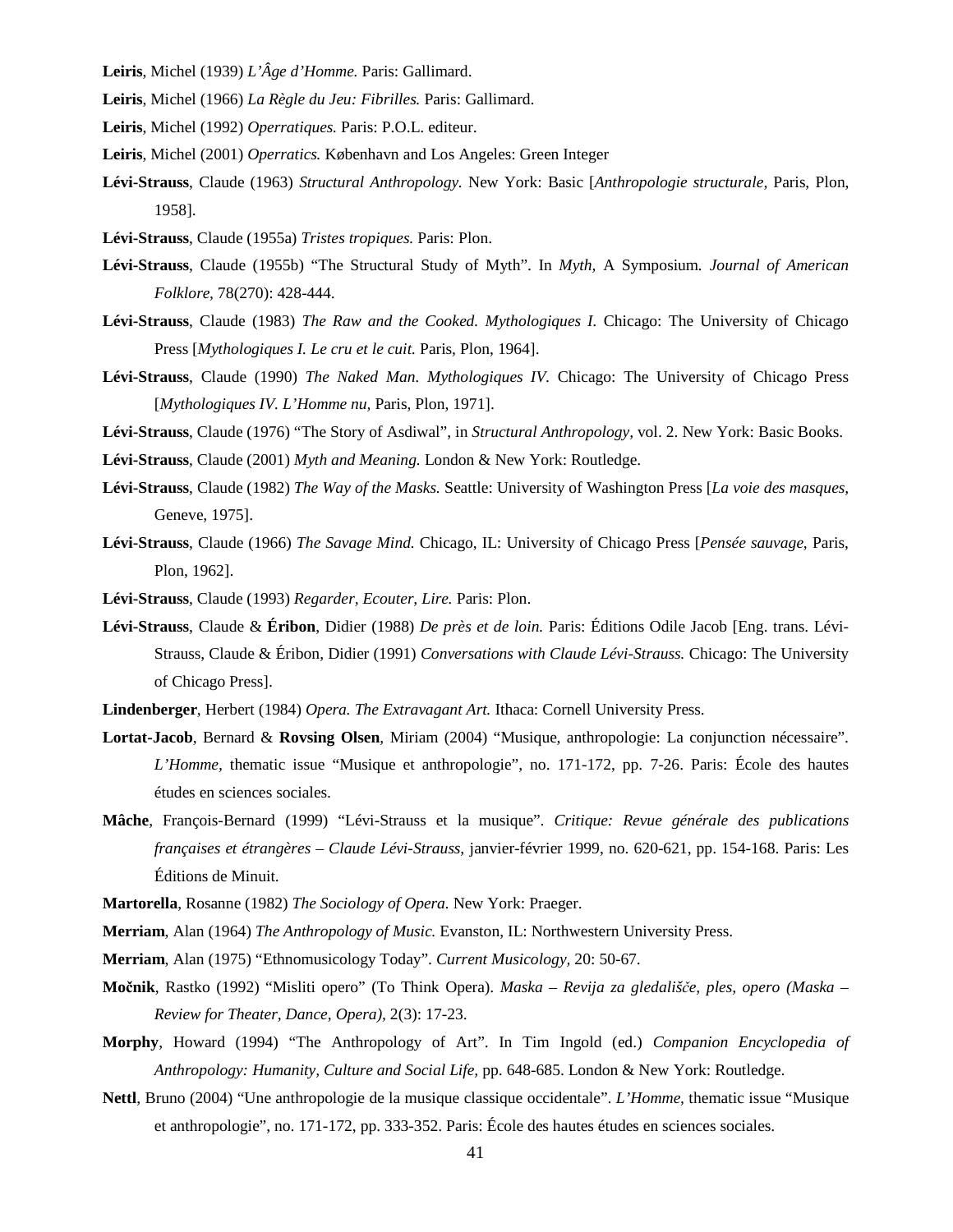- **Peirano**, Mariza (1998) "When Anthropology is at Home: The Different Contexts of a Single Discipline". *Annual Review of Anthropology,* 27:105–128.
- **Rosselli**, John (1984) *The Opera Industry in Italy from Cimarosa to Verdi: The Role of the Impresario.* Cambridge University Press.
- **Rosselli**, John (1992) *Singers of Italian Opera: The History of a Profession.* Cambridge: Cambridge University Press.
- **Royce**, Anya Peterson (1977) *The Anthropology of Dance.* Bloomington: Indiana University Press.
- **Royce**, Anya Peterson (2004) *Anthropology of the Performing Arts: Artistry, Virtuosity and Interpretation in a Cross-Cultural Perspective.* New York et al.: AltaMira Press.
- **Saladin d'Anglure**, Bernard (1996) "Lévi-Strauss, Claude". In Alan Barnard and Jonathan Spencer (eds.) *Encyclopedia of Social and Cultural Anthropology,* pp. 333-336. London and New York: Routledge.
- **Salazar**, Philippe-Joseph (1980) *Idéologies de l'opéra.* Paris: Presses universitaires de France.
- **Sanjek**, Roger (1990) *Fieldnotes: The makings of Anthropology.* Ithaca: Cornell University Pres.
- **Sivec**, Jože (1981) *Dvesto let slovenske opere: (1780-1980) / Two hundred years of the Slovene opera: (1780- 1980).* Ljubljana: Opera and ballet Ljubljana.
- **Sivec**, Jože (1994) "Glasbeno zgodovninopisje na Slovenskem (1930-1980): razvojne značilnosti, raziskovalna področja in najvidnejši dosežki" [Musical Historiography in Slovenia (1930-1980): Development Characteristics, Research Fields and Most Important Achievemetns]. In collection *Individualni in generacijski ustvarjalni ritmi v slovenskem jeziku, književnosti in kulturi: ob 10-letnici smrti Marje Boršnikove,* pp. 115-129. Ljubljana: Faculty of Arts, University of Ljubljana.
- **Sivec**, Jože (1976) *Opera skozi stoletja* [*Opera throughout Centuries*]. Ljubljana: Državna založba Slovenije.
- **Steiner**, George (1996) "Lévi-Strauss with Music". *Opera News,* 28/12/96, 61(7): 50-51. New York: Metropolitan Opera Guild Inc.
- **Suppan**, Wolfgang (1984) *Der musizierende Mensch: Eine Anthropologie der Musik.* Mainz: Schott.
- **Svašek**, Maruška (2007) *Anthropology, Art and Cultural Production.* London and Ann Arbor, MI: Pluto Press.
- **Špendal**, Manica (1986) "Mariborska opera od leta 1928 do 1941" [Maribor Opera from 1928 to 1941]. Č*asopis za zgodovino in narodopisje [Journal for History and Ethnography],* 57(2): 227–244. Maribor: Univesity of Maribor & Historical Society of Maribor & Založba obzorja.
- **Špendal**, Manica (1995) *Opera in balet SNG Maribor: 75 let glasbenega gledališ*č*a v Mariboru [Opera and Ballet of the Slovenian National Theater Maribor: 75 Years of Musical Theater in Maribor].* Maribor: TP Kramarski.
- **Špendal**, Manica (1982) "Začetki slovenske opere v Mariboru" [The Beginnings of the Slovenian Opera in Maribor]. In Dragotin Cvetko (ed.) *Slovenska opera v evropskem okviru [Slovenian Opera Within the European Frame],* pp. 56-67. Ljubljana: Musicological Institute of Scientific Research Centre of the Slovenian Academy of Sciences and Arts.
- **Ukmar**, Vilko & **Cvetko**, Dragotin & **Hrovatin**, Radoslav (1948) *Zgodovina glasbe [The History of Music].*  Ljubljana: Državna založba Slovenije.
- **Weisstein**, Ulrich (1964) *The Essence of Opera.* New York: The Norton Library & Company.